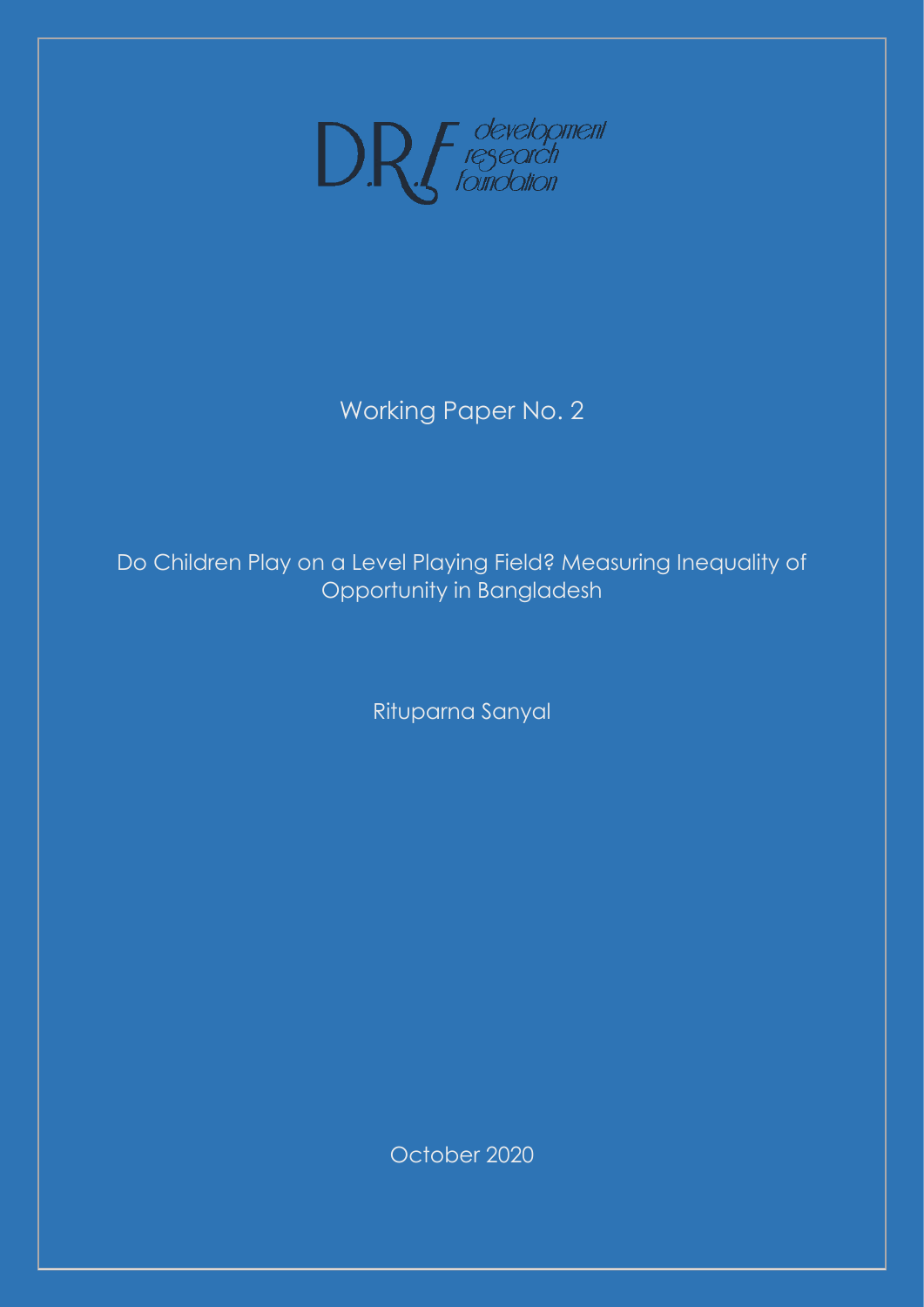# **Citation:**

Sanyal, R. (2020) "Do Children Play on a Level Playing Field? Measuring Inequality of Opportunity in Bangladesh." *Development Research Foundation*, Working Paper 2, October 2020.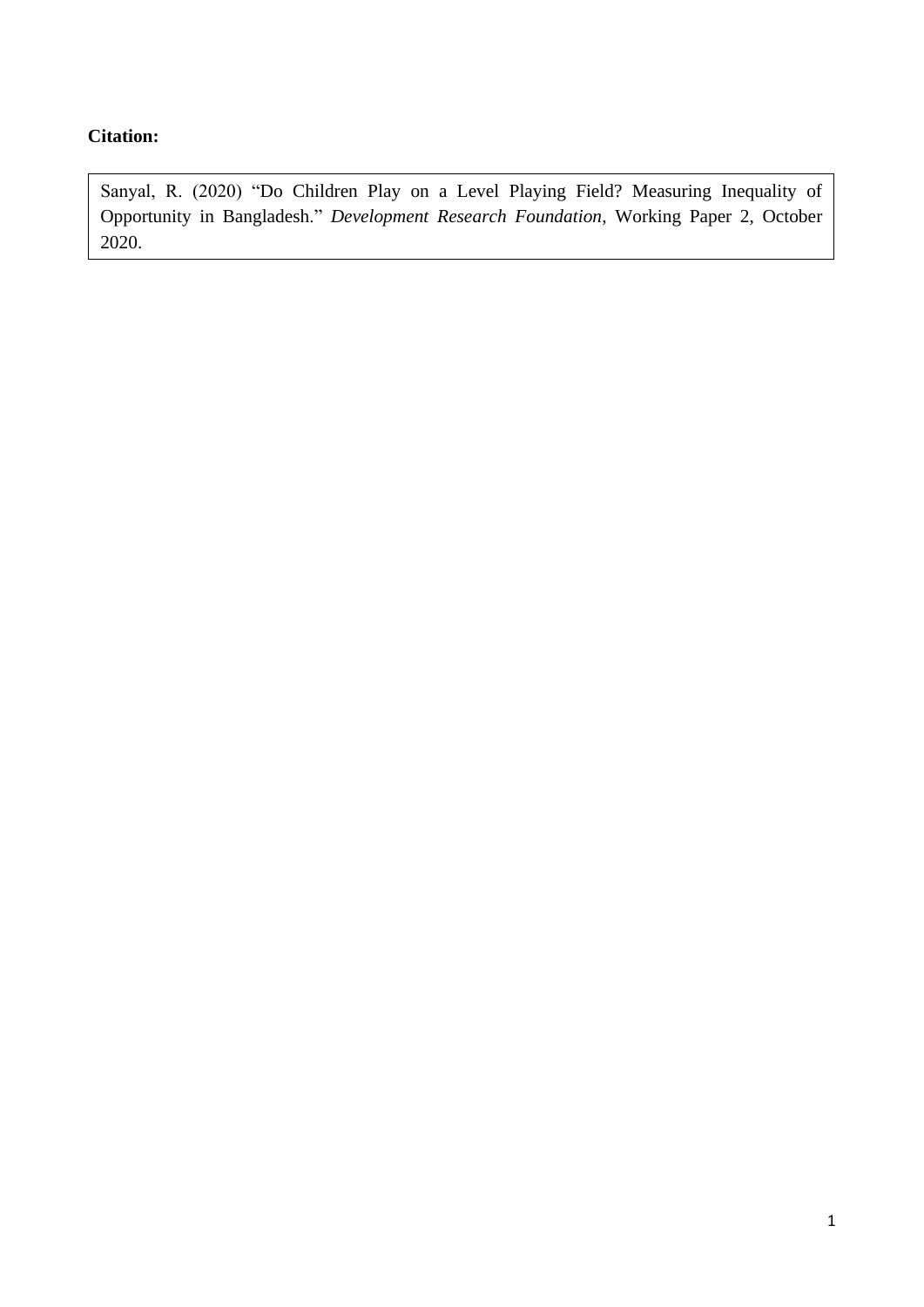## **Do Children Play on a Level Playing Field? Measuring Inequality of Opportunity in Bangladesh**

Rituparna Sanyal<sup>1</sup>

#### **Abstract**

This paper attempts to measure the inequality of opportunity in basic education, health, infrastructure and documentation services among children in Bangladesh at the division level based on two waves (2011 and 2015) of data from the Bangladesh Integrated Household Survey (BIHS). The analysis applies a methodology called the Human Opportunity Index (HOI), which measures the total contribution of individual socioeconomic and demographic circumstances to inequality of opportunity in accessing basic services. The novelty of this paper is the use of household surveys and decomposition techniques to understand the scale and distribution effects over time. The change in the HOI between the two periods has been decomposed into a scale effect (coverage) and distribution effect (equity). Much of the increase is due to the scale effect and not so much due to the distribution effect. Results of the empirical analysis indicate that opportunities to access basic services in the seven divisions vary widely in terms of availability and distribution, ranging from 67 percent in Dhaka to 55 percent in Sylhet. Of the four dimensions studied in this paper (*viz* education, health, housing, identification document), the HOI is highest for health at 80 percent and lowest for education at 43 percent. Over the four years, there has been a 10 percent increase in the overall opportunity index of the country, which stood at 64 percent in 2015. The index will therefore allow policy makers to track the country's progress over time in improving the distribution of certain basic opportunities to children.

**Keywords**: Inequality, opportunity, human opportunity index, dissimilarity index, circumstance, allocation, Bangladesh

**JEL classification**: D61, D63, I31, I38, O15

<sup>&</sup>lt;sup>1</sup> Yale University, New Haven, CT 06511, USA. Email: [rituparna.sanyal@aya.yale.edu](mailto:rituparna.sanyal@aya.yale.edu)

I would like to thank Dr Michael Boozer, Dr Murray Leibbrandt, Martin Mattsson and an anonymous reviewer for their technical advice and insightful comments on the paper.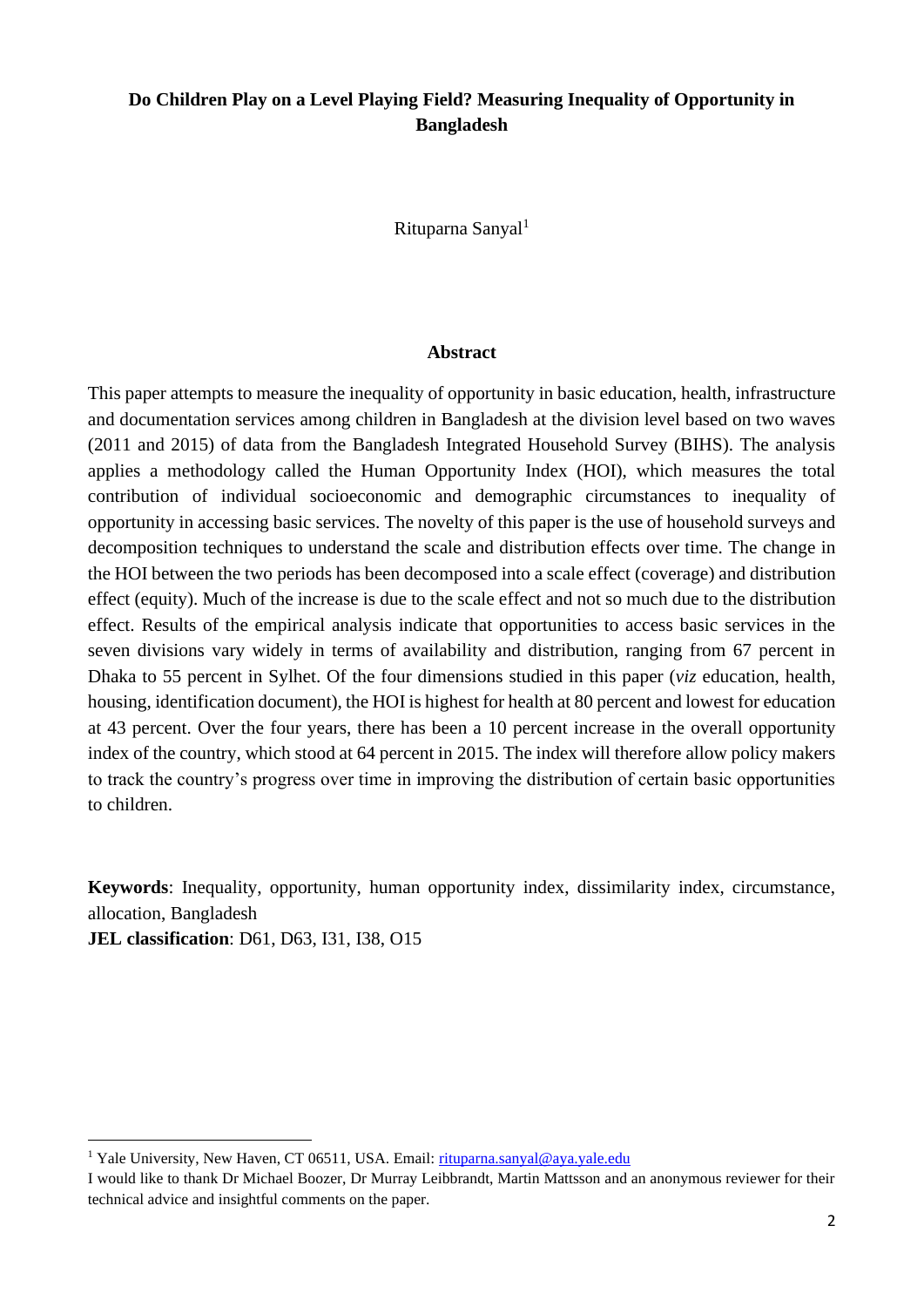### **1. Introduction**

"*Even though poverty and inequality are related concepts, the goals of reducing them have received different levels of support. Reducing poverty is a universally accepted aim and a priority for*  development work, and is included as the first Millennium Development Goal [Now, Sustainable Development Goal 1]. *By contrast, while inequality has received a lot of attention, consensus on promoting policies to reduce inequality has been much harder to achieve.*"

Inequality continues to be a significant concern despite progress in and efforts at narrowing disparities of opportunity, income and power — the richest 10 percent have 57 percent of global income whereas the bottom 50 percent together earn only 12 percent. 27 percent of the global income is received by the top 1 percent (World Inequality Report, 2018). In 2017, the richest 1 percent of the world's population held 50.1 percent of the world's wealth, while the poorest 70 percent of the world's working age population together hold only 2.7 percent of global wealth. The world's 10 richest billionaires, according to Forbes, own \$505 billion in combined wealth, a sum greater than the total goods and services most nations produce on an annual basis (UN, 2016).

Since 2000, the picture is more nuanced for inequality between countries, but within-country inequality is on the rise. However, it is not enough to focus on income and wealth inequality alone. The World Development Report 2006, titled "Equity and Development," states that unequal opportunity caused by circumstances at birth, such as ethnicity, gender, caste, religion, and place of origin which are beyond the control of the individual is intrinsically unfair. Unfairness can lead to social conflict, and inequality in some particular circumstances (notably but not exclusively inherited wealth) can be economically inefficient (World Bank, 2006). One of the distasteful manifestations of inequality is when it interferes with equality of opportunity. The Human Development Report 2019, "Beyond income, beyond averages, beyond today: Inequalities in human development in the 21st century," argues that focusing exclusively on income and wealth inequalities is too reductive by failing to acknowledge the full scope of inequality in human development (UNDP, 2019).

Inequality can be a roadblock to progress when it deprives people of opportunity, and subjects them to conditions of poverty. According to the inequality-adjusted Human Development Index (HDI), Sub-Saharan Africa loses 33 percent of its HDI to inequality and South Asia 25 percent (UN, 2016). Further, inequality can be a serious threat to social and political stability.

Recognizing the urgency and consequences of inequality, the United Nations adopted "Reducing Inequality within and among countries" by 2030 as an explicit goal of the Sustainable Development Goals (SDG) in 2015. The SDGs, especially SDG 10, represents a significant shift in the global conversation on development. There are 7 targets under this goal, and this paper specifically addresses Target 3: "Ensure equal opportunity and reduce inequalities of outcome, including by eliminating discriminatory laws, policies and practices and promoting appropriate legislation, policies and action in this regard" (UNDP, 2016).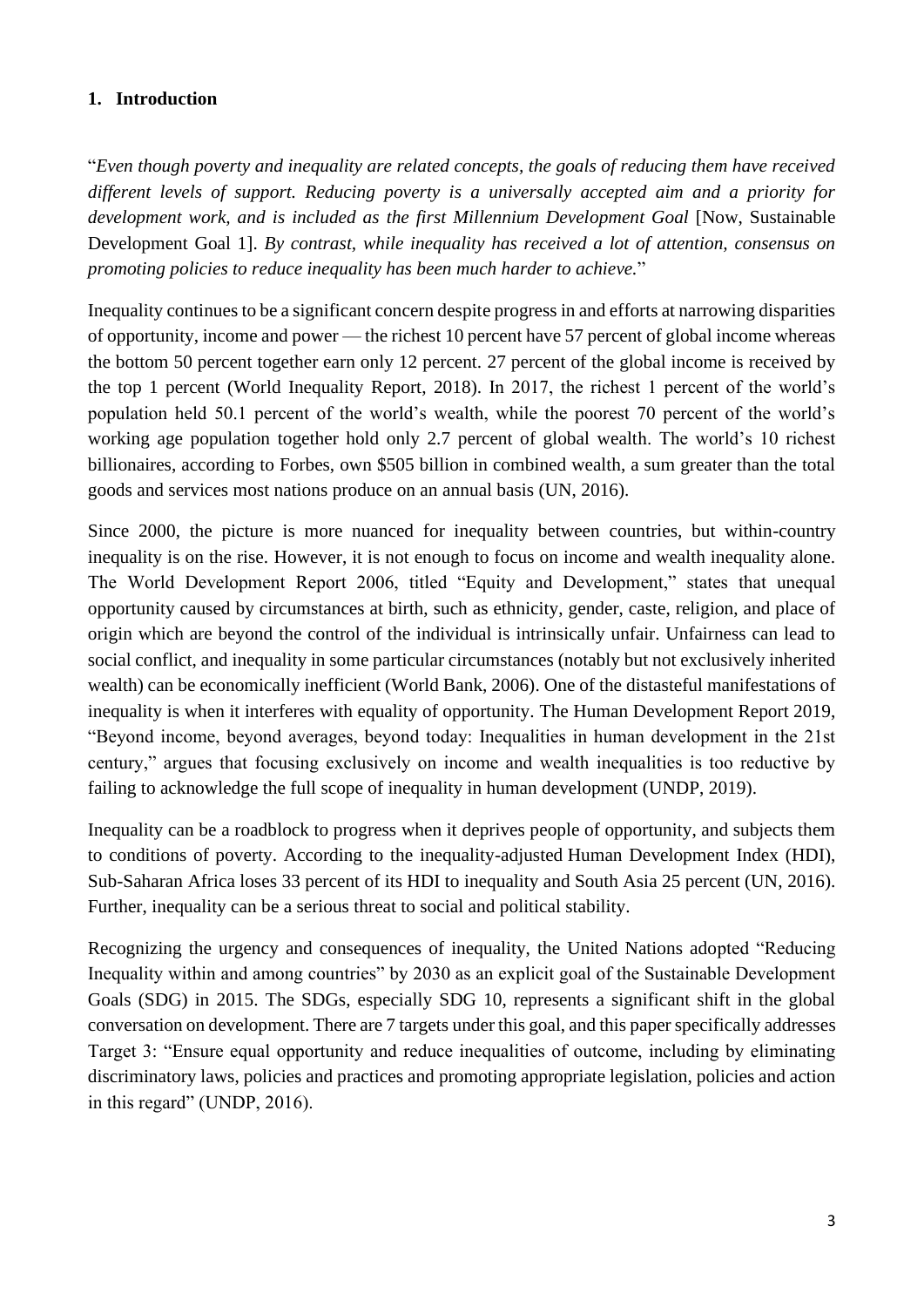Figure 1. SDG Goal 10



For decades, inequality was measured in terms of income (Kakwani, 1980; Benabou, 1996; Bourguignon & Morrisson, 2002; Atkinson et al, 2011; Milanovic, 2013), wealth (Wolff, 1992, 1996; Davies, 2011; Piketty & Saez, 2014) or consumption (Blundell & Preston, 1998; Krueger & Perri, 2005; Attanasio & Pistaferri, 2016), but the concept is now being extended to cover many other dimensions of standard of living. Although society endeavours to reduce inequality of *outcomes*, the World Development Report (2006) has argued that inequality of *opportunity*, not of outcome, should inform the design of public policy. According to this view, public policies need not necessarily eliminate or reduce all outcome inequalities (especially those arising out of inequalities in *choice* or effort<sup>2</sup>), but should instead focus on reducing inequalities that arise from unequal opportunity. Inequality of opportunity due to differences in *circumstances<sup>3</sup>* is unjust and of concern to all societies. While economic inequality in terms of income and wealth has gained renewed political prominence in recent years, inequality of opportunity has received insufficient focus by policymakers and the wider public. One possible explanation could be that it is hard to rigorously measure inequality of opportunity and separate circumstance from effort.

The South Asian country of Bangladesh has greatly reduced poverty over the last decades and has the potential to end extreme poverty by 2030. More than 16 million people in Bangladesh graduated from extreme poverty between 2000 and 2010 (World Bank, 2016). Bangladesh's Human Development Index value for 2017 was 0.608— which put the country in the medium human development category—positioning it at 136 out of 189 countries and territories. Between 1990 and 2017, Bangladesh's HDI value increased from 0.387 to 0.608, an increase of 57.1 percent. Life expectancy, education and GNI per capita are all on the rise (UNDP, 2018). Since 2013, official statistics show that the country has experienced accelerated GDP growth from 6.01 percent per year to 8.15 percent annually in 2019.

However, inequality in the country is at an all-time high. As per the latest Household Income and Expenditure Survey (HIES) by the Bangladesh Bureau of Statistics (BBS), the country's Gini coefficient stood at 0.482 in 2016, up from 0.458 in 2010, suggesting that economic growth has been far from inclusive. The income share held by the highest 10 percent of the population increased to 27 percent in 2010 while that held by the lowest 10 percent declined to 4 percent. There is also an

<sup>&</sup>lt;sup>2</sup> For which the individual alone must be held responsible.

<sup>&</sup>lt;sup>3</sup> Exogenous factors which are beyond one's control. Includes personal, family, or community characteristics that a society believes should not play a role in determining access to basic opportunities.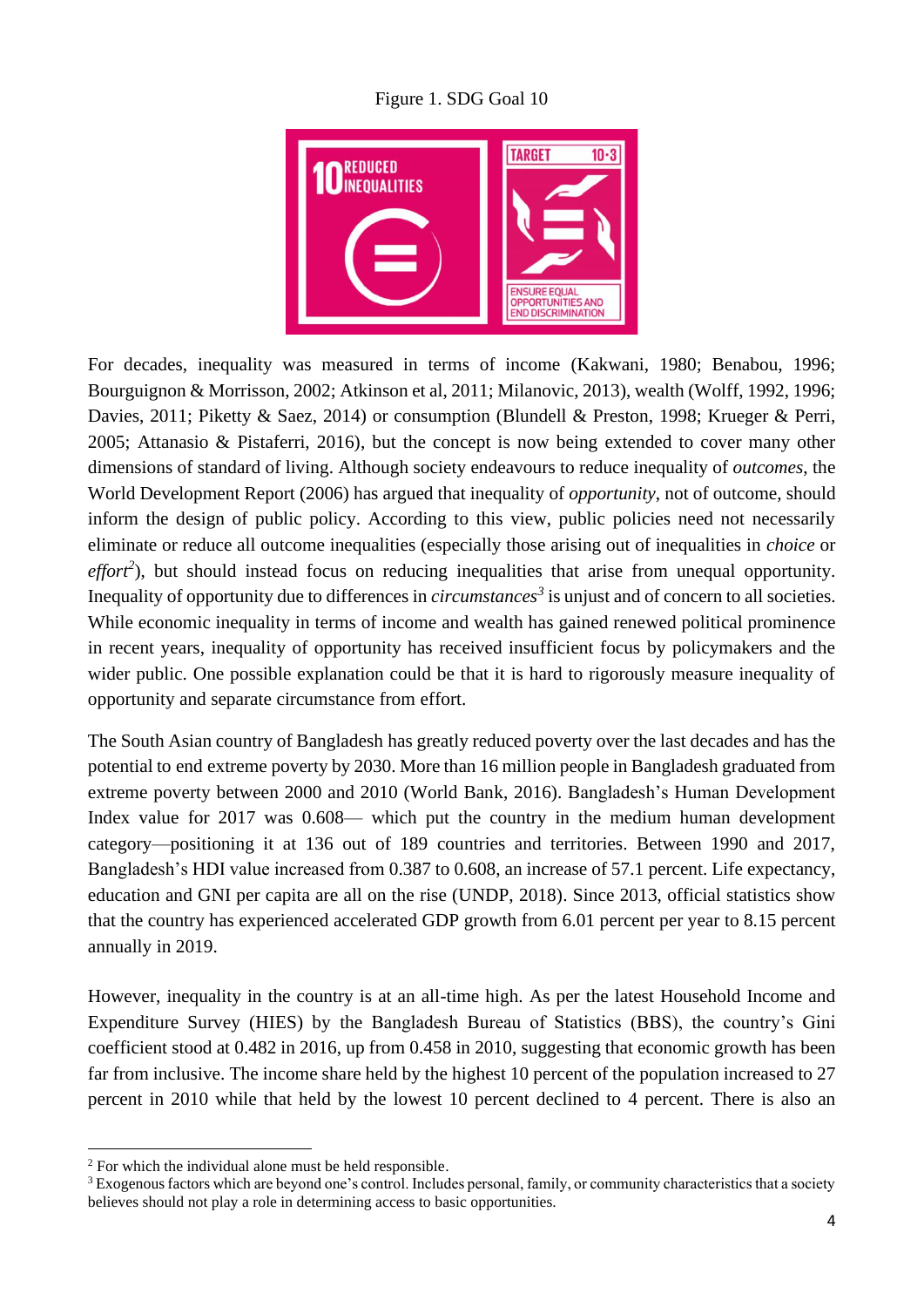increasing inequality of opportunities particularly in access to health care, education, financial services and social protection (Byron & Parvez, 2019). This paper, therefore, attempts to analyse the extent of inequality of opportunity with respect to basic opportunities and services, and further assess whether it could be a key reason for slow economic development in Bangladesh.

To measure the inequality of opportunity contributed by individual socio-economic and demographic circumstances, the World Bank (Barros et al. 2009) developed the Human Opportunity Index (HOI), which is used in this paper. Universal access to basic opportunities<sup>4</sup> is a key concern in public policy and development economics. The access to opportunities depends on two key factors:

- (i) Overall coverage rate of the opportunity
- (ii) Allocation of the opportunity

### Box 1: Illustration of factors that define access to opportunity

### Example

To clearly distinguish between coverage rate and allocation of an opportunity, consider the following example provided in Barros et al. (2008):

| Allocation of opportunity $\vert$ Ethnic Group A |      | Ethnic Group B | <b>Average Coverage Rate</b> |
|--------------------------------------------------|------|----------------|------------------------------|
| Society I                                        | 100% | 0%             | 50%                          |
| Society II                                       | 50%  | 50%            | 50%                          |

*Consider two societies (I and II) made of two ethnic groups (A and B) with equal population size. Assume that there are enough opportunities to cover only one half of the total population in each society. Hence, the overall coverage rate is 50% in both cases. But assume that the allocation of these scarce opportunities is distinct in the two societies. In Society I, all opportunities are allocated to ethnic group A and none to group B, whereas in Society II both ethnic groups receive an equal share. Hence, while in Society I the coverage rates for groups A and B are 100% and 0% respectively, in Society II the coverage rate is 50% for both groups. Thus, although both societies have the same overall coverage rate, they differ markedly in terms of the disparities in coverage by ethnicity. Going by their overall coverage rates, the two societies would be considered alike. Nevertheless, any measure sensitive to group differences in access would consider Society II closer to the ideal of opportunity for all than Society I.*

The HOI synthesizes both these factors into a single indicator in a simple and intuitive way using the formula detailed in the Methodology section. The analysis in this paper applies the HOI method to Bangladesh using a household survey dataset, which will seek to measure inequality of opportunity

<sup>4</sup> Goods and services that are critical for economic development and advancement in life. Either affordable by society already, or could be, given the available technology.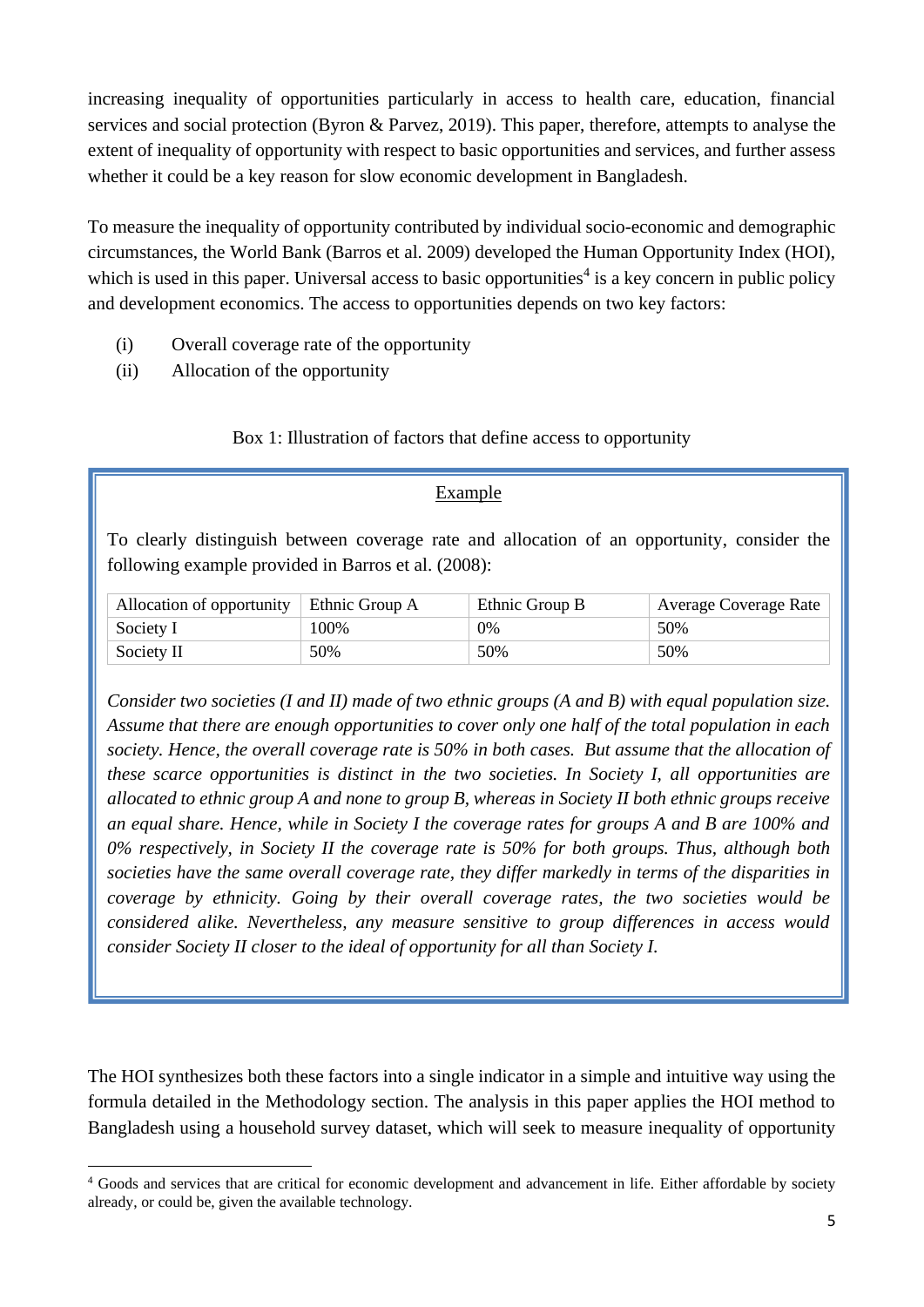in accessing four basic services *viz* education, health, housing and identification document. Each dimension is comprised of certain indicators which are later combined to arrive at the index. The novelty of this paper is the use of household surveys and decomposition techniques to understand the scale and distribution effects between 2011 and 2015 in Bangladesh.

In summary, the analysis shows a 10 percent increase in the HOI for Bangladesh – from 58 percent in 2011 to 64 percent in 2015. While the change is positive, it is still lower than the average for Latin American countries and some South Asian countries. Also, much of this change is due to increased coverage (scale effect) and not much due to an equitable distribution (distribution effect) of these opportunities. Dhaka is the best performing division with the highest opportunity index as well as the largest change over the two periods under study, and the health dimension has the highest opportunity index in the country, although the education dimension shows the greatest improvement since 2011. This information is crucial in terms of developing better-targeted interventions.

To implement policies that reduce inequality of opportunities, a clear understanding of which key exogenous circumstances are unfairly influencing children's access to basic services is needed. The index sheds light on which specific basic opportunities require more attention, either because of inequitable distribution or low absolute levels. It also helps to identify the more disadvantaged segments of the population and to determine where policies should place more emphasis, given financial, managerial, and technological constraints. Only by combining expansion of coverage with equal allocation of opportunities will the growth of the Human Opportunity Index of the country be maximized.

The rest of the paper is organized as follows. Section 2 reviews existing literature on this topic, Section 3 describes the data source used, Section 4 gives an overview of the country of analysis, Section 5 explains the methodology, Section 6 presents the key findings, Section 7 lays out policy implications and Section 8 concludes.

### **2. Review of Literature**

Much of the recent interest in inequality of opportunity among economists and advocates of public policy is due to the formulation of this idea by John E. Roemer and his collaborators in a series of contributions (Roemer & Trannoy, 2016; Roemer, 2008, 2002, 1998, 1993), although theories on equality and distributive justice can be traced back to John Rawls (1971, 1958) and Ronald Dworkin (1981). According to Roemer, what an individual has been able to achieve ("outcome," e.g., earnings or health status) is a result of two sets of factors: "effort" and "circumstances." The first set is within the control of individuals, and therefore they should be held accountable for it. On the contrary, individuals have no control over their circumstances (e.g., they could be born into or inherit them), and they should therefore not be held accountable for them. The extent to which circumstances influence the outcome can be viewed as a measure of the inequality (or its inverse, equality) of opportunity prevailing in a particular society.

This paper draws on the works of Barros et al. (2012), Barros et al. (2009) and Barros et al. (2008), wherein the authors build on the concepts to describe methods behind measurement of inequality of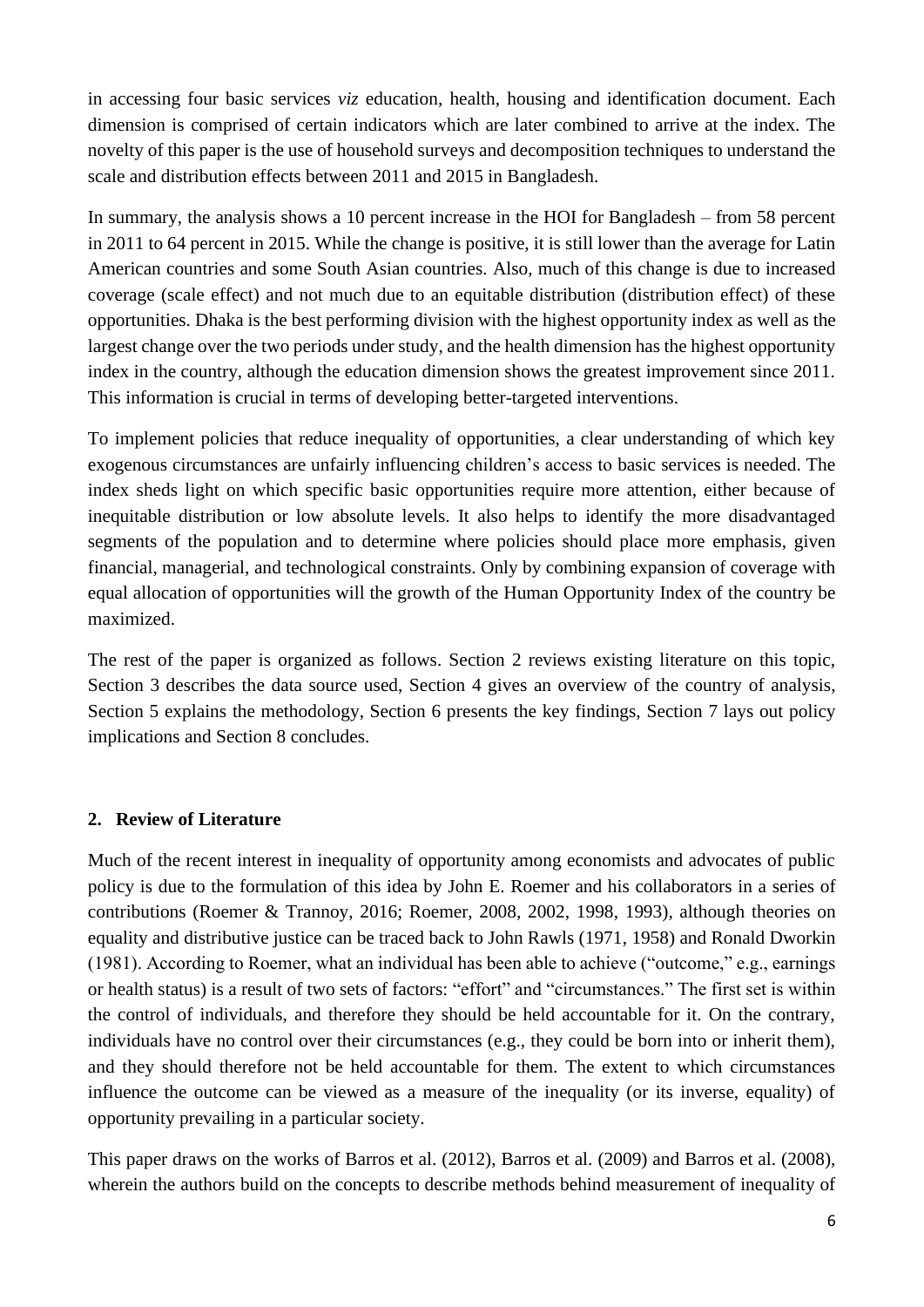human opportunities for children in general, and outline the construction of the Dissimilarity Index (D-Index) and HOI in particular. They apply it to 19 Latin American and Caribbean countries and decompose the change in the index by scale as well as distribution effects over the decade 1995-2005, with an inter-country comparison.

Applying the World Bank method for the first time to South Asia, Son (2013) analyzed the equity of opportunity in basic education and infrastructure services in seven developing countries: Bangladesh, Bhutan, Indonesia, Pakistan, the Philippines, Sri Lanka, and Vietnam. The author found that opportunities to access basic education and infrastructure services in the seven countries varied widely in terms of availability and distribution. The study also found that inequality of opportunity is driven mainly by per capita household expenditure. This suggests that household poverty plays a crucial role in determining equitable access to basic services. For Bangladesh, the Household Income and Expenditure Survey 2000 was used.

Marrero and Rodríguez (2013, 2012) decompose total inequality into an inequality of opportunity component (inequality that is due to circumstances outside the person's control) and a residual inequality component that is assumed to be due to effort and luck. In two separate applications, one to the European Union member countries and one to the American states, they found that inequality of opportunity is negatively correlated with growth while the residual ("good inequality") tends to help growth. The rationale is that inequality of opportunity may harm economic growth because it favours human capital accumulation by individuals with better social origins, rather than by those with more talent. Perceptions of unequal opportunities, by affecting individual aspirations, may also reduce investments in human capital.

Islam and Mitra (2015) focus on the complementarities among access to multiple services. They apply a Multidimensional HOI (MHOI) to the two Himalayan states of South Asia, Nepal and Bhutan and show that although each basic service is available to a large proportion of the population, only twothirds in Bhutan and one half in Nepal have access to the bundle of basic services in 2011-12. The MHOI differs from the original index in that it measures joint access to multiple services or access to a bundle of services. To develop this aspect, they relied on the multidimensional poverty framework by Alkire and Foster (2011).

In a recent paper, Vani and Madheswaran (2018) have carried out an extensive state-level analysis for India using the two waves of India Human Development Survey (2004-05 and 2011-12). Their findings show that the opportunities to access services are low and inequitable at the all-India level, except in access to safe drinking water. Over the period of seven years, there was an increase in HOI and much of it was due to the scale effect and not much due to the distribution effect. Among the circumstance variables, location of residence and per capita expenditure were found to be crucial in influencing equitable access to basic services.

## **3. Data Source**

This paper uses the Bangladesh Integrated Household Survey (BIHS), conducted by Policy Research and Strategy Support Program (PRSSP) and International Food Policy Research Institute (IFPRI).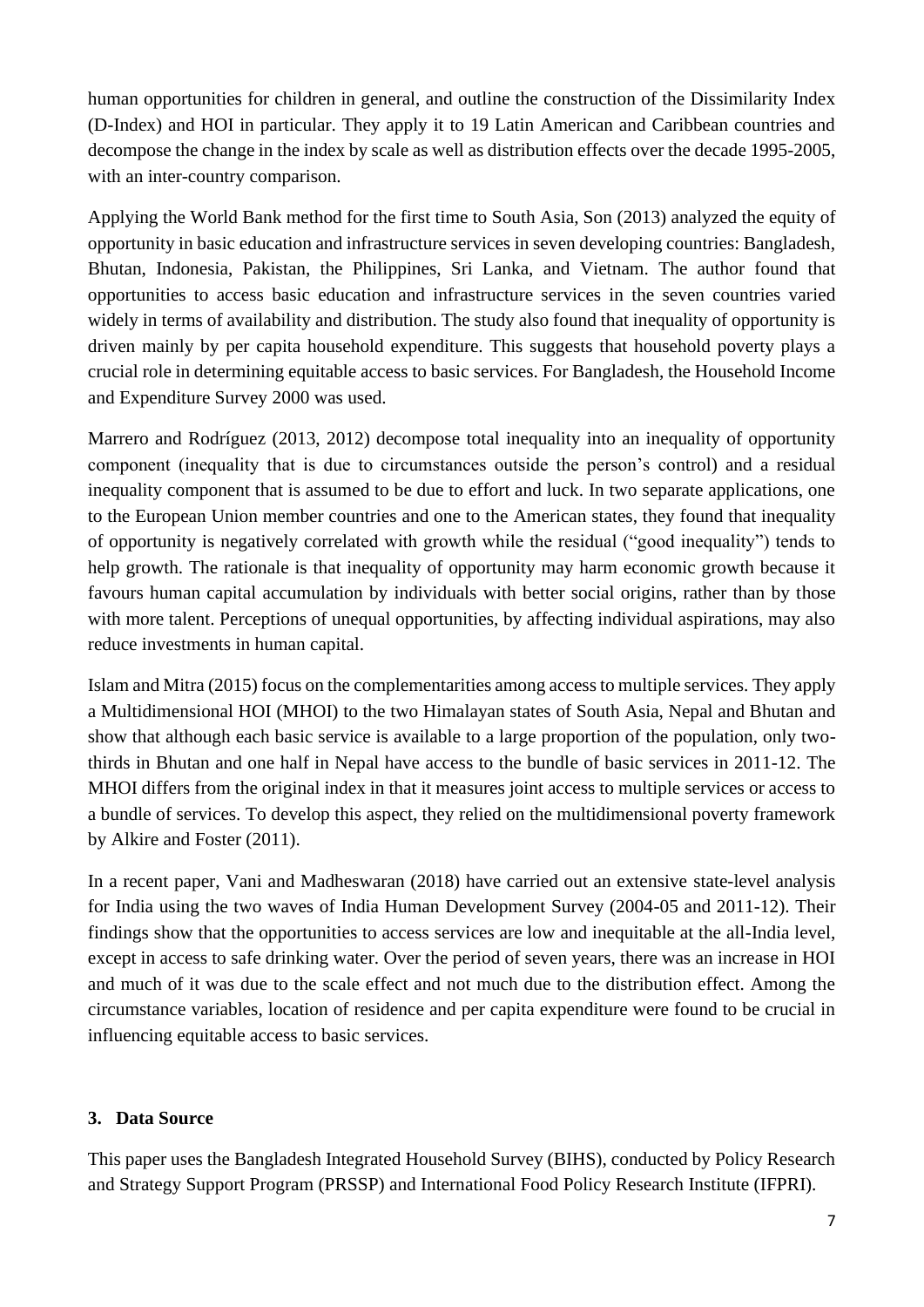The IFPRI-PRSSP–designed BIHS is a comprehensive, nationally representative household survey conducted in Bangladesh. The first round took place in 2011, and the second round in 2015. BIHS samples are statistically representative for rural areas in all seven administrative divisions of the country—Barisal, Chittagong, Dhaka, Khulna, Rajshahi, Rangpur, and Sylhet (IFPRI, 2016). Hence, the analysis is restricted to rural Bangladesh. However, since almost 80 percent of Bangladesh's population continues to live in rural areas, it is an important sample to study.

BIHS deployed two survey instruments: a) gender-disaggregated household questionnaires, designed to collect individual- and household-level information from both the primary male and female respondents, who were interviewed separately; and b) a community questionnaire to provide information on area-specific contextual factors. Apart from collecting information on agricultural production and practices, anthropometric measurements, and dietary intake, the survey also asked questions related to schooling information for children (ages 6-17), immunisation and health status of young children (ages 0-5), dwelling characteristics, access to electricity, telephones and other facilities, water and sanitation. These are the primary variables looked at in this paper.

The sample size is 6,500 households (in each wave) across 325 primary sampling units (PSUs), stratified by Division (see Appendix A1). Population weights were constructed with reference to the census and have been taken into consideration in the empirical strategy.

### **4. Bangladesh: Some Descriptive Statistics**

Table 1 and figures 2 and 3 below present the social, economic, demographic and health characteristics of children for two waves of BIHS data. It can be seen from the data that the structure has not changed much between the two periods. The contribution of religion, gender and number of members under 16 years has remained the same across two rounds. There is a small increase in the proportion of literate household heads between the rounds.



Figure 2: Distribution of the sample by Division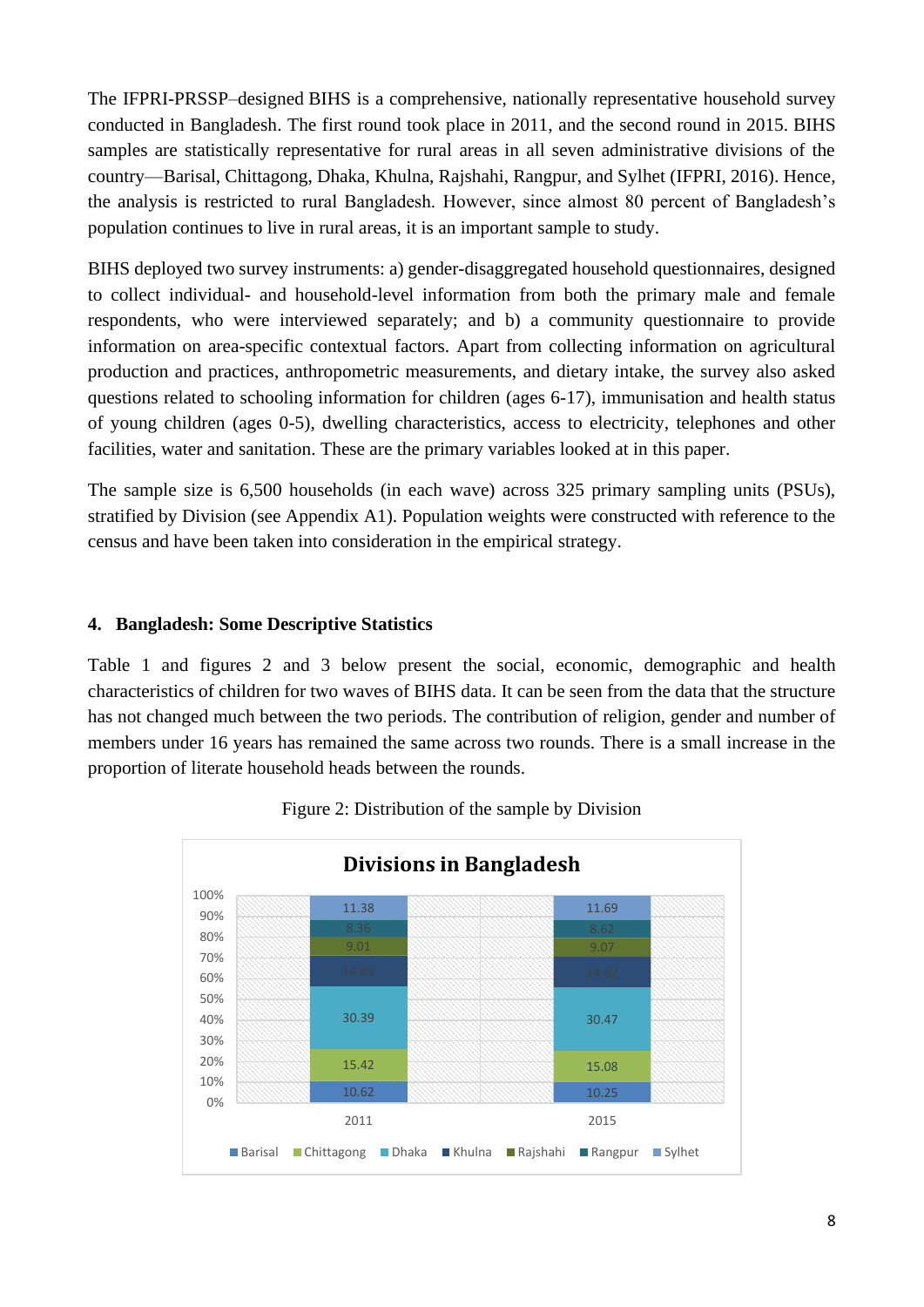| <b>Division</b> | Year |        | Household       |        | Household     |            | Household head's |                     | No. of children under |  |
|-----------------|------|--------|-----------------|--------|---------------|------------|------------------|---------------------|-----------------------|--|
|                 |      |        | head's religion |        | head's gender |            | literacy         | age 16 in the house |                       |  |
|                 |      | Other  | Muslim          | Female | Male          | Illiterate | Literate         | At most 3           | 4 and                 |  |
|                 |      | $(\%)$ | $(\% )$         | (% )   | (% )          | (% )       | (% )             | (% )                | more $(\%)$           |  |
| <b>Barisal</b>  | 2011 | 12.68  | 87.32           | 18.93  | 81.07         | 47.85      | 52.14            | 93.58               | 6.42                  |  |
|                 | 2015 | 11.7   | 88.3            | 16.13  | 83.87         | 47.44      | 52.56            | 93.36               | 6.64                  |  |
| Chittagong      | 2011 | 7.26   | 92.74           | 35.92  | 64.08         | 45.63      | 54.37            | 88.19               | 11.81                 |  |
|                 | 2015 | 7.32   | 92.68           | 33.81  | 66.19         | 41.16      | 58.84            | 89.94               | 10.06                 |  |
| <b>Dhaka</b>    | 2011 | 6.86   | 93.14           | 16.53  | 83.47         | 57.51      | 42.48            | 93.39               | 6.61                  |  |
|                 | 2015 | 7.51   | 92.49           | 19.92  | 80.08         | 53.25      | 46.75            | 93.55               | 6.45                  |  |
| <b>Khulna</b>   | 2011 | 15.98  | 84.02           | 9.85   | 90.15         | 46.54      | 53.45            | 97.19               | 2.81                  |  |
|                 | 2015 | 15.41  | 84.59           | 10.37  | 89.63         | 44.62      | 55.38            | 97.77               | 2.23                  |  |
| Rajshahi        | 2011 | 10.32  | 89.68           | 4.00   | 96.00         | 56.63      | 43.37            | 96.21               | 3.79                  |  |
|                 | 2015 | 10.83  | 89.17           | 7.30   | 92.7          | 54.5       | 45.49            | 96.57               | 3.43                  |  |
| Rangpur         | 2011 | 10.88  | 89.12           | 8.84   | 91.16         | 57.59      | 42.4             | 96.37               | 3.63                  |  |
|                 | 2015 | 10.58  | 89.42           | 9.03   | 90.97         | 52.82      | 47.18            | 97.51               | 2.49                  |  |
| <b>Sylhet</b>   | 2011 | 19.17  | 80.83           | 16.50  | 83.5          | 52.84      | 47.17            | 80.00               | 20.00                 |  |
|                 | 2015 | 18.44  | 81.56           | 15.31  | 84.69         | 50.75      | 49.25            | 80.37               | 19.63                 |  |
| <b>Overall</b>  | 2011 | 10.94  | 89.06           | 17.01  | 82.99         | 52.42      | 47.58            | 92.15               | 7.85                  |  |
|                 | 2015 | 10.92  | 89.08           | 17.59  | 82.41         | 49.34      | 50.66            | 92.68               | 7.32                  |  |
|                 |      |        |                 |        |               |            |                  |                     |                       |  |

Table 1: Sample demographics at Division level

The indicators on children's anthropometric measures are not too favourable as per WHO standards (WHO, 2010). While fewer children below the age of five were stunted (height for age less than -2 standard deviations (SD)) in 2015, the proportion of underweight (weight for age less than -2 SD) and wasted (weight for height less than -2 SD) children increased. This is a concern as these indicators have serious implications on the child's further growth and development – both physical and mental, which can exacerbate inequality with respect to their peers with better nutritional outcomes (*ceteris paribus*).



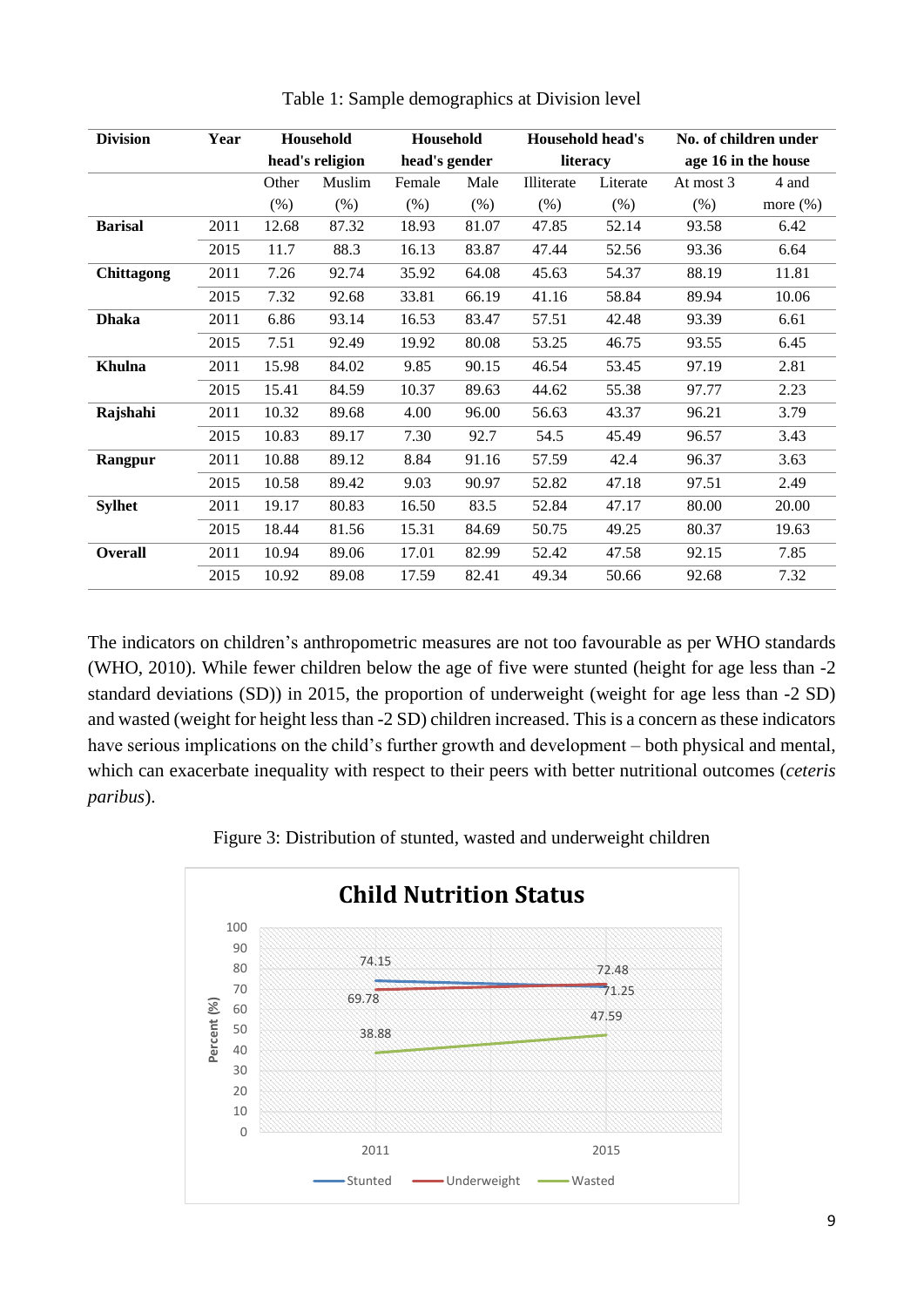## **5. Methodology**

### *Basic Opportunities and Circumstances*

For adults, endogeneity makes classifying opportunities as the result of either effort or circumstance more difficult. But for a child, access to safe drinking water or to a primary school is plausibly an exogenous opportunity. Access is controlled not by the child, but by the family or society. Hence, because opportunities are easier to directly observe among children, and because opportunities early in life are a precondition for equality of opportunity throughout the lifetime, this study focuses on basic opportunities among children.

The HOI is a synthetic measure of inequality of opportunity in basic services for children. The index is inspired by the work of Amartya Sen and posits that a development process in which society attempts to equitably supply basic opportunities requires ensuring that as many children as possible have access to those basic opportunities, with a target of universalism; it requires distributing available basic opportunities increasingly toward the more disadvantaged groups.

Basic Opportunities in this paper are defined by twelve indicator variables under four broad dimensions shown in the flowchart below. The variables are further explained in Table 2.





Source: Author's framework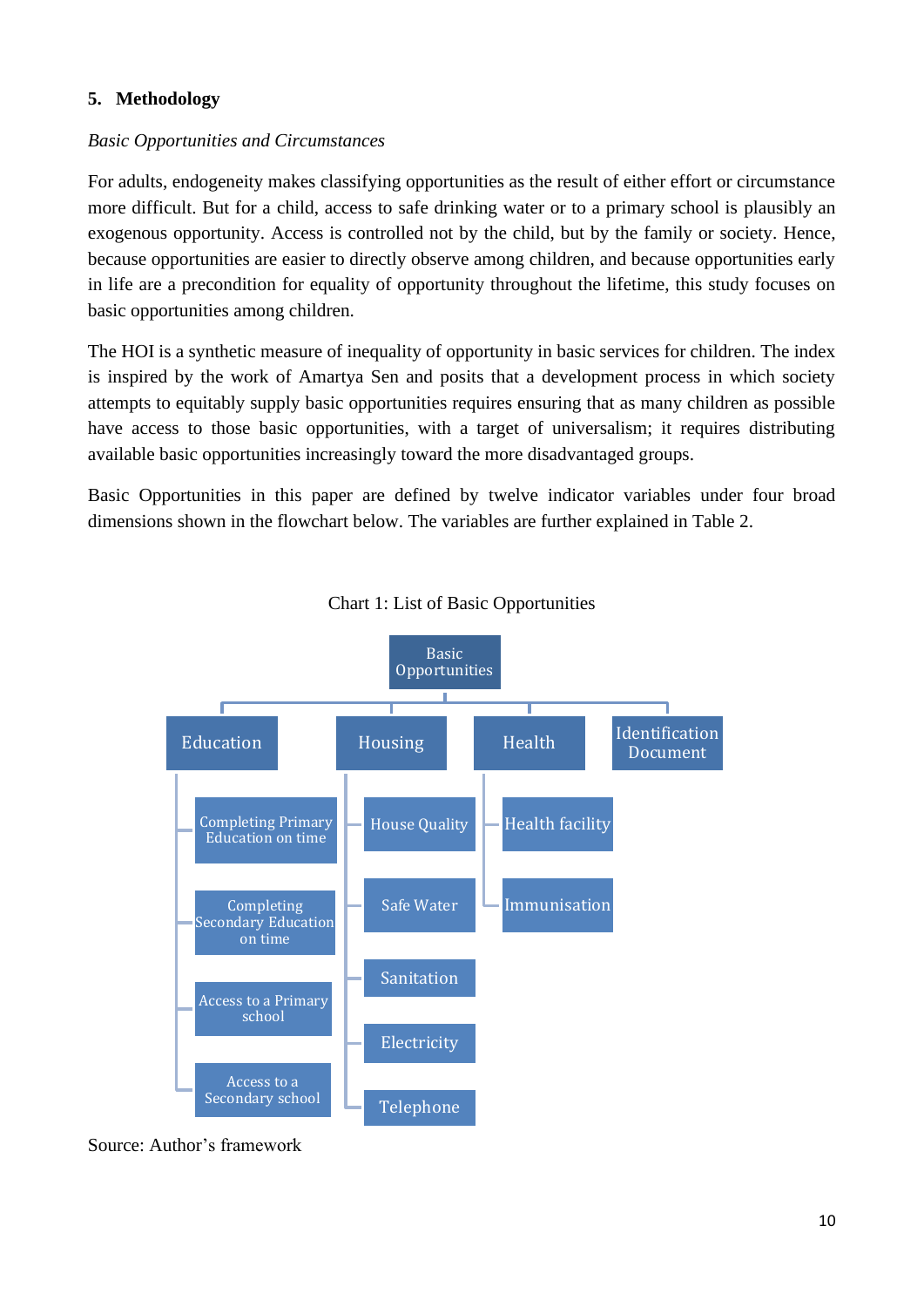| <b>Outcome Variable</b>                | <b>Explanation</b>                                             |
|----------------------------------------|----------------------------------------------------------------|
| Completing primary education on time   | "1" if the child has completed sixth grade, given s/he is 10-  |
|                                        | 12 years old. "0" otherwise.                                   |
| Completing secondary education on time | "1" if the child has completed tenth grade, given s/he is 14-  |
|                                        | 16 years old. "0" otherwise.                                   |
| Access to primary school               | "1" if there is a primary school at most 30 minutes away       |
|                                        | from home. "0" otherwise.                                      |
| Access to secondary school             | "1" if there is a secondary school at most 30 minutes away     |
|                                        | from home. "0" otherwise.                                      |
| House quality                          | "1" if roof material is concrete/brick/tin sheet/wood and      |
|                                        | walls material is concrete/brick/tin sheet/wood/mud and        |
|                                        | floor material is concrete/brick/wood/mud. "0" otherwise.      |
| Safe water                             | "1" if the water source is piped inside the house, piped       |
|                                        | outside, own tubewell, community tubewell, rainwater. "0"      |
|                                        | otherwise.                                                     |
| Sanitation                             | "1" if the latrine type is pucca (unsealed), sanitary with, or |
|                                        | without flush (sealed). "0" otherwise.                         |
| Electricity                            | "1" if the house has electricity. "0" otherwise.               |
| Telephone                              | "1" if the house has a cell phone or a land line. "0"          |
|                                        | otherwise.                                                     |
| Health facility                        | "1" if there is a health centre, hospital or community clinic  |
|                                        | within 30 minutes from the house. "0" otherwise.               |
| Immunisation                           | "1" if the child has received BCG, Hepatitis B or OPV          |
|                                        | vaccination. "0" otherwise.                                    |
| <b>Identification</b> document         | "1" if the child has a birth certificate. "0" otherwise.       |

Table 2: Explanation of the opportunity variables considered

For education, the completion of sixth grade on time is used as a proxy for a child's opportunity for basic education. Primary schools must be of sufficient quality to provide the differentiated instruction required to get all children promoted through the first six years of schooling on time, avoiding grade repetition or very low marks. If schooling quality is good, the child will learn the content needed to be promoted from grade to grade, regardless of his or her circumstances.<sup>5</sup> In a world of equality of opportunity, all children, regardless of their circumstances, should have access to basic quality education. In practice, this variable is measured by computing the probability of having ended sixth grade on time for all children aged 10 to 12. Similarly, completion of tenth grade on time is looked at as a proxy for a child's opportunity for higher education. It is measured by computing the probability of having ended tenth grade on time for all children aged 14 to 16, as that is the standard age in Bangladesh to complete secondary school. To avail education services however, it is crucial that there are schools at proximity. There are still villages in Bangladesh where children have to travel large distances to reach school, which is one of the reasons why many of them gradually drop out.

<sup>&</sup>lt;sup>5</sup> Bangladesh does not have a "no retention" policy, wherein children would be promoted across classes regardless. This is important to note as, if there was such a policy in play, this could confound the results.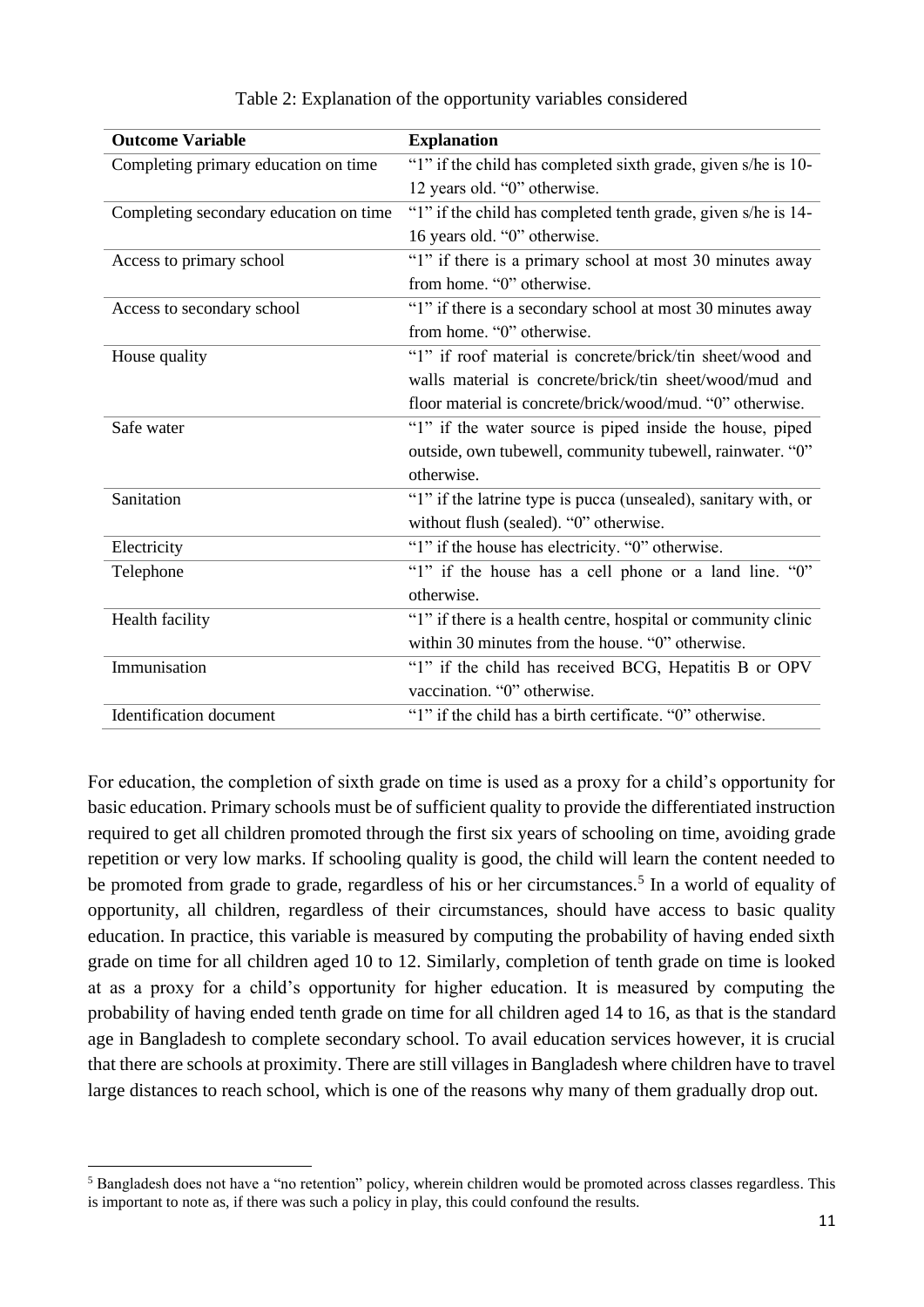A child's access to adequate housing conditions is a critical element of the opportunity for a healthy life. Five conditions have been selected for this study: access to water, sanitation, electricity, a quality house, and a telephone. Numerous studies exist that establish the importance of these factors for a child's development. Improved water, sanitation, and hygiene are the only ways to reduce the incidence of diarrhea and related serious long-term consequences, which include making children more vulnerable to malnutrition and opportunistic infections (such as pneumonia), and physical or mental stunting for the rest of their lives. Water and sanitation are primary drivers of public health and should be considered basic opportunities for all children. Quality of the house, especially its resilience to harsh weathers (such as heavy rain) and natural calamities is an important factor too.

Access to electricity is also a basic opportunity for children. Electricity improves quality of life with respect to alternative sources of energy for lighting, cooking, and heating, such as kerosene and wood fuel. The provision of electricity to households allows for improved conditions for studying in the evenings; for avoiding deaths produced by indoor air pollution due to biomass burning (particularly among young children and mothers); for accessing information and entertainment via radio, television, and the Internet; for freeing parents' time from domestic chores so they could spend quality time raising their children; and for home and community safety. In a rapidly growing, socially connected world, owning a telephone (whether a mobile phone or a land line) in the house is also an asset. All children ages 0 to 16 are considered for the housing conditions.

There should be at least one health facility – hospital or community clinic – in close proximity to the house. These facilities should inform new mothers of best practices as well as administer vaccinations to the children at appropriate ages. Immunization is a way of protecting from serious yet preventable diseases. It also protects the broader community by minimizing the spread of the disease. Immunizations against polio, hepatitis B and tuberculosis are considered as they are given at birth, and every infant should have received it.

The issuance of a birth certificate is consistent with Article 7 of the Convention on the Rights of the Child (UNOCHR, 1989) that states that every child should be registered immediately after birth. Birth certificate is a basic legal document that automatically bestows a number of rights such as right to an official identity, nationality, schooling, voting, and passport. Without birth registration, it becomes difficult to protect a child against early marriage and child labour. In most developing countries, however, the onus to register a birth is entirely on the family. Even if it is assumed that they are aware of this obligation, it often requires substantial effort and expense, and can take several weeks. This explains in part why so many births go unrecorded. South Asia has the largest number of unregistered children, with approximately 22.5 million, or over 40 percent of the world's unregistered births in 2000 (UNICEF, 2003). The homepage of UNICEF Bangladesh states that only 37 percent of children below five years are registered (UNICEF, 2018). As far as the author is aware, this is the first paper that takes birth registration into consideration.

A child's circumstances are defined by: (i) gender (ii) religion (iii) household head's education (iv) total number of children aged 0-16 in the house (v) per capita expenditure (as a proxy for income). Age of the child is also considered for the probability of completing primary and secondary education on time, and for immunizations. The specification of these variables can be found in the Appendix A2. Ethnicity would be an important consideration in many countries. However, given that over 98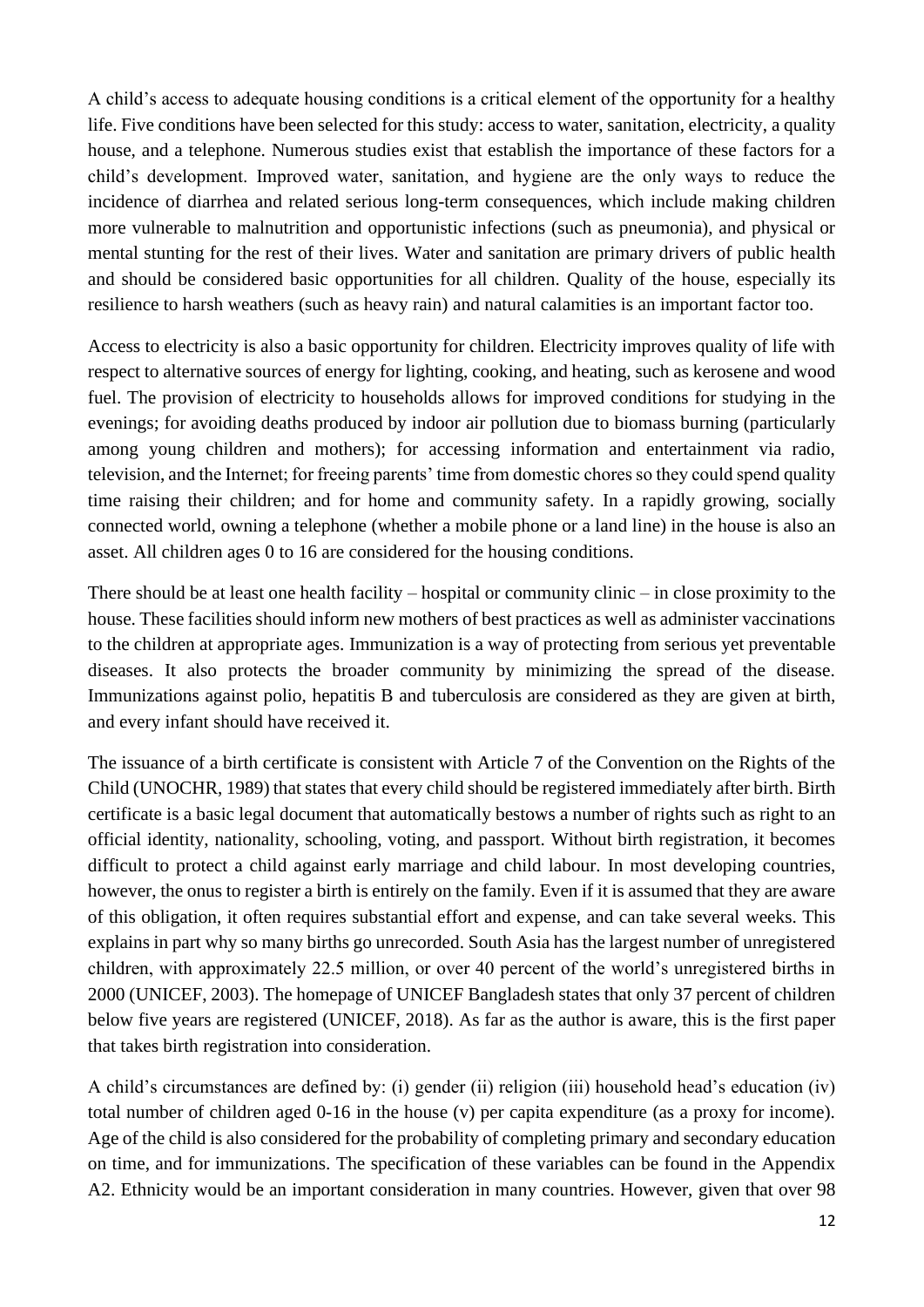percent of the population is *Bengali* (remaining are *Bihari* or belong to other tribes), ethnicity was not taken into consideration in this context. Location of residence (urban/rural) is another crucial circumstance. But as the dataset is representative of rural Bangladesh, this aspect cannot be included in the study. Lastly, while the household head's occupation and mother's education play an important role in accessing many of the basic opportunities, the dataset covers only households with farming as the primary occupation of the household head, and does not have information on the mother's education (unless she is the household head). Hence, these variables could not be included in the analysis.

#### *Inequality of Basic Opportunities*

The use of the overall coverage rate to monitor progress towards universal access of a service has a fundamental shortcoming: insensitivity to the allocation of opportunities. This is not an issue when access is universal; in this case, the number of available opportunities is equal to or greater than the population size and everyone has access to an opportunity. However, when coverage is only partial, opportunities are scarce and a variety of alternative allocations are possible. Among these alternatives, fairness may vary considerably. The overall coverage rate treats all of them as equals.

The appropriate measure of inequality of opportunity is a version of the dissimilarity index, widely used in sociology. The D-index measures the dissimilarity of access rates for a given service for groups defined by circumstance characteristics compared with the average access rate for the same service for the population as a whole. Access probability gaps are the core of this index. It can also be intuitively interpreted as showing the fraction of all available opportunities that needs to be reassigned from better-off groups to worse-off groups to achieve equal opportunity for all. If there is perfect equality of opportunity, an exact correspondence between population and opportunity distributions should be observed and the D-index will be 0.



Figure 4: Graphical Representation of the Dissimilarity Index

Source: Barros et al., 2009

Source: Authors' estimation.  $Note: PPP = purchasing power parity.$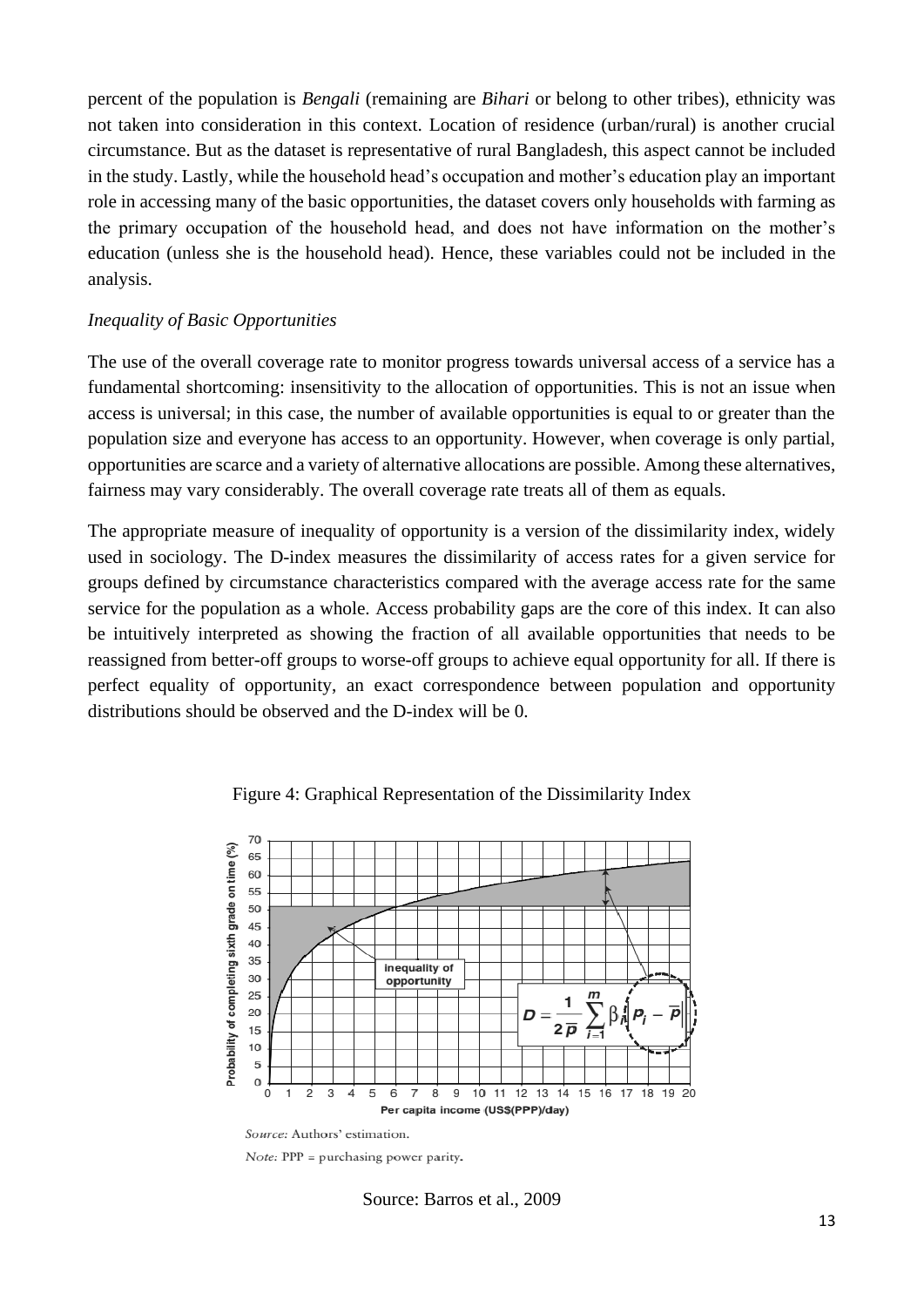The index is Pareto-consistent, in that it will improve if the overall average access to a given opportunity increases, no matter how access is distributed — as long as someone is better off, and no one is worse off. However, the D-index gives greater weight to those opportunities allocated to a disadvantaged sector of the population than to those allocated to an advantaged group, and is therefore a distribution-sensitive measure.

#### *Human Opportunity Index*

The HOI is an equity-sensitive measure. It summarizes in a composite indicator the two elements: (i) how many opportunities are available, i.e., the coverage rate of a basic service and (ii) how equitably those opportunities are distributed, i.e., whether distribution of that coverage is related to exogenous circumstances (D-Index). It is given by:

$$
O=C(I-D)
$$

where  $C =$  overall coverage rate and  $(1-D)$  = percentage of available opportunities that were equitably allocated

An important feature of the index is that changes can be decomposed over time. Two forces drive the index: for a given level of D, an increase in the prevalence of opportunities (that is, a higher C) increases the index, while an improvement in the way existing opportunities are allocated (a reduction in D) will also improve the index. The former is called the *scale effect* while the latter is the *distribution effect*. Hence, an increase in coverage of a basic service at the national level will always improve the index. However, if that increase in coverage is biased toward a disadvantaged group (for example, children in a poor region), it will further reduce inequality of opportunity, increasing the index more than proportionally.

$$
Change = O^f - O^i
$$

 $=$  Scale Effect + Distribution Effect

$$
= [C^{f} (1 - D^{i}) - C^{i} (1 - D^{i})] + [C^{f} (1 - D^{f}) - C^{f} (1 - D^{i})]
$$

Here, the initial time period *i* is the year 2011 and final time period *f* is 2015. Only by combining expansion of coverage (C) with equal allocation of opportunity (1-D) will the growth of the Human Opportunity Index be maximized. The index ranges between 0 and 1 (or 0 and 100 in percentage – the higher the better), and is Pareto-consistent.

#### *Empirical Computation of the Index*

Suppose a person *i* has access to a given opportunity  $(I_i = 1$  if person *i* has access and  $I_i = 0$  otherwise) and a vector of *m* variables indicating his/her circumstances,  $x_i = (x_{1i},...,x_{mi})$ .

Step 1: Estimate a logistic model, linear in the parameters:

$$
\ln\left(\frac{P[I = 1|X = (x_i, ..., x_m)]}{1 - P[I = 1|X = (x_i, ..., x_m)]}\right) = \sum_{k=1}^{m} x_k \beta_k
$$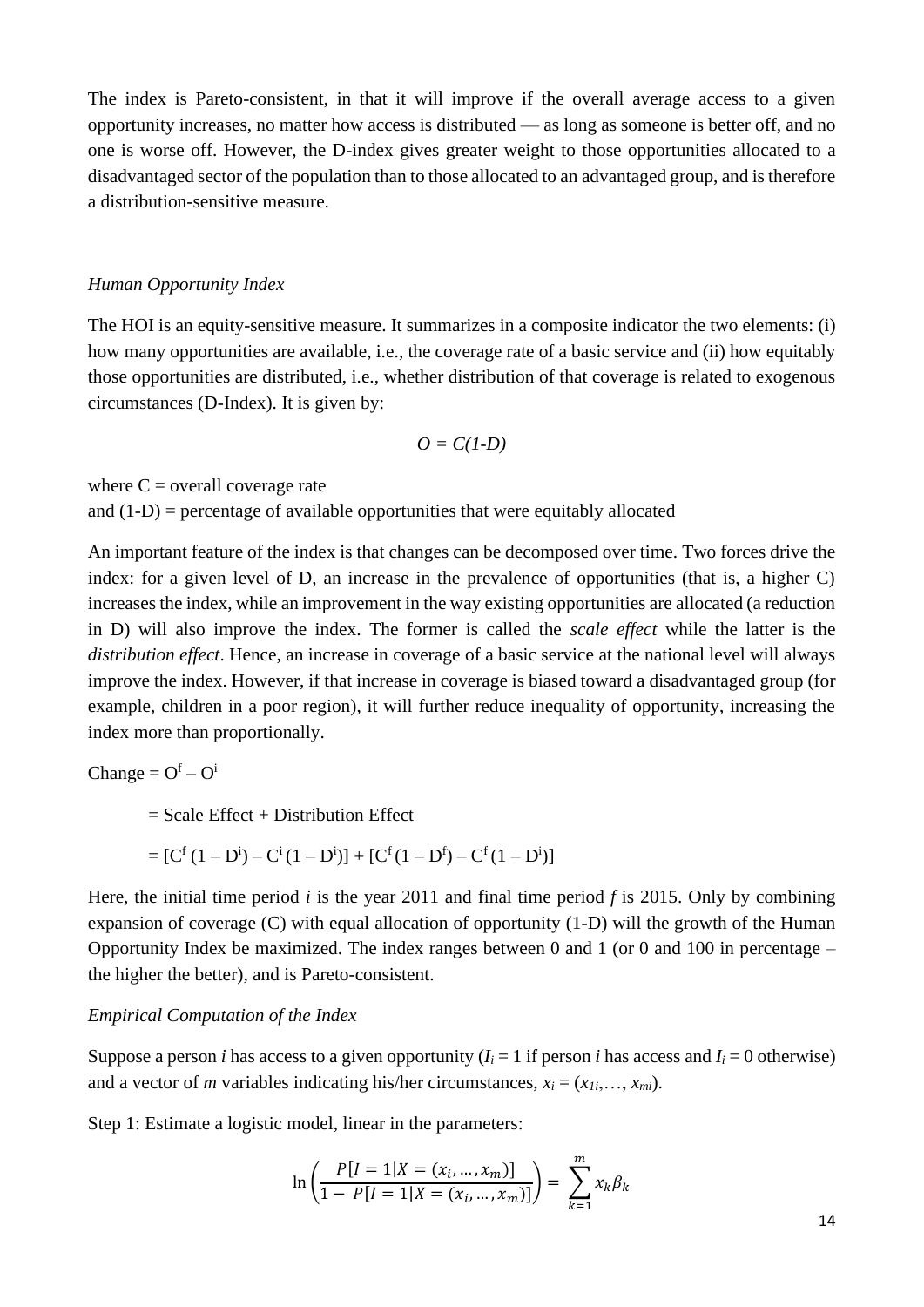where  $x_k$  denotes the row vector of variables representing the *k*-dimension of circumstances, hence,  $x$  $=(x_1,..., x_m)$  and  $\beta=(\beta_0,...,\beta_m)$  will be a corresponding column vector of parameters.<sup>6</sup> From the estimation of this logistic regression, estimates of the parameters  $\beta_k$  denoted by  $\hat{\beta}_{k,n}$  are obtained, where *n* denotes the sample size. The results of the logistic regressions are shown in the Appendix A3.

Step 2: Given the estimated coefficients, obtain the predicted probability of access to the opportunity in consideration for each individual in the sample, i.e., for each individual *i* compute

$$
\hat{p}_{i,n} = \frac{\exp(x_i, \hat{\beta}_n)}{1 + \exp(x_i \hat{\beta}_n)}
$$

Step 3: Then, compute the average coverage rate, weighted by the sampling weights, *wi*.

$$
\bar{p} = \sum_{i=1}^n w_i \hat{p}_i
$$

Step 4: The D-Index is given by the formula

$$
\widehat{D} = \frac{1}{2\bar{p}} \sum_{i=1}^{n} w_i |\hat{p}_i - \bar{p}|
$$

where  $p_i$  = group-specific access rate  $|p_i - \overline{p}|$  = access probability gap and  $\hat{\hat{D}}$  is a consistent estimator of D.

Step 5: Finally, the opportunity index combines the result in steps 3 and 4

$$
\hat{o} = \overline{p} (1 - \hat{\hat{D}})
$$

ô is a consistent estimator of O.

Several mathematical properties as well as limitations of the dissimilarity index and opportunity index are detailed in Barros et al. (2010, 2008).

#### **6. Results**

*Coverage of Basic Opportunities*

<sup>&</sup>lt;sup>6</sup> A logistic model is used as the dependent outcome variables are binary (refer to Table 2). The model estimates the 'log odds', or the natural log of the odds of an event (here, I) occurring. The coefficients in the output of the logistic regression (here,  $\hat{\beta}$ ) indicate the amount of change expected in the log odds when there is a one unit change in the

predictor variable with all of the other variables in the model held constant.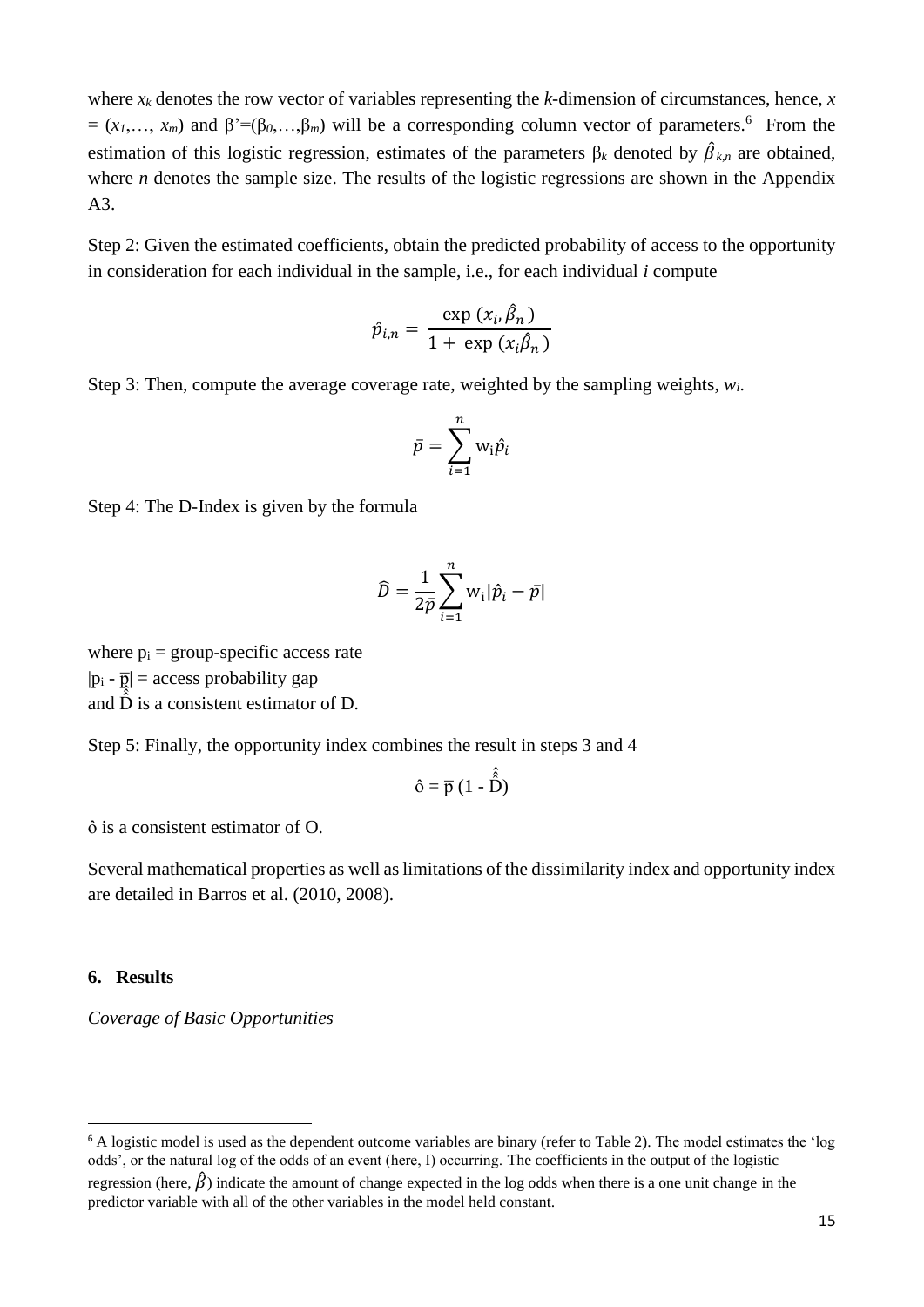The coverage rate gives detailed information about the availability of the services, without reference to the equity of their distribution, which is addressed in the next sub-section.

For education, Bangladesh has registered an increase in children completing sixth grade on time. By 2015, a simple average across divisions of the probability of an 11-year-old child completing sixth grade was 38 percent, up from 20 percent in 2011. The average probability of a 15-year-old child completing tenth grade was 37 percent in 2015, only slightly more than the probability of 36.5 percent in 2011. These numbers are low, once we consider that 74 percent of the children had access to primary schools and 45 percent had access to secondary schools in 2015.

The average probability of completing primary school increased greatly for all divisions by at least 15 percentage points. However, the divisions have very low levels of this indicator, with only Barisal faring above 40 percent. The probability is the least in Rangpur, at 34 percent. For completing secondary education, Sylhet has the highest probability, while Rangpur is again at the bottom. However, in terms of access to primary schools, Rangpur is among the top three with highest probabilities. Dhaka, Rajshahi and Rangpur have access rates above 78 percent. Access rates for secondary school are highest in Dhaka and Khulna, at 50 percent.

|                              |        | <b>Completing sixth</b> |        | <b>Completing tenth</b> |                          | <b>Access to Primary</b> |                          | <b>Access to</b>        |
|------------------------------|--------|-------------------------|--------|-------------------------|--------------------------|--------------------------|--------------------------|-------------------------|
|                              |        | grade on time           |        | grade on time           | <b>School</b>            |                          |                          | <b>Secondary School</b> |
| Division                     | 2011   | 2015                    | 2011   | 2015                    | 2011                     | 2015                     | 2011                     | 2015                    |
| <b>Barisal</b>               | 18.45% | 41.59%                  | 34.26% | 40.14%                  | $\overline{\phantom{0}}$ | 75.99%                   |                          | 42.46%                  |
| Chittagong                   | 21.58% | 36.15%                  | 36.40% | 39.25%                  | $\overline{\phantom{0}}$ | 67.37%                   | $\overline{\phantom{0}}$ | 43.26%                  |
| <b>Dhaka</b>                 | 20.81% | 36.03%                  | 36.03% | 34.24%                  | $\overline{\phantom{0}}$ | 78.13%                   | -                        | 50.06%                  |
| Khulna                       | 18.69% | 38.59%                  | 35.08% | 40.76%                  | $\overline{\phantom{0}}$ | 69.70%                   | $\overline{a}$           | 50.23%                  |
| Rajshahi                     | 22.44% | 38.05%                  | 34.61% | 35.29%                  | $\overline{\phantom{0}}$ | 78.56%                   | -                        | 44.19%                  |
| Rangpur                      | 18.63% | 33.85%                  | 29.68% | 26.08%                  | -                        | 78.01%                   |                          | 43.96%                  |
| Sylhet                       | 20.70% | 39.80%                  | 49.42% | 46.59%                  | $\qquad \qquad -$        | 67.08%                   |                          | 38.41%                  |
| Overall                      | 20.19% | 37.72%                  | 36.50% | 37.48%                  |                          | 73.55%                   |                          | 44.65%                  |
| Note: $=$ Data not available |        |                         |        |                         |                          |                          |                          |                         |

Table 3: Coverage of Basic Opportunities in Education

Access to quality housing is mostly uniform across divisions, above 80 percent for all except Khulna (78 percent). Important differences persist with regard to access to electricity - in Rangpur and Barisal, less than 45 percent have access while in Chittagong, almost 68 percent have access. The average across divisions for access to clean water is 73 percent. This average hides important differences. 85 percent of children in Khulna live in dwellings which have access to safe water, whereas 66 percent of children in Sylhet dwell similarly. The percentage of children living in houses with a latrine is high, with the country average at 87 percent. Bangladesh seems to have made massive strides in this domain. Access to telephones is high too, with an average of 89 percent of houses owning a phone. It is the most uniform across divisions.

Table 4: Coverage of Basic Opportunities in Housing Conditions

| <b>Electricity</b><br><b>House Quality</b><br>Water | <b>Telephone</b><br><b>Sanitation</b> |
|-----------------------------------------------------|---------------------------------------|
|-----------------------------------------------------|---------------------------------------|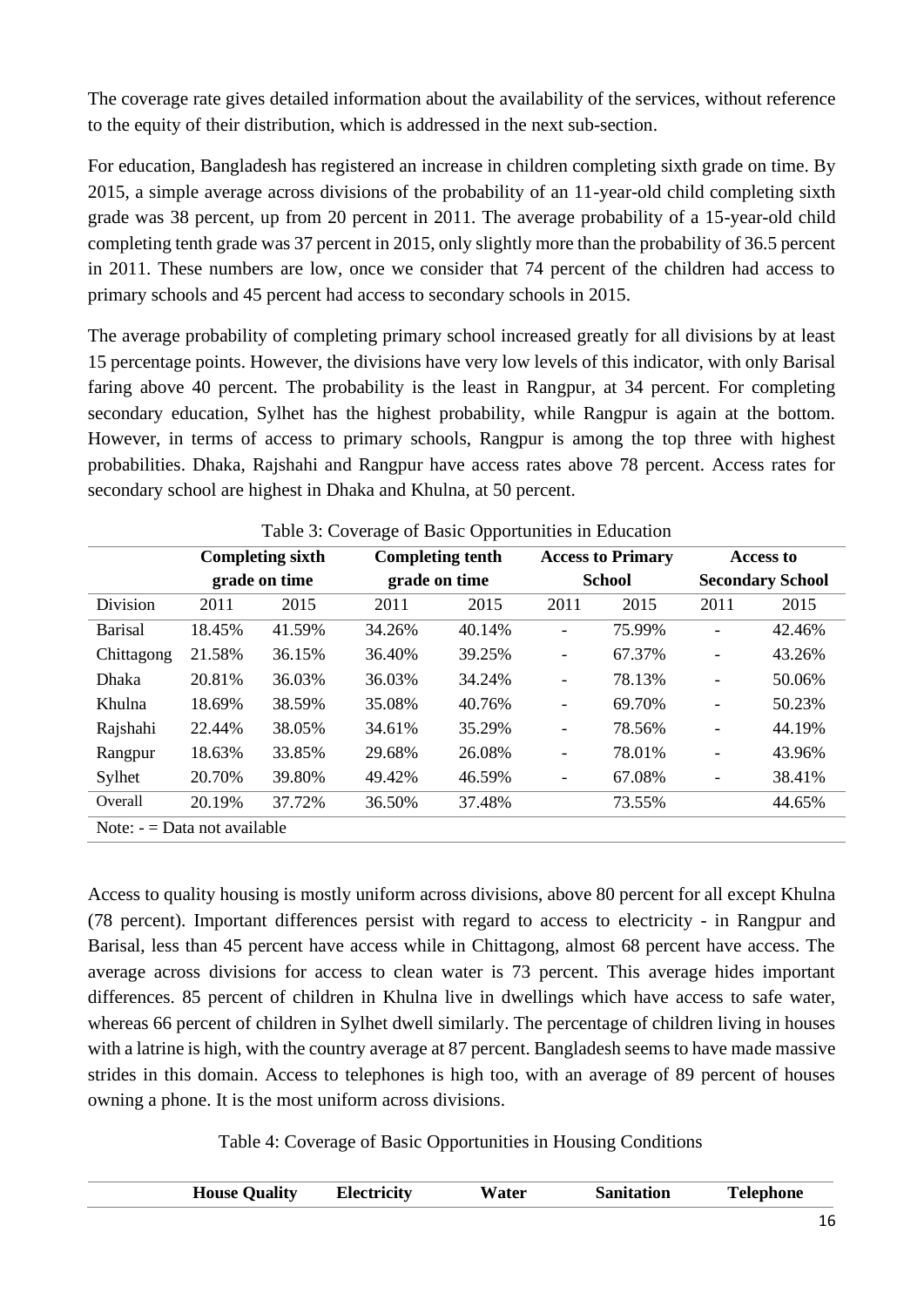| Division       | 2011   | 2015   | 2011   | 2015   | 2011   | 2015   | 2011   | 2015   | 2011   | 2015   |
|----------------|--------|--------|--------|--------|--------|--------|--------|--------|--------|--------|
| <b>Barisal</b> | 87.85% | 93.35% | 40.17% | 43.45% | 88.03% | 68.69% | 77.85% | 92.03% | 70.17% | 90.32% |
| Chittagong     | 76.13% | 84.25% | 56.33% | 67.61% | 88.06% | 66.19% | 84.25% | 92.12% | 82.28% | 93.54% |
| Dhaka          | 83.28% | 92.84% | 48.22% | 61.30% | 79.35% | 70.68% | 70.05% | 91.69% | 74.04% | 88.05% |
| Khulna         | 69.82% | 78.87% | 49.74% | 61.02% | 92.45% | 82.67% | 85.16% | 85.17% | 76.72% | 89.37% |
| Rajshahi       | 85.68% | 90.77% | 48.42% | 62.87% | 98.77% | 74.67% | 62.52% | 90.98% | 76.21% | 90.55% |
| Rangpur        | 69.38% | 83.74% | 26.30% | 41.98% | 98.25% | 85.32% | 70.06% | 77.20% | 65.53% | 85.10% |
| Sylhet         | 67.33% | 87.68% | 42.66% | 55.40% | 77.16% | 66.05% | 75.50% | 80.03% | 71.66% | 88.68% |
| Overall        | 77.07% | 87.36% | 44.55% | 56.23% | 88.87% | 73.47% | 75.06% | 87.03% | 73.80% | 89.37% |

Access to immunisations is roughly 80 percent for all divisions (71 percent in Barisal). In Rajshahi and Khulna, over 90 percent of children live close to a health facility, whereas the same statistic in Rangpur is 79 percent. Bangladesh fared the best in the Health category in 2015.

There is a large disparity in children with birth certificates. 78 percent of children in Rangpur have a birth certificate, while only 30 percent of children in Sylhet have one.

|                | <b>Immunization</b>          |        |      | <b>Health Facility</b> |        | <b>Birth Certificate</b> |  |  |  |  |
|----------------|------------------------------|--------|------|------------------------|--------|--------------------------|--|--|--|--|
| Division       | 2011                         | 2015   | 2011 | 2015                   | 2011   | 2015                     |  |  |  |  |
| <b>Barisal</b> | 89.85%                       | 71.21% |      | 88.98%                 | 74.39% | 81.69%                   |  |  |  |  |
| Chittagong     | 77.18%                       | 78.14% |      | 85.12%                 | 60.86% | 72.99%                   |  |  |  |  |
| <b>Dhaka</b>   | 78.42%                       | 81.36% | Ξ.   | 87.31%                 | 72.21% | 79.76%                   |  |  |  |  |
| Khulna         | 91.95%                       | 85.00% |      | 90.81%                 | 80.95% | 85.88%                   |  |  |  |  |
| Rajshahi       | 88.60%                       | 81.81% |      | 90.56%                 | 67.68% | 79.12%                   |  |  |  |  |
| Rangpur        | 90.00%                       | 85.52% |      | 79.64%                 | 70.25% | 74.95%                   |  |  |  |  |
| Sylhet         | 61.33%                       | 80.22% |      | 80.37%                 | 62.85% | 71.61%                   |  |  |  |  |
| Overall        | 82.48%                       | 80.47% |      | 86.11%                 | 69.88% | 78.00%                   |  |  |  |  |
|                | Note: $=$ Data not available |        |      |                        |        |                          |  |  |  |  |

Table 5: Coverage of Basic Opportunities in Health and Identification Document

### *Inequalities in Opportunity*

The average in 2015 of the D-Index for completing sixth grade was 15 percent, indicating that *15 percent of the opportunities of children to complete sixth grade on time need to be reallocated in these divisions to eliminate the differences across the defined circumstance groups*. Inequalities have increased in Chittagong, Rajshahi and Dhaka. The index is higher for completing tenth on time (16 percent), but it has reduced for all divisions since 2011. Inequality in access to schools is lower, at 7 percent for primary schools and 9 percent for secondary school (Table 6).

Table 6: Inequality of Opportunities in Education

| <b>Completing sixth</b> | Completing tenth | <b>Access to Primary</b> | <b>Access to Secondary</b> |
|-------------------------|------------------|--------------------------|----------------------------|
| grade on time           | grade on time    | <b>School</b>            | <b>School</b>              |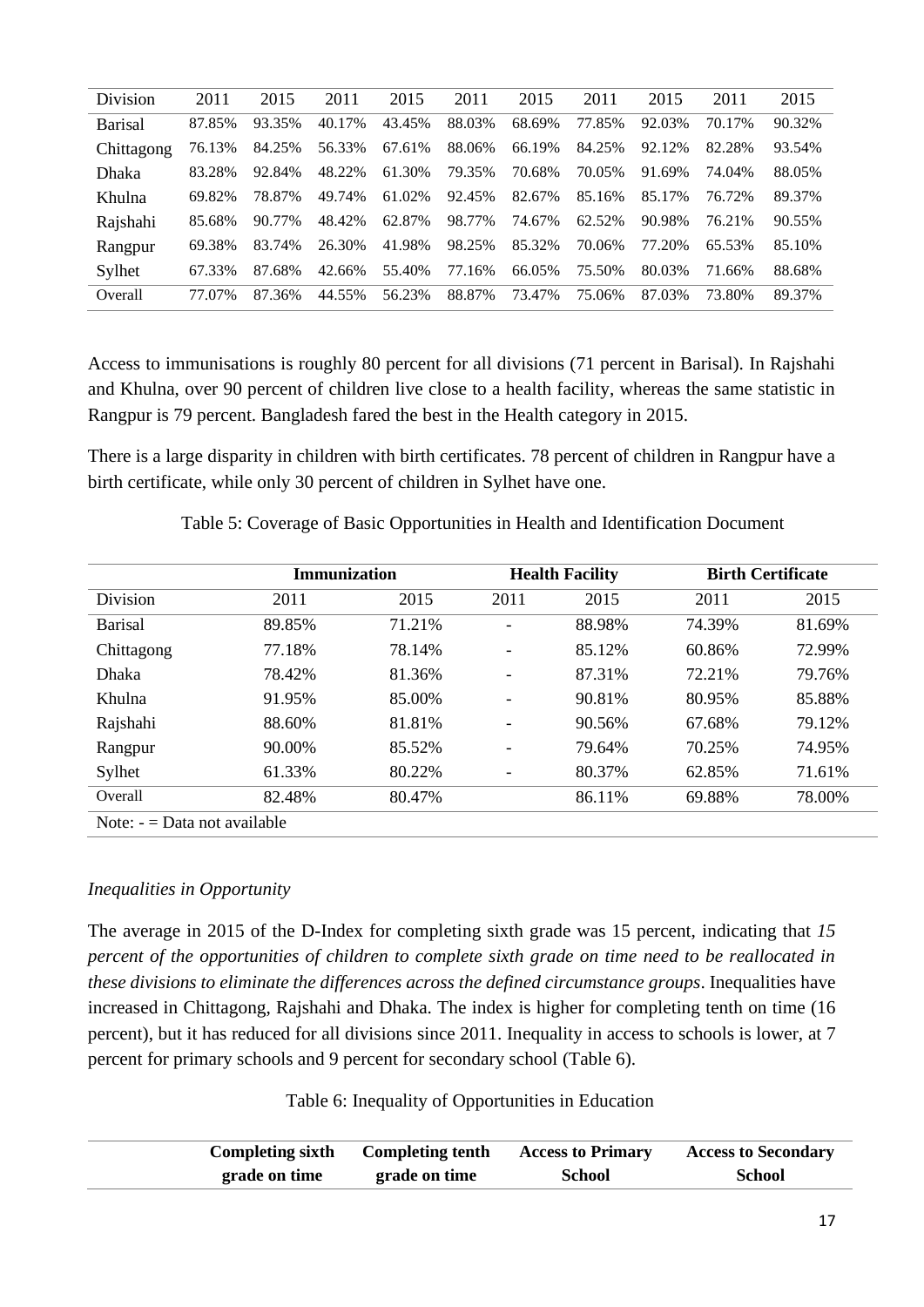| Division       | 2011                         | 2015   | 2011   | 2015   | 2011                         | 2015   | 2011                     | 2015   |  |  |
|----------------|------------------------------|--------|--------|--------|------------------------------|--------|--------------------------|--------|--|--|
| <b>Barisal</b> | 18.37%                       | 11.00% | 34.17% | 17.48% | $\qquad \qquad \blacksquare$ | 6.68%  | ۰                        | 9.75%  |  |  |
| Chittagong     | 8.20%                        | 15.17% | 25.28% | 12.96% | $\overline{\phantom{a}}$     | 4.96%  |                          | 5.65%  |  |  |
| <b>Dhaka</b>   | 9.61%                        | 14.37% | 25.98% | 13.69% | $\overline{\phantom{a}}$     | 4.90%  | $\overline{\phantom{a}}$ | 7.34%  |  |  |
| Khulna         | 36.87%                       | 17.30% | 29.24% | 20.93% | $\qquad \qquad \blacksquare$ | 7.14%  | $\overline{\phantom{0}}$ | 7.28%  |  |  |
| Rajshahi       | 13.29%                       | 16.32% | 33.11% | 11.84% | $\overline{\phantom{a}}$     | 6.39%  | $\overline{\phantom{0}}$ | 7.87%  |  |  |
| Rangpur        | 20.85%                       | 17.09% | 31.17% | 21.01% | $\overline{\phantom{0}}$     | 6.66%  | $\overline{\phantom{a}}$ | 12.58% |  |  |
| Sylhet         | 16.34%                       | 13.97% | 24.31% | 15.64% | $\qquad \qquad \blacksquare$ | 10.13% | ۰                        | 10.16% |  |  |
| Overall        | 17.65%                       | 15.03% | 29.04% | 16.22% |                              | 6.69%  |                          | 8.66%  |  |  |
|                | Note: $=$ Data not available |        |        |        |                              |        |                          |        |  |  |

Inequality of opportunity averages 3 percent for quality housing, 5 percent for water, 3 percent for sanitation, 3 percent for telephones and 11 percent for electricity (Table 7). Again, these averages hide important cross-division differences. These wide differences – up to 10 percentage points in electricity – are smaller for phones (3 percentage points). Inequalities in access to safe water seem to have increased for divisions since 2011. Rajshahi has taken significant steps to reduce inequalities in sanitation and Sylhet has improved a lot in providing quality housing and telephones. The slow improvement in distribution of electricity, despite high initial levels of inequality, indicates that advances in promoting equality of opportunity in this area have been slow.

Table 7: Inequality of Opportunities in Housing Conditions

|                | <b>House Quality</b> |       | Electricity |        |       | Water |        | <b>Sanitation</b> |        | <b>Telephone</b> |  |
|----------------|----------------------|-------|-------------|--------|-------|-------|--------|-------------------|--------|------------------|--|
| Division       | 2011                 | 2015  | 2011        | 2015   | 2011  | 2015  | 2011   | 2015              | 2011   | 2015             |  |
| <b>Barisal</b> | 4.36%                | 2.27% | 15.61%      | 14.98% | 0.61% | 3.50% | 6.36%  | 2.92%             | 9.27%  | 3.59%            |  |
| Chittagong     | 3.95%                | 2.66% | 11.16%      | 9.23%  | 1.64% | 9.08% | 3.20%  | 1.97%             | 6.82%  | 2.24%            |  |
| <b>Dhaka</b>   | 4.60%                | 2.14% | 13.15%      | 10.43% | 3.91% | 5.81% | 4.50%  | 1.48%             | 8.22%  | 3.00%            |  |
| Khulna         | 6.73%                | 3.86% | 11.81%      | 7.66%  | 1.41% | 4.06% | 3.05%  | 3.57%             | 6.36%  | 2.10%            |  |
| Rajshahi       | 5.38%                | 3.02% | 12.71%      | 9.17%  | 0.24% | 4.07% | 12.04% | 3.36%             | 8.51%  | 3.17%            |  |
| Rangpur        | 7.94%                | 6.14% | 26.59%      | 17.27% | 0.46% | 3.13% | 7.63%  | 4.37%             | 10.31% | 5.06%            |  |
| Sylhet         | 7.28%                | 1.76% | 16.13%      | 8.49%  | 3.55% | 4.26% | 7.37%  | 5.75%             | 12.17% | 4.61%            |  |
| Overall        | 5.75%                | 3.12% | 15.31%      | 11.03% | 1.69% | 4.84% | 6.31%  | 3.35%             | 8.81%  | 3.40%            |  |

There is very low inequality in access to health facilities, with a national average of 2 percent. Inequalities seem to have increased for providing immunizations, except in Dhaka and Sylhet. The D-Index is 6 percent for the whole country (Table 8).

Table 8: Inequality of Opportunities in Health and Identification Document

|                 | Immunization |       |                          | <b>Health Facility</b> | <b>Birth Certificate</b> |        |
|-----------------|--------------|-------|--------------------------|------------------------|--------------------------|--------|
| <b>Division</b> | 2011         | 2015  | 2011                     | 2015                   | 2011                     | 2015   |
| <b>Barisal</b>  | 4.91%        | 7.20% | $\overline{\phantom{0}}$ | 1.60%                  | 4.64%                    | 13.51% |
| Chittagong      | 5.43%        | 6.52% | $\qquad \qquad -$        | 1.84%                  | 7 7 7 %                  | 4.54%  |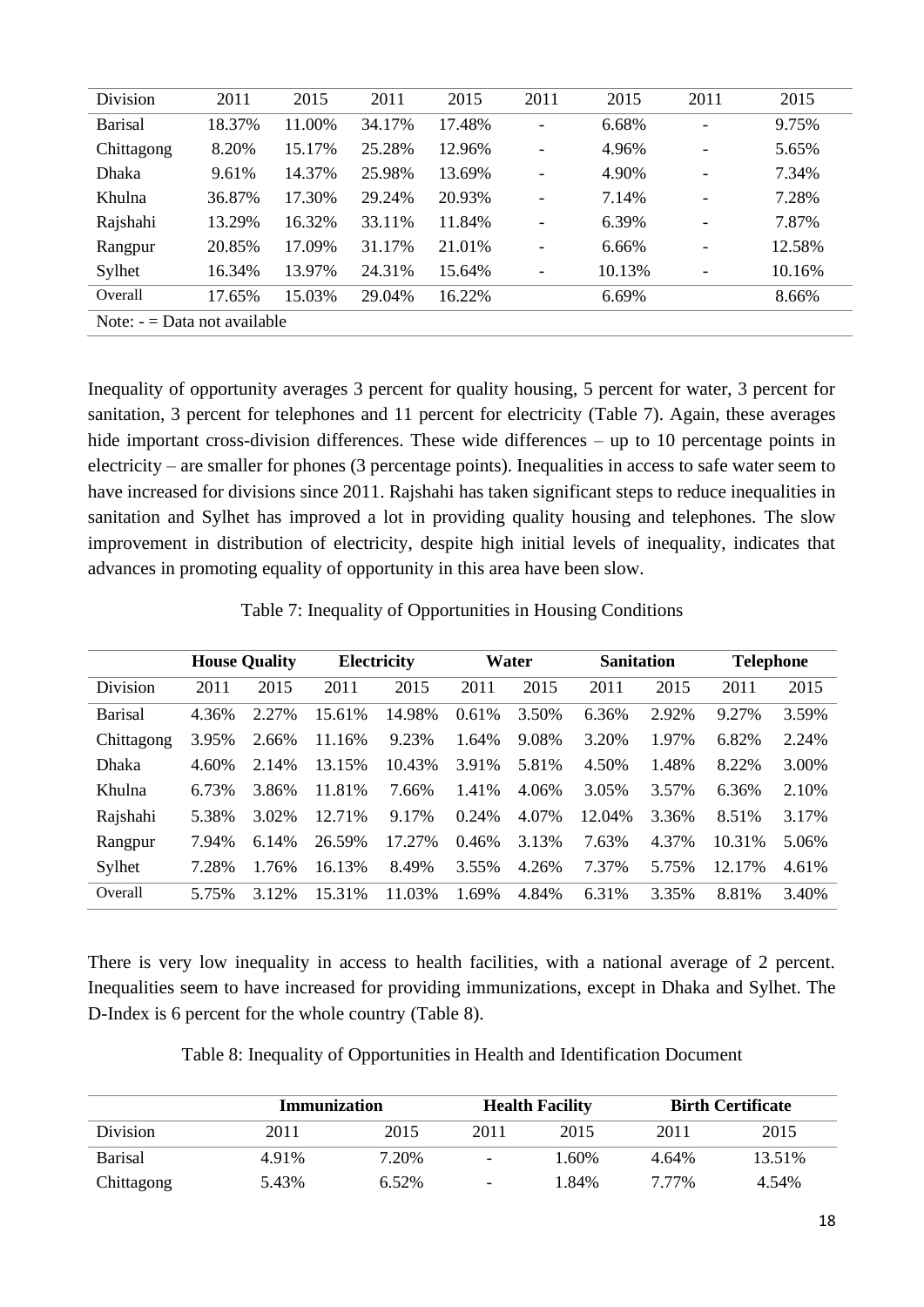| <b>Dhaka</b>                 | 6.82% | 3.07% | -                        | 1.30% | 5.86% | 4.23%  |  |  |
|------------------------------|-------|-------|--------------------------|-------|-------|--------|--|--|
| Khulna                       | 3.64% | 6.79% | $\overline{\phantom{0}}$ | 1.44% | 6.03% | 12.63% |  |  |
| Rajshahi                     | 5.45% | 6.07% | -                        | 2.09% | 9.72% | 9.02%  |  |  |
| Rangpur                      | 3.85% | 5.18% | -                        | 3.07% | 9.18% | 2.67%  |  |  |
| Sylhet                       | 8.91% | 5.20% | -                        | 3.33% | 1.97% | 7.54%  |  |  |
| Overall                      | 5.57% | 5.72% |                          | 2.10% | 6.45% | 7.73%  |  |  |
| Note: $=$ Data not available |       |       |                          |       |       |        |  |  |

The average inequality in access to birth certificates is 8 percent (Table 8). The degree varies considerably by division. In Rangpur, better-off groups and worse-off groups are on average only 3 percent above or below the national average of having a birth certificate, whereas in Barisal this average distance is 14 percent.

### *Opportunity Index and Decompositions*

With respect to finishing sixth grade on time, only 28 percent of all opportunities needed to ensure universal access to primary education are both available and allocated equitably in Rangpur, compared with 37 percent in Barisal(Table 9). This is the combination of both average coverage and distribution of access. The opportunity index for completing secondary education has increased for all divisions, largely due to a distributional effect (Figure 5). Average opportunity to primary and secondary school is 69 and 41 percent, respectively.



Figure 5: Decomposition of Change in HOI for Education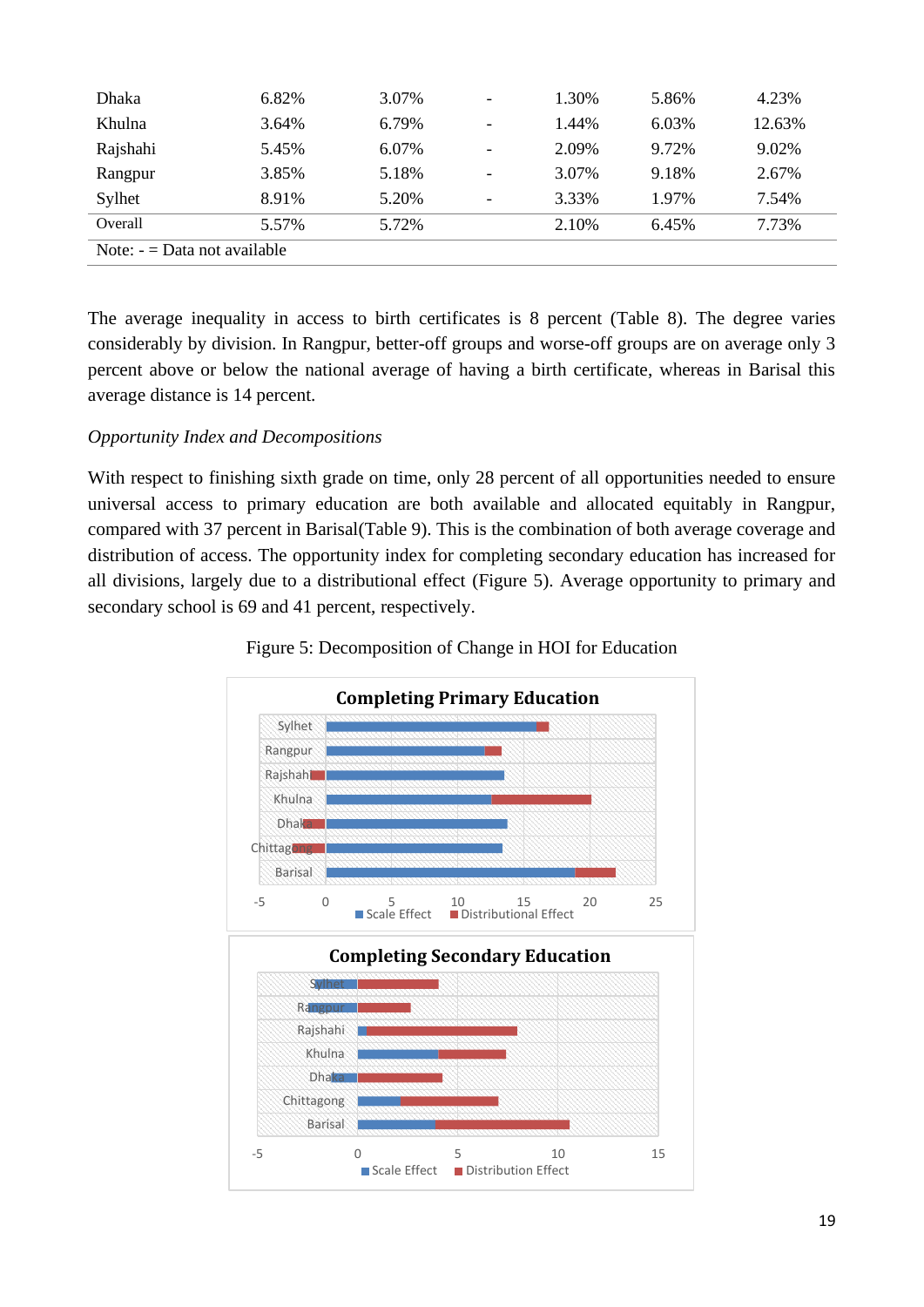|                |        | <b>Completing primary education</b> |        |        |              |        | Completing secondary education |        |         |              | <b>Primary school</b> |                          | <b>Secondary school</b> |      |
|----------------|--------|-------------------------------------|--------|--------|--------------|--------|--------------------------------|--------|---------|--------------|-----------------------|--------------------------|-------------------------|------|
| Division       | 2015   | 2011                                | Change | Scale  | Distribution | 2015   | 2011                           | Change | Scale   | Distribution | 2015                  | 2011                     | 2015                    | 2011 |
|                |        |                                     | (pp)   | Effect | Effect       |        |                                | (pp)   | Effect  | Effect       |                       |                          |                         |      |
| <b>Barisal</b> | 37.01% | 15.06%                              | 21.95  | 18.89  | 3.07         | 33.12% | 22.55%                         | 10.57  | 3.87    | 6.70         | 70.91%                | $\overline{\phantom{a}}$ | 38.31%                  | -    |
| Chittagong     | 30.66% | 19.81%                              | 10.85  | 13.38  | $-2.52$      | 34.22% | 27.20%                         | 7.02   | 2.13    | 4.89         | 64.02%                | $\overline{\phantom{a}}$ | 40.82%                  |      |
| Dhaka          | 30.85% | 18.81%                              | 12.04  | 13.76  | $-1.72$      | 29.57% | 26.66%                         | 2.91   | $-1.32$ | 4.23         | 74.29%                | $\overline{\phantom{a}}$ | 46.38%                  |      |
| Khulna         | 31.91% | 11.79%                              | 20.12  | 12.56  | 7.55         | 32.22% | 24.82%                         | 7.4    | 4.02    | 3.38         | 64.72%                | $\overline{\phantom{a}}$ | 46.57%                  |      |
| Rajshahi       | 31.84% | 19.46%                              | 12.38  | 13.54  | $-1.15$      | 31.11% | 23.15%                         | 7.96   | 0.45    | 7.51         | 73.53%                | $\overline{\phantom{a}}$ | 40.71%                  |      |
| Rangpur        | 28.06% | 14.75%                              | 13.31  | 12.05  | 1.27         | 20.60% | 20.43%                         | 0.17   | $-2.48$ | 2.65         | 72.81%                | $\overline{\phantom{a}}$ | 38.43%                  |      |
| Sylhet         | 34.24% | 17.32%                              | 16.92  | 15.98  | 0.94         | 39.30% | 37.40%                         | 1.9    | $-2.14$ | 4.04         | 60.28%                | $\overline{\phantom{a}}$ | 34.50%                  |      |

Table 9: Human Opportunity Indexes in Education

Note: pp refers to percentage points.

# Table 10: Human Opportunity Indexes in Housing Conditions

|                |        |        | <b>House Quality</b> |        |              | Electricity |        |        |        | Water        |            |        |          |          |              |
|----------------|--------|--------|----------------------|--------|--------------|-------------|--------|--------|--------|--------------|------------|--------|----------|----------|--------------|
| Division       | 2015   | 2011   | Change               | Scale  | Distribution | 2015        | 2011   | Change | Scale  | Distribution | 2015       | 2011   | Change   | Scale    | Distribution |
|                |        |        | (pp)                 | effect | effect       |             |        | (pp)   | effect | effect       |            |        | (pp)     | effect   | effect       |
| <b>Barisal</b> | 91.23% | 84.02% | 7.21                 | 5.26   | 1.95         | 36.94%      | 33.90% | 3.04   | 2.77   | 0.27         | 66.28%     | 87.49% | $-21.21$ | $-19.22$ | $-1.99$      |
| Chittagong     | 82.01% | 73.13% | 8.88                 | 7.80   | 1.08         | 61.37%      | 50.04% | 11.33  | 10.02  | 1.31         | 7%<br>60.1 | 86.61% | $-26.44$ | $-21.51$ | $-4.93$      |
| Dhaka          | 90.85% | 79.44% | 11.41                | 9.12   | 2.29         | 54.90%      | 41.87% | 13.03  | 11.36  | 1.67         | 66.57%     | 76.24% | $-9.67$  | $-8.33$  | $-1.34$      |
| Khulna         | 75.82% | 65.11% | 10.71                | 8.44   | 2.27         | 56.34%      | 43.86% | 12.48  | 9.95   | 2.53         | 79.31%     | 91.14% | $-11.83$ | $-9.64$  | $-2.19$      |
| Rajshahi       | 88.02% | 81.06% | 6.96                 | 4.82   | 2.14         | 57.10%      | 42.26% | 14.84  | 12.61  | 2.23         | 71.63%     | 98.52% | $-26.89$ | $-24.04$ | $-2.85$      |
| Rangpur        | 78.59% | 63.87% | 14.72                | 13.22  | 1.50         | 34.73%      | 19.30% | 15.43  | 11.51  | 3.92         | 82.65%     | 97.80% | $-15.15$ | $-12.87$ | $-2.28$      |
| Sylhet         | 86.13% | 62.42% | 23.71                | 18.87  | 4.84         | 50.69%      | 35.78% | 14.91  | 10.69  | 4.22         | 63.23%     | 74.42% | $-11.19$ | $-10.72$ | $-0.47$      |

Note: pp refers to percentage points.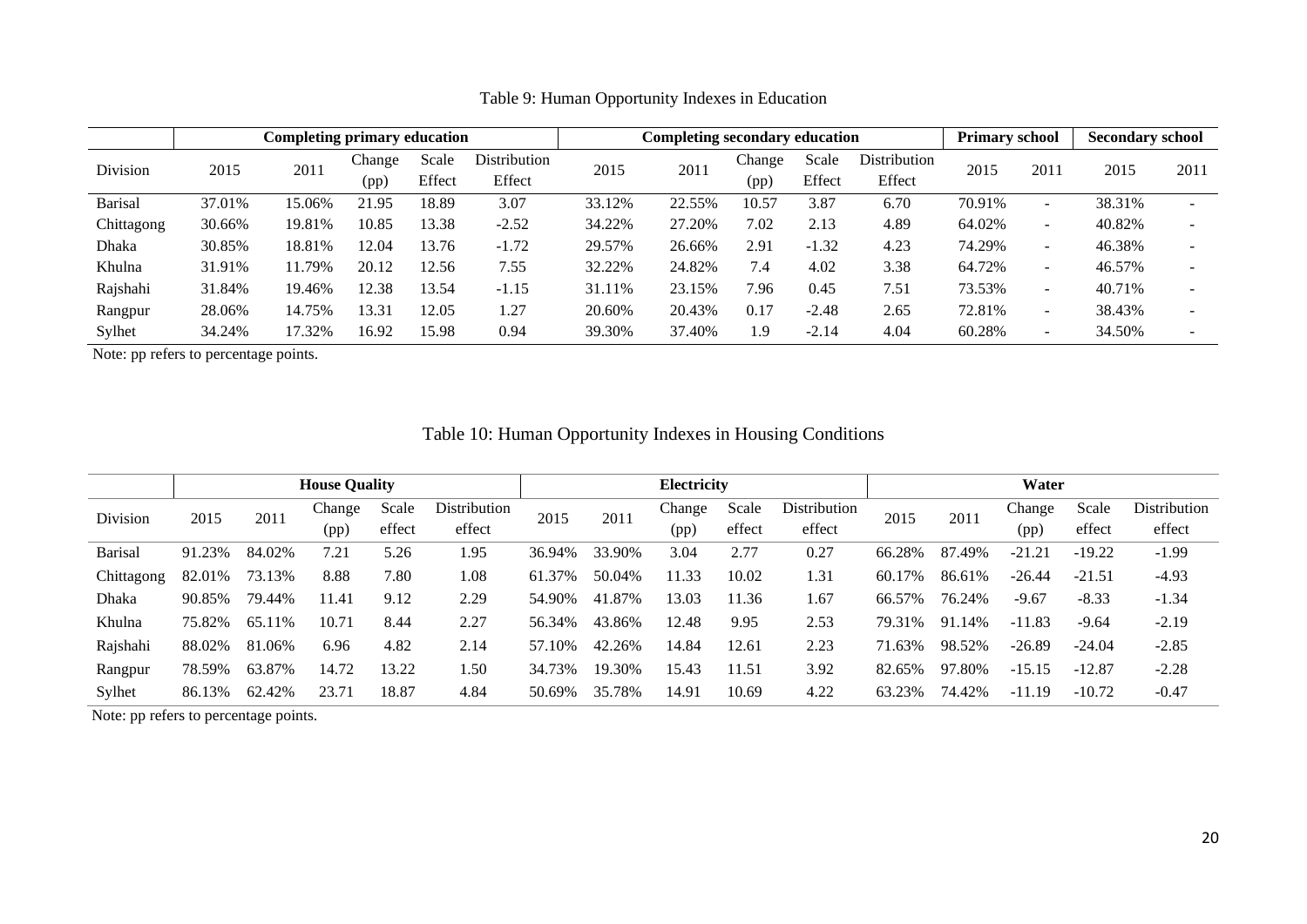|                |        |        | <b>Sanitation</b> |        |              | <b>Telephone</b> |        |        |        |              |  |
|----------------|--------|--------|-------------------|--------|--------------|------------------|--------|--------|--------|--------------|--|
| Division       | 2015   | 2011   | Change            | Scale  | Distribution | 2015             | 2011   | Change | Scale  | Distribution |  |
|                |        |        | (pp)              | effect | effect       |                  |        | (pp)   | effect | effect       |  |
| <b>Barisal</b> | 89.34% | 72.89% | 16.45             | 13.28  | 3.17         | 87.07%           | 63.67% | 23.4   | 18.28  | 5.12         |  |
| Chittagong     | 90.31% | 81.55% | 8.76              | 7.62   | 1.14         | 91.44%           | 76.66% | 14.78  | 10.49  | 4.29         |  |
| Dhaka          | 90.33% | 66.89% | 23.44             | 20.67  | 2.77         | 85.41%           | 67.96% | 17.45  | 12.86  | 4.59         |  |
| Khulna         | 82.12% | 82.56% | $-0.44$           | 0.01   | $-0.45$      | 87.49%           | 71.84% | 15.65  | 11.85  | 3.80         |  |
| Rajshahi       | 87.92% | 54.99% | 32.93             | 25.03  | 7.90         | 87.68%           | 69.71% | 17.97  | 13.12  | 4.85         |  |
| Rangpur        | 73.82% | 64.71% | 9.11              | 6.60   | 2.51         | 80.78%           | 58.77% | 22.01  | 17.55  | 4.46         |  |
| Sylhet         | 75.42% | 69.93% | 5.49              | 4.20   | 1.29         | 84.59%           | 62.94% | 21.65  | 14.95  | 6.70         |  |

Table 11: Human Opportunity Indexes in Housing Conditions (continued)

The Human Opportunity Index for housing conditions (Table 10 and Table 11) improved in the region for all indicators except water. These changes are largely driven by a scale effect (Figure 6). Equal opportunity in access to quality housing increased from 73 percent to 84 percent, on average. In sanitation, the average grew from 70.5 percent to 84 percent, while in electricity it went from 38 percent to 50 percent.

Figure 6: Decomposition of Change in HOI for Housing Conditions



The average of the index over all the divisions for being immunised (Table 12) went down from 77 percent in 2011 to 76 percent in 2015. For the same period, birth certificates for children decreased from 65 percent to 56 percent. The opportunity index for health facilities is high, at 84 percent.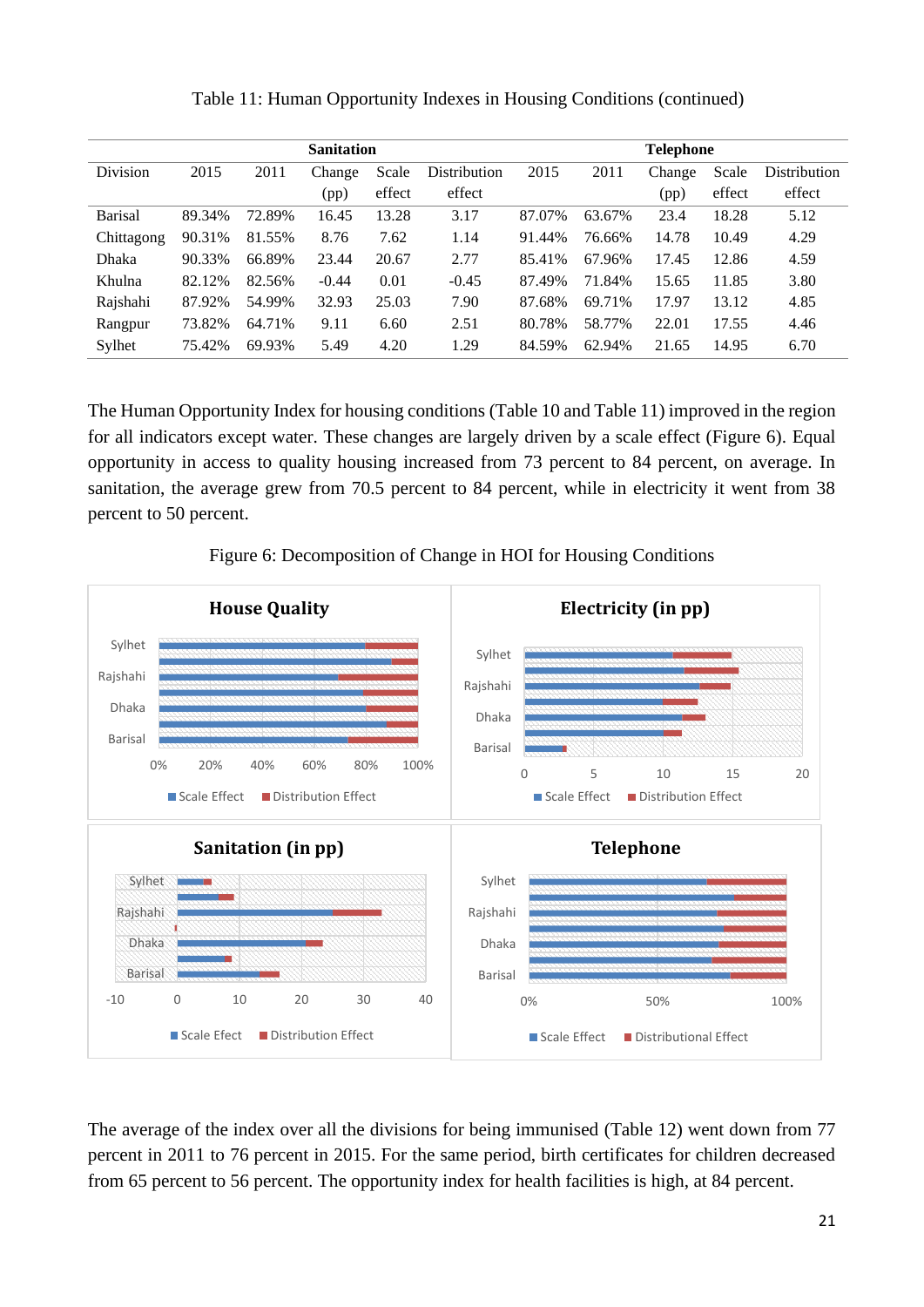|                |        |        | <b>Immunization</b> |          |              | <b>Health Facility</b> |                          | <b>Birth Certificate</b> |        |          |          |              |
|----------------|--------|--------|---------------------|----------|--------------|------------------------|--------------------------|--------------------------|--------|----------|----------|--------------|
| Division       | 2015   | 2011   | Change              | Scale    | Distribution | 2015                   | 2011                     | 2015                     | 2011   | Change   | Scale    | Distribution |
|                |        |        | (pp)                | effect   | Effect       |                        |                          |                          |        | (pp)     | effect   | Effect       |
| <b>Barisal</b> | 66.07% | 85.43% | $-19.36$            | $-17.72$ | $-1.64$      | 87.55%                 | $\overline{\phantom{0}}$ | 51.35%                   | 70.93% | $-19.58$ | $-14.32$ | $-5.26$      |
| Chittagong     | 73.04% | 72.99% | 0.05                | 0.91     | $-0.86$      | 83.55%                 | $\overline{\phantom{0}}$ | 67.15%                   | 56.13% | 11.02    | 8.75     | 2.27         |
| Dhaka          | 78.86% | 73.06% | 5.80                | 2.74     | 3.06         | 86.17%                 | $\overline{\phantom{0}}$ | 64.30%                   | 67.98% | $-3.68$  | $-4.77$  | 1.09         |
| Khulna         | 79.22% | 88.60% | $-9.38$             | $-6.70$  | $-2.68$      | 89.49%                 | $\sim$                   | 50.44%                   | 76.06% | $-25.62$ | $-21.82$ | $-3.80$      |
| Rajshahi       | 76.84% | 81.88% | $-5.04$             | $-6.42$  | 1.38         | 88.67%                 | $\sim$                   | 53.06%                   | 61.10% | $-8.04$  | $-8.44$  | 0.40         |
| Rangpur        | 81.09% | 86.52% | $-5.43$             | $-4.31$  | $-1.12$      | 77.19%                 | $\sim$                   | 75.85%                   | 63.80% | 12.05    | 6.98     | 5.07         |
| Sylhet         | 76.04% | 55.86% | 20.18               | 17.21    | 2.97         | 77.69%                 | $\overline{\phantom{0}}$ | 27.60%                   | 61.61% | $-34.01$ | $-32.35$ | $-1.66$      |

Table 12: Human Opportunity Indexes in Health and Identification Document

Table 13: Summary Opportunity Indexes

|                |        |                  |        |                | .<br>┙ |               |        |                                |
|----------------|--------|------------------|--------|----------------|--------|---------------|--------|--------------------------------|
|                |        | <b>Education</b> |        | <b>Housing</b> |        | <b>Health</b> |        | <b>Identification Document</b> |
| Division       | 2011   | 2015             | 2011   | 2015           | 2011   | 2015          | 2011   | 2015                           |
| <b>Barisal</b> | 18.81% | 44.84%           | 68.39% | 74.17%         | 84.98% | 76.81%        | 70.93% | 51.35%                         |
| Chittagong     | 23.51% | 42.43%           | 73.60% | 77.06%         | 72.47% | 78.30%        | 56.13% | 67.15%                         |
| <b>Dhaka</b>   | 22.74% | 45.27%           | 66.48% | 77.61%         | 71.17% | 82.52%        | 67.98% | 64.30%                         |
| Khulna         | 18.31% | 43.86%           | 70.90% | 76.22%         | 89.75% | 84.36%        | 76.06% | 50.44%                         |
| Rajshahi       | 21.31% | 44.30%           | 69.31% | 78.47%         | 80.58% | 82.76%        | 61.10% | 53.06%                         |
| Rangpur        | 17.59% | 39.98%           | 60.89% | 70.11%         | 83.01% | 79.14%        | 63.80% | 75.85%                         |
| Sylhet         | 27.36% | 42.08%           | 61.10% | 72.01%         | 55.11% | 76.87%        | 61.61% | 27.60%                         |
| Overall        | 21.37% | 43.25%           | 67.24% | 75.09%         | 76.72% | 80.11%        | 65.37% | 55.68%                         |
|                |        |                  |        |                |        |               |        |                                |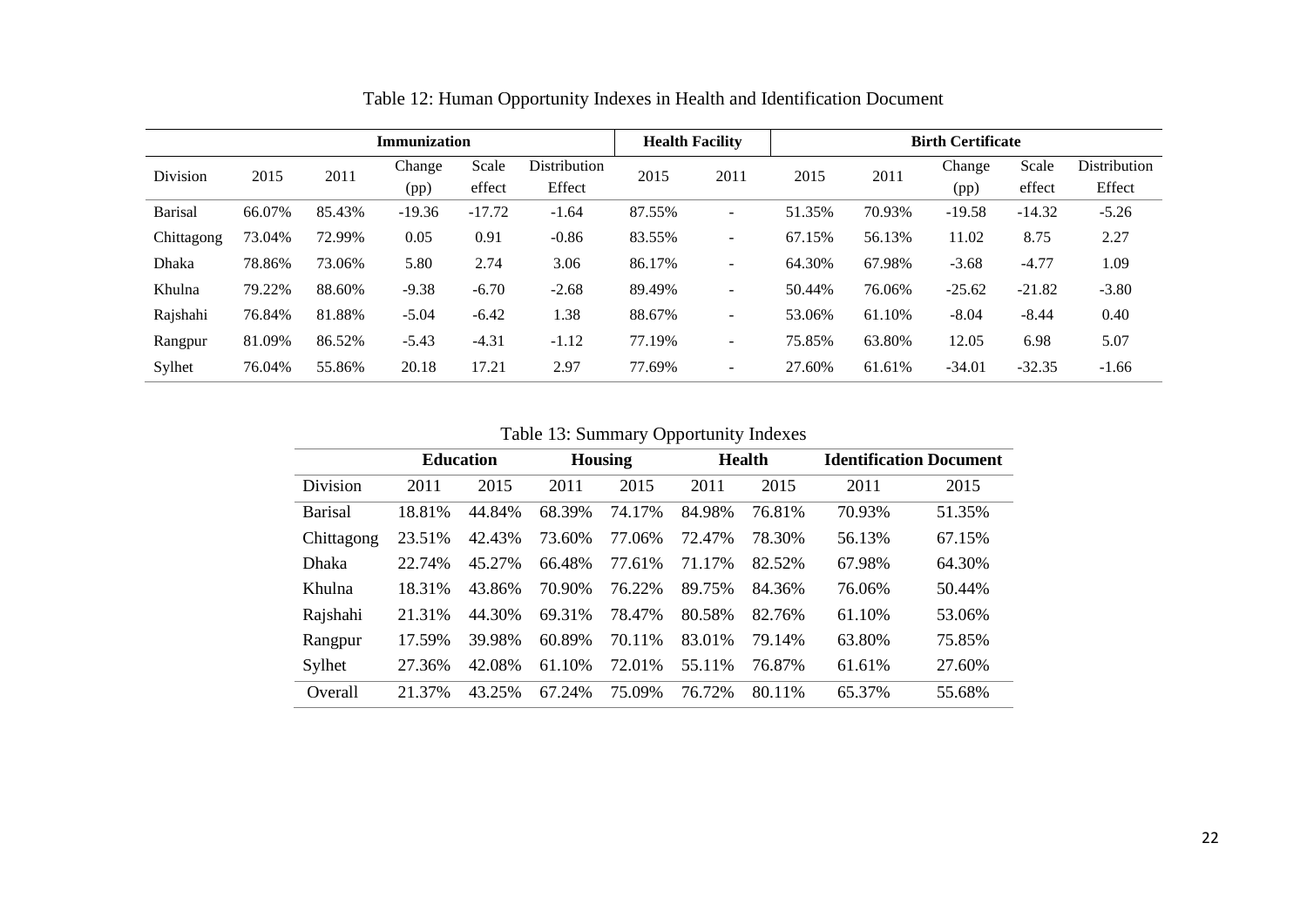One important observation stands out from these tables. Divisions can rank differently when measuring different opportunities. For instance, Sylhet performs highly for health but poorly on birth certificate. Some, however, rank consistently across all dimensions. For instance, Rangpur has low results for most.

## *The Bigger Picture*

A summary index incorporates all twelve indicators into four dimensions of children's opportunities — education, housing conditions, health and identification document. These dimensions are then summarized in a single Human Opportunity Index (Table 13). The overall Human Opportunity Index is a simple average of the division indexes along all dimensions. Each dimension has a summary index itself. For education, it is the simple average of the four indicators, and for housing conditions it is the simple average of the five indicators. The summary index for each dimension equals the proportion of available opportunities that are distributed according to the principle of equality of opportunity. Note that because the Human Opportunity Index is a simple average, the opportunities are *assumed* to be perfect substitutes within each dimension, and each dimension is a perfect substitute for the other.

Dhaka ranks at the top with an overall Human Opportunity Index of 67 percent while Sylhet is at the bottom with 54 percent. In the summary index for Education, Dhaka is again on the top. Rajshahi does best for Housing conditions, Khulna for Health, and Rangpur for Identification document.

All divisions in the country have recorded increases in the index for the period 2011-15, barring Khulna which has remained at the same level. Some have improved significantly, such as Dhaka, Chittagong and Rangpur (Figure 7). This indicates that there is room for policy options with regard to improvement of the index for the other divisions.



Figure 7: Change in HOI by Division (%)

Comparing by opportunity for Bangladesh, education has recorded the greatest percentage increase in HOI, crossing 100 percent (Table 14 and Figure 8). There is a small improvement in the health and housing dimensions, while there is a percentage decrease in the index for identification document. A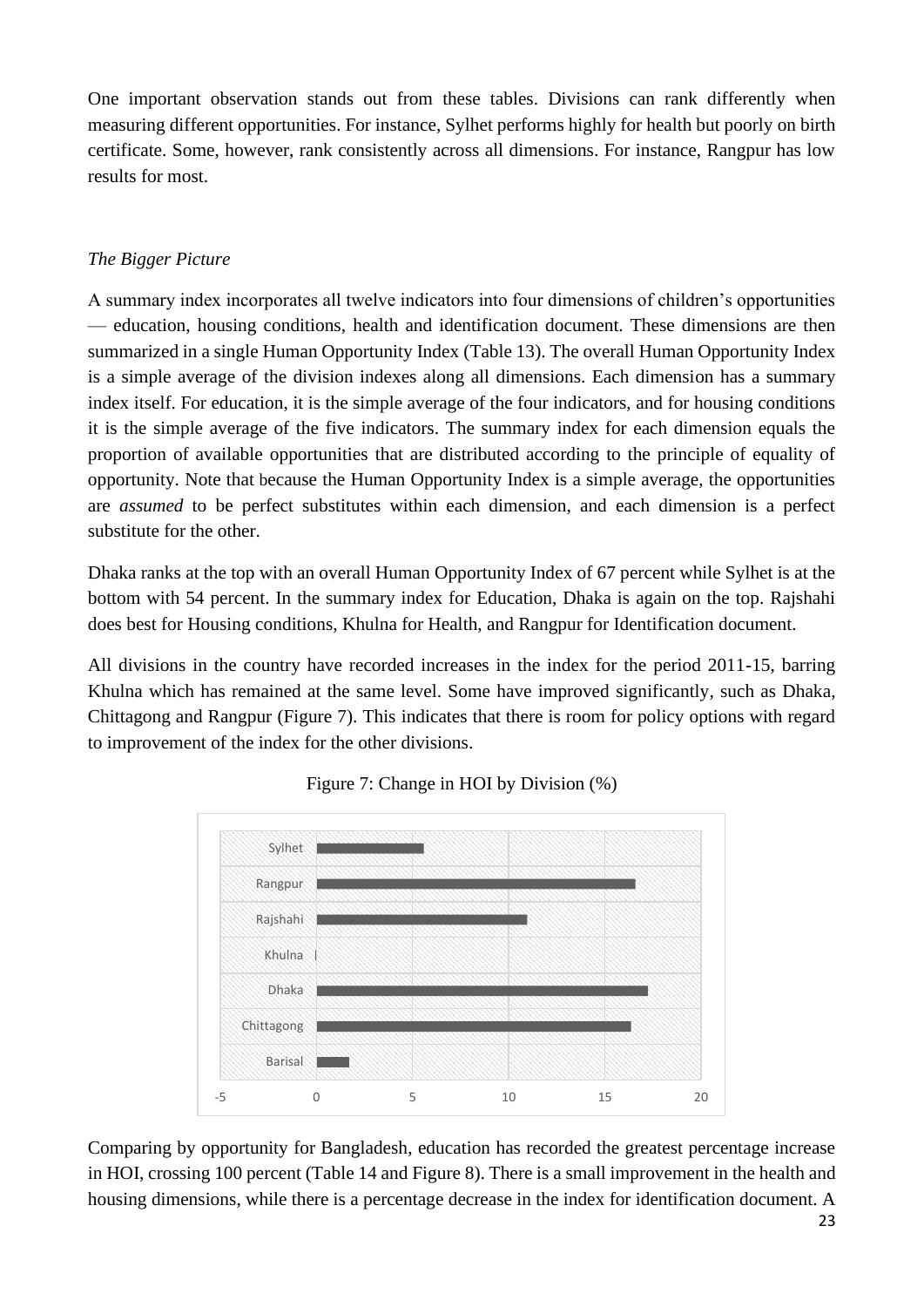reason behind this may be because the high level in health and housing opportunity in 2011 to some extent restricted their potential for growth. Since the initial level for education was low, there was more scope for growth and improvement.

|               |          | 2015    |        |          | 2011           |        |
|---------------|----------|---------|--------|----------|----------------|--------|
| Opportunity   | Coverage | D-Index | HOI    | Coverage | <b>D-Index</b> | HOI    |
| Education     | 48.35%   | 11.65%  | 43.25% | 28.34%   | 23.34%         | 21.37% |
| Housing       | 78.69%   | 5.15%   | 75.09% | 71.87%   | 7.57%          | 67.24% |
| Health        | 83.29%   | 3.91%   | 80.11% | 82.48%   | 5.57%          | 76.72% |
| Documentation | 60.10%   | 7.73%   | 55.68% | 69.88%   | 6.45%          | 65.37% |

Table 14: Summary Indexes by Basic Opportunity

## Figure 8: Change in HOI by opportunity (%)



Figure 9: Summary Index by Basic Opportunity in 2015



Overall, there has been a 10 percent increase in the HOI for Bangladesh – from 58 percent in 2011 to 64 percent in 2015 (Table 15). The country has huge potential to improve its performance in each dimension and thereby increase the opportunity index.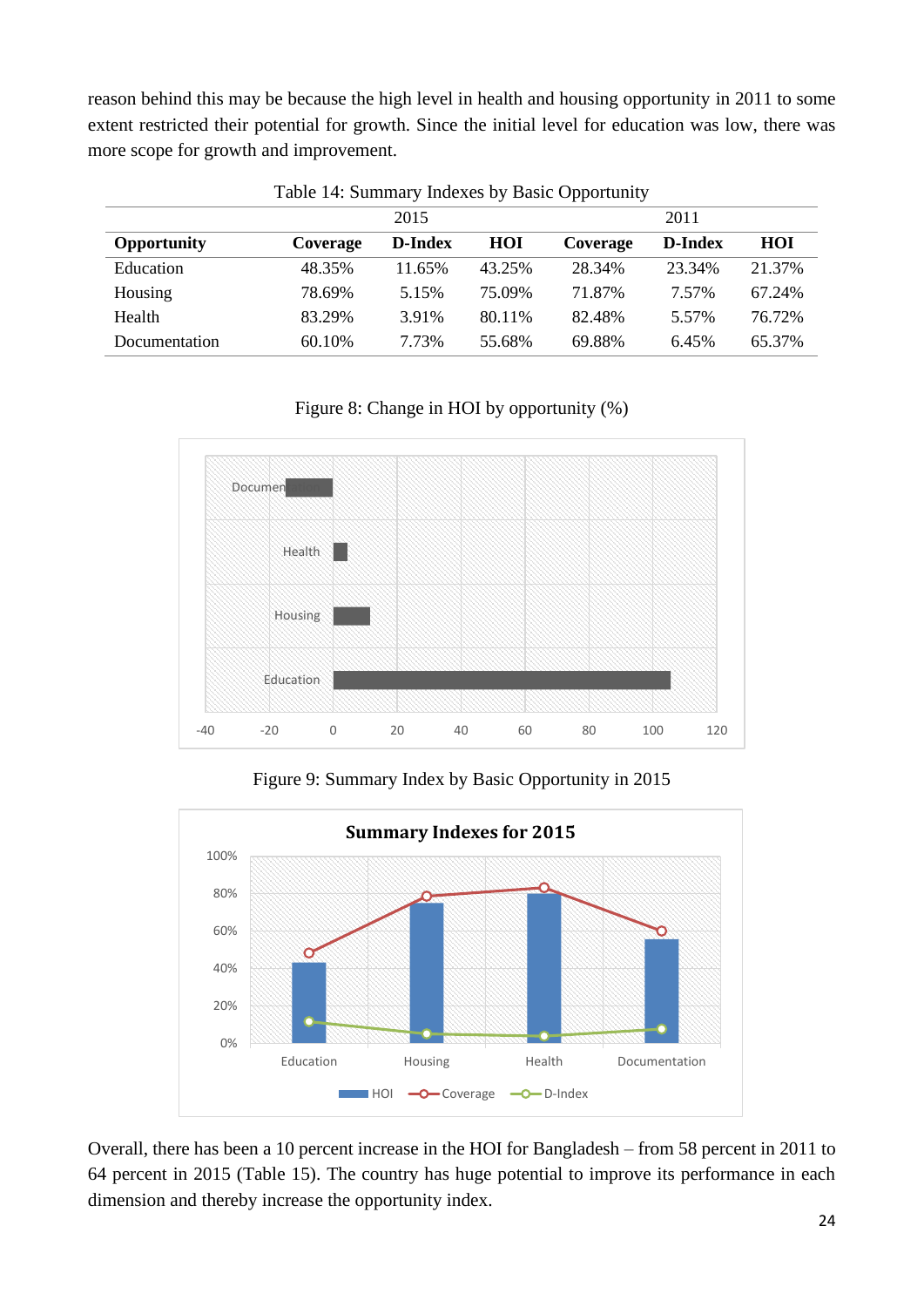|                         |        | <b>Overall HOI</b> | <b>Change</b>     |            |  |  |  |
|-------------------------|--------|--------------------|-------------------|------------|--|--|--|
| Division                | 2015   | 2011               | percentage points | percentage |  |  |  |
| <b>Barisal</b>          | 61.79% | 60.78%             | 1.02              | 1.6936     |  |  |  |
| Chittagong              | 66.23% | 56.43%             | 9.81              | 16.3630    |  |  |  |
| <b>Dhaka</b>            | 67.42% | 57.09%             | 10.33             | 17.2399    |  |  |  |
| Khulna                  | 63.72% | 63.75%             | $-0.04$           | $-0.0630$  |  |  |  |
| Rajshahi                | 64.65% | 58.07%             | 6.57              | 10.9649    |  |  |  |
| Rangpur                 | 66.27% | 56.32%             | 9.95              | 16.5953    |  |  |  |
| Sylhet                  | 54.64% | 51.29%             | 3.34              | 5.5802     |  |  |  |
| <b>National Average</b> | 63.53% | 57.68%             | 5.85              | 9.7677     |  |  |  |

Table 15: Human Opportunity Index for Bangladesh

### *Comparison with Other Countries<sup>7</sup>*

Most of the empirical work on inequality of opportunity has been for the period 2010-12, or before. Thus, it seems more appropriate to use the 2011 Bangladesh indicators to make inter-country comparisons.

Vani and Madheswaran (2018) considered schooling (completing primary education on time), health (access to a medical facility), housing (water, sanitation, electricity, good housing) as opportunities for children in India. Their results are as follows:

|                  |                 | 2004-2005                  |      |                 | 2011-2012                  |      |
|------------------|-----------------|----------------------------|------|-----------------|----------------------------|------|
| Access to        | Coverage<br>(μ) | Dissimilarity<br>Index (D) | HOI  | Coverage<br>(μ) | Dissimilarity<br>Index (D) | HOI  |
| Education        | 52.2            | 5.1                        | 49.5 | 57.6            | 5.0                        | 54.7 |
| Health           | 46.9            | 8.9                        | 42.7 | 74.2            | 3.3                        | 71.8 |
| Water            | 82.9            | 2.6                        | 80.8 | 83.5            | 1.5                        | 82.2 |
| Electricity      | 54.9            | 17.1                       | 45.6 | 62.6            | 12.8                       | 54.6 |
| Latrine          | 34.8            | 31.5                       | 23.8 | 44.7            | 28.3                       | 32.1 |
| Housing          | 36.I            | 30.6                       | 25.1 | 39.7            | 27.2                       | 28.9 |
| Multidimensional | 38.3            | 30.1                       | 26.8 | 52.0            | 21.0                       | 41.1 |

Table 16: HOI for India between 2004-05 and 2011-12

Source: Vani and Madheswaran, 2018

Bangladesh in 2011 as well as 2015 performs better in the areas of Health, Latrine and Housing, compared to India.

Son (2013) looked at education (attendance in primary and secondary school) and housing (access to water, sanitation, electricity) for seven South Asian countries. Sri Lanka performed the best in education; Bangladesh and Pakistan were at the bottom. Average HOI for Bangladesh in education was 63.23 percent. This is much higher than the average HOI of 21 percent in this paper. This may either be due to the difference in measuring education opportunity, or due to the fact that Son's study used the Household Income and Expenditure Survey, which is nationally representative of the entire country. It surveyed both urban and rural areas. Accounting for children in urban areas may result in

<sup>&</sup>lt;sup>7</sup> The caveat for this sub-section is that the definition of the indicators used to create the HOI is different in each study, but it still presents a useful overview of how similar countries perform on similar indicators.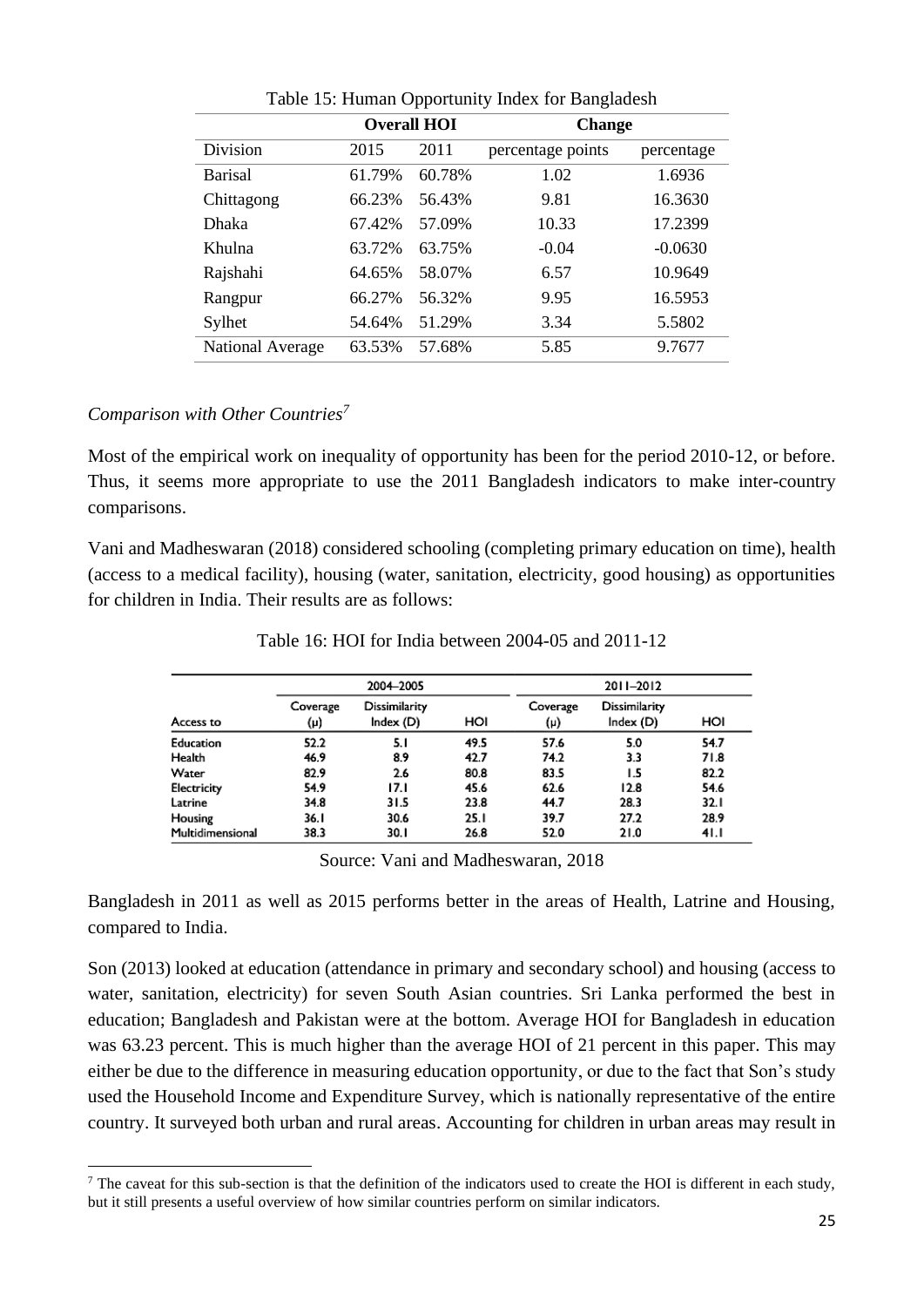lower inequality as they are more likely to have access to the basic services. In all infrastructure related opportunities, Bangladesh performed the worst. Its HOI for access to safe water was only 1.58, far lower than 74 in this paper. This could suggest that the country improved by leaps and bounds in 11 years. HOI for electricity is 20.08 (compared to 36 in this paper), and sanitation is 13.38 (70 in this paper).

Islam and Mitra (2015) calculated HOI for Nepal and Bhutan using 5 opportunities: access to schools, hospitals, roads, electricity and clean water. Bhutan has an HOI above 70 for all opportunities. Access to electricity and water was 92 percent in 2012. Thus, it fares better than Bangladesh in these aspects. For access to a health facility, Bangladesh in 2015 fared better with an HOI of 78 percent, while Bhutan was at 76.68 percent. Nepal in 2011 had an HOI of 92 percent for access to schools. HOI for electricity (62.7), water (72.3) are lower than the results in this paper; for electricity (57.3), Bangladesh is lower.

Comparing Bangladesh with 19 Latin American and Caribbean (LAC) countries, its HOI value lies somewhere towards the lower end, between Guatemala and Panama. It is lower than the LAC average of 76 percent. The red bar on the histogram below shows the HOI for Bangladesh.



Figure 10: Bangladesh's performance with respect to LAC

Source: Barros et al., 2012

## **7. Implications for Policy**

*"An equitable development process should pursue the equalization of opportunities at all stages of an individual's life, seeking to level the playing field for all citizens."*

Measuring the inequality of opportunity allows policy instruments to focus more exactly on the component of unequal outcomes caused by factors outside individual control, while not affecting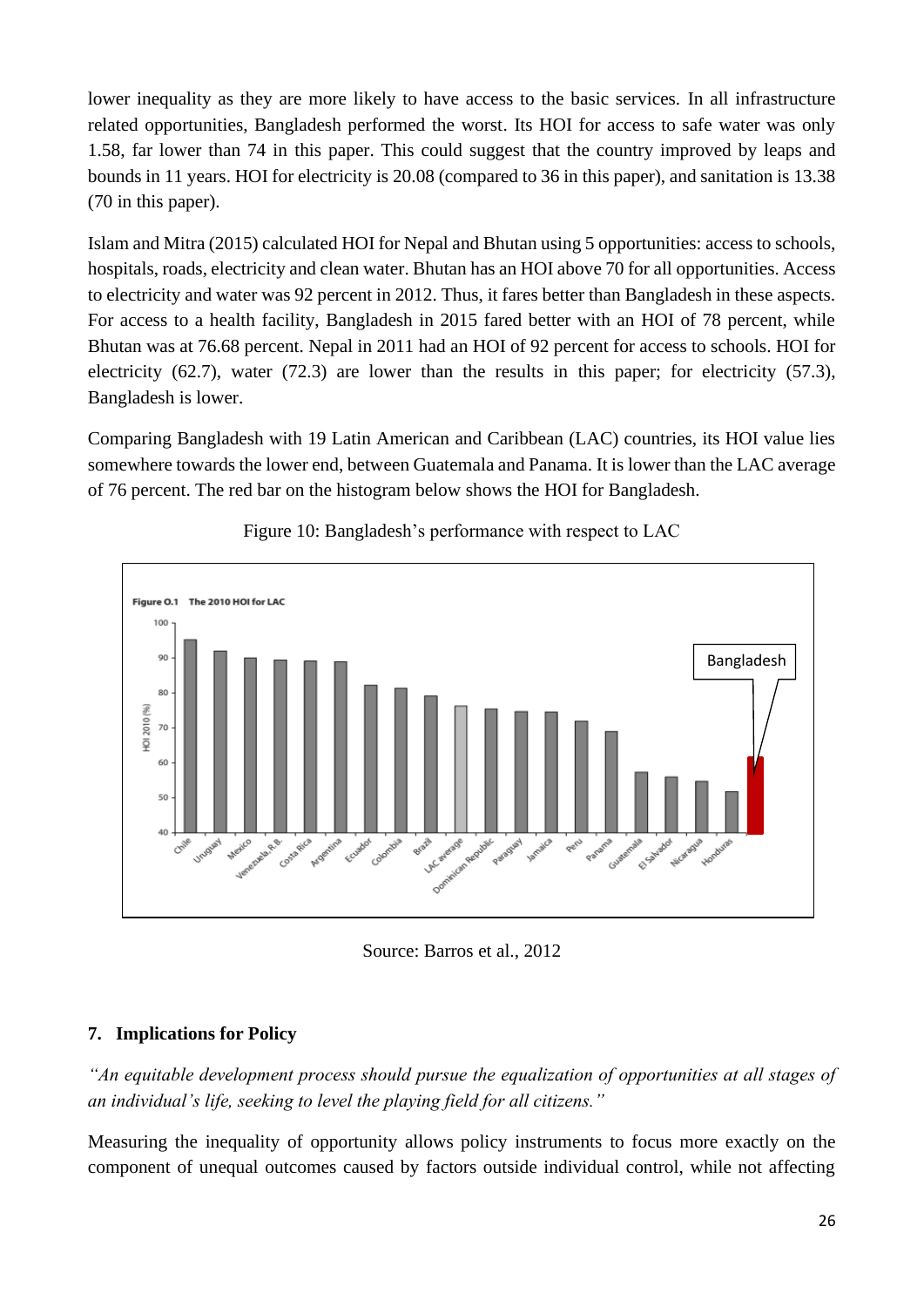differences resulting from individual choice and the application of effort. It helps inform policies between sub-national units as well as across dimensions.

Knowledge on coverage and distribution of opportunities, as well as the interaction between the two, at sub-national levels can help the government plan better and focus on divisions and dimensions that lag behind. For instance, Rangpur has the lowest coverage of electricity and further, distribution of this opportunity is the most unequal among divisions. Hence, it scores the lowest while ranking the HOI for this dimension, indicating that the government should combine expansion of coverage of electricity in Rangpur with an equal allocation to maximise its HOI. Focusing on coverage alone is not sufficient. For instance, continuing with the example of electricity, Chittagong has the highest coverage rate. However, since its distribution is very unequal, the division does not have the highest HOI and does not rank first compared to other divisions. Thus, the government should work towards making access to electricity more egalitarian in Chittagong. Within a division, one can look at the performance across different indicators. For instance, Barisal has the highest HOI for good housing and completing primary education on time, but it fares the lowest in terms of immunization opportunity for children, which deserves greater attention.

To both widen the coverage and promote the equality of basic opportunities for children, public policy should be oriented toward directing marginal investments so as to increase basic opportunities for the most disadvantaged groups, helping equalize access to education, electricity, water, birth certificates, and so on. This, in turn, implies shifting the pattern of resources spent by society such that disadvantaged groups receive proportionately more.

Further, focusing on children helps put inequality of opportunity at the centre of the policy debate. Evidence suggests that interventions to equalize opportunity early in the lifecycle of an individual are significantly more cost effective and successful in reducing inequality than interventions later in life.

The index will therefore allow policy makers in the country to track the country's progress over time in providing equity of certain opportunities to children such as education, immunization and access to electricity, unrelated to circumstances.

## **8. Conclusion**

As long as some children in a country do not have access to education, health, housing, and basic services, and as long as access is determined by circumstances for which the child is not accountable, such as gender, ethnicity, or family background, inequality of opportunity will prevail in that country. Equality of opportunity ensures that basic goods and services are distributed among children without correlation to circumstances. The Human Opportunity Index provides an instrument to gauge advances in equality of opportunity over time for a country and compare performance across countries. It can be interpreted as a social welfare function that reacts to both changes in overall access to basic opportunities for children, as well as to their equitable distribution.

Twelve basic opportunities are considered in this paper, which are aggregated into a summary index for education, housing, health and identification document. The average of these indexes constitutes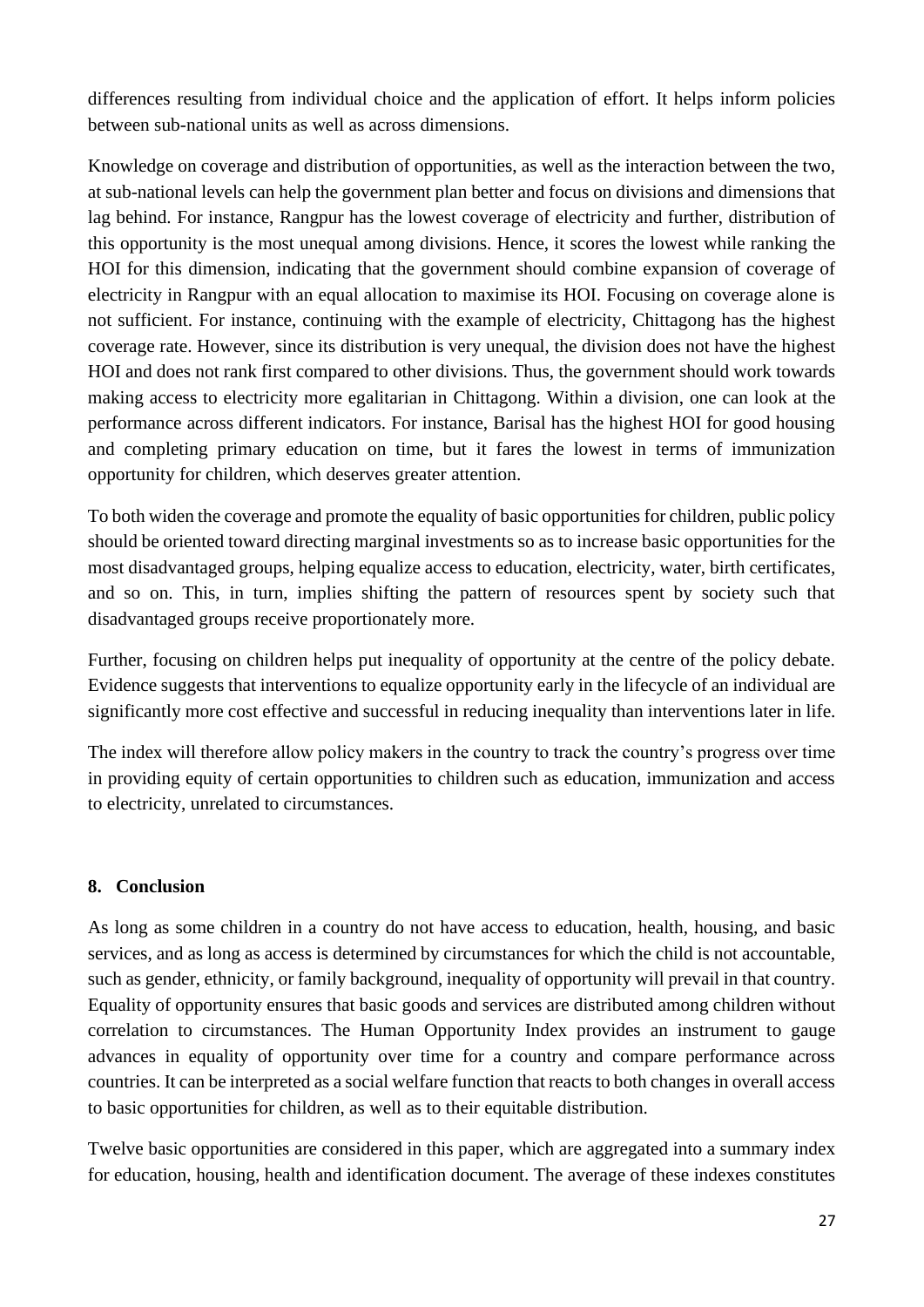an overall Human Opportunity Index that condenses into a single number the level of equality of opportunity in a country. The predetermined circumstances comprised gender, religion, years of schooling of the family head, family composition (number of children at home), and per capita expenditure. Data from a nationally representative rural household survey for the seven divisions in Bangladesh was used for the period 2011-15. The survey represents over 5,000 children in rural Bangladesh in each wave. Most divisions in the country show advances in the index for the period, although some registered setbacks in certain indicators. Thus, the overall message that emerges from the country is one of cautious hope.

The statistical evidence for the country shows that the Human Opportunity Index has two salient regularities. First, divisions with low coverage of a given basic opportunity also show large inequality in its distribution (e.g., access to primary schools in Sylhet), which indicates that there is room for rapid expansion of the Human Opportunity Index through increasing the prevalence of basic opportunities while taking special care in the distribution of these increments. Second, heterogeneity is evident in the changes in the Human Opportunity Index (e.g., high positive increase for Dhaka whereas almost no change for Khulna; large positive increase in education, but smaller increase in health and housing services). This implies that there is margin for policy makers in the country to identify areas of potential progress and lead advances in the Human Opportunity Index.

In conclusion, only by combining expansion of coverage with equal allocation of opportunities will the growth of the Human Opportunity Index of a country be maximized.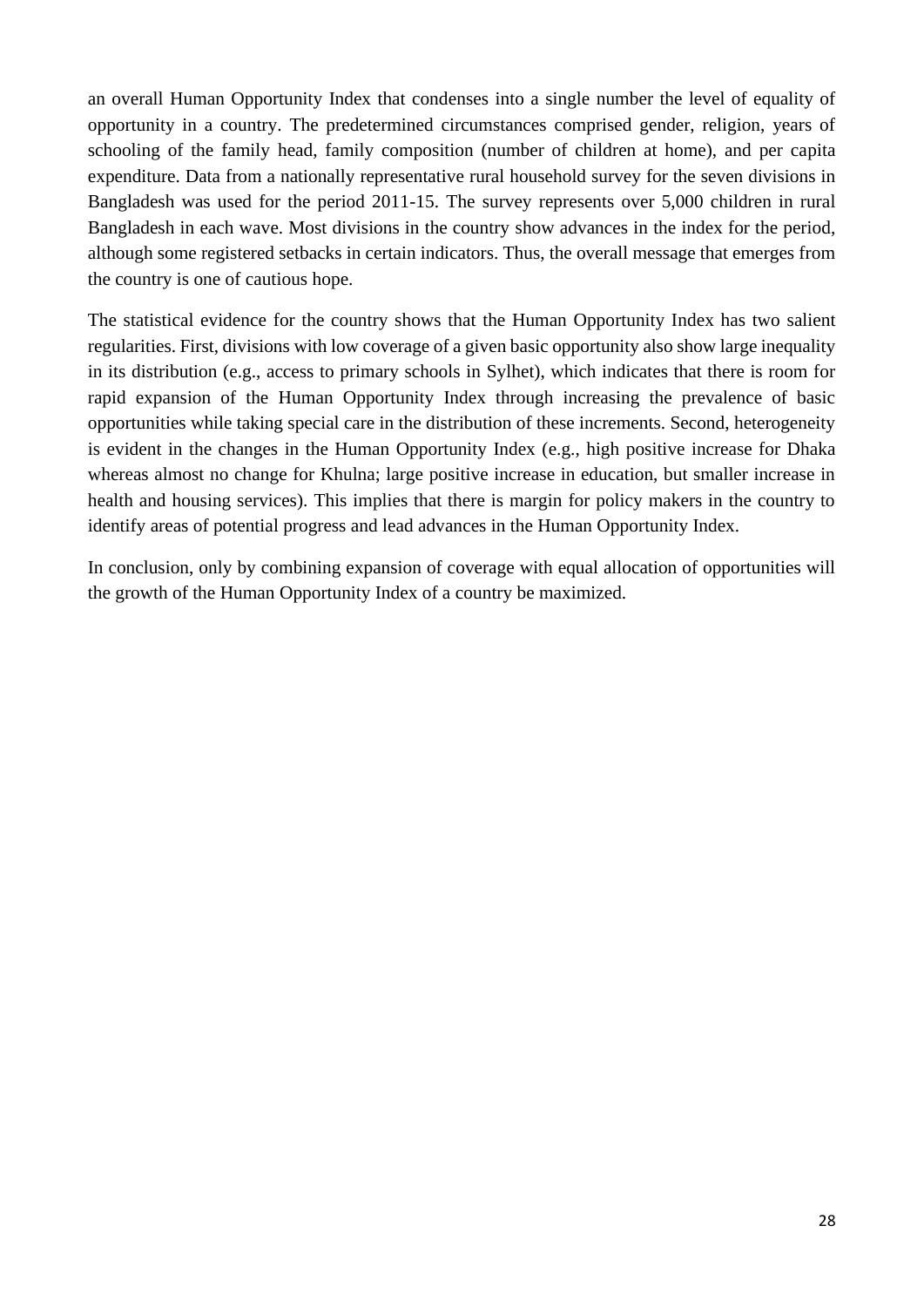### **Postscript: Human Opportunity in the times of COVID-19 and Climate Change**

The current context of COVID-19 has and will throw up many challenges, particularly by amplifying already existing inequalities. The pandemic is expected to significantly set back efforts to achieve the 2030 Agenda, including SDGs 1 and 10 on poverty and inequality. The World Bank estimates that COVID-19 could push *71 million* people into extreme poverty by the end of 2020—a majority of them in the climate-sensitive and vulnerable regions of South Asia and Sub-Saharan Africa.<sup>8</sup> Unequal access to health care in any country makes being ill especially expensive for the poor, thus widening health disparities. Basics such as soap and clean water are luxuries for many.

Apart from the impact on health, UNDP estimates indicate that 86 percent of primary school-age children in low human development countries are currently not getting an education. 166 countries have implemented country-wide school and university closures. With schools closed, UNDP estimates that effective out of school rates could regress to levels not seen since the 1980s.<sup>9</sup> As a result of the unequal nature of the impact of the coronavirus (as well as the impact of governments' policies to combat the virus including lockdowns), its effects will reverberate across generations; sustained disruption of education could lead to a rise in child labour and child marriage.

Added to that are the challenges imposed by climate change, which will also exacerbate these inequalities. In May 2020, super-cyclone Amphan, the most powerful cyclone to hit Bangladesh and eastern India in more than 20 years, caused massive destruction in both countries. Natural disasters worldwide are becoming more frequent rather than a one-off occurrence. The poor will likely be the first to bear the disproportional brunt of climate change. Given these circumstances, inclusion and equity must be the guiding principles to avoid a further deepening of inequalities, with special measures taken to jointly meet the health, nutrition and learning needs of the most vulnerable and marginalized children and youth.

Studying human opportunity is particularly relevant in these times to identify the extent to which exogenous circumstances govern access to the basic services essential for combating the inequalities posed by the dual forces of pandemics and climate change, and to identify areas of targeted policy intervention.

<sup>8</sup> Projected estimates as on 8 June 2020, [https://www.worldbank.org/en/topic/poverty/brief/projected-poverty-impacts](https://www.worldbank.org/en/topic/poverty/brief/projected-poverty-impacts-of-COVID-19)[of-COVID-19](https://www.worldbank.org/en/topic/poverty/brief/projected-poverty-impacts-of-COVID-19)

 $\frac{9}{9}$  Estimates as on 20 May 2020, [https://www.undp.org/content/undp/en/home/news](https://www.undp.org/content/undp/en/home/news-centre/news/2020/COVID19_Human_development_on_course_to_decline_for_the_first_time_since_1990.html#:~:text=In%20education%2C%20with%20schools%20closed,with%20very%20high%20human%20development.)[centre/news/2020/COVID19\\_Human\\_development\\_on\\_course\\_to\\_decline\\_for\\_the\\_first\\_time\\_since\\_1990.html#:~:text](https://www.undp.org/content/undp/en/home/news-centre/news/2020/COVID19_Human_development_on_course_to_decline_for_the_first_time_since_1990.html#:~:text=In%20education%2C%20with%20schools%20closed,with%20very%20high%20human%20development.) [=In%20education%2C%20with%20schools%20closed,with%20very%20high%20human%20development.](https://www.undp.org/content/undp/en/home/news-centre/news/2020/COVID19_Human_development_on_course_to_decline_for_the_first_time_since_1990.html#:~:text=In%20education%2C%20with%20schools%20closed,with%20very%20high%20human%20development.)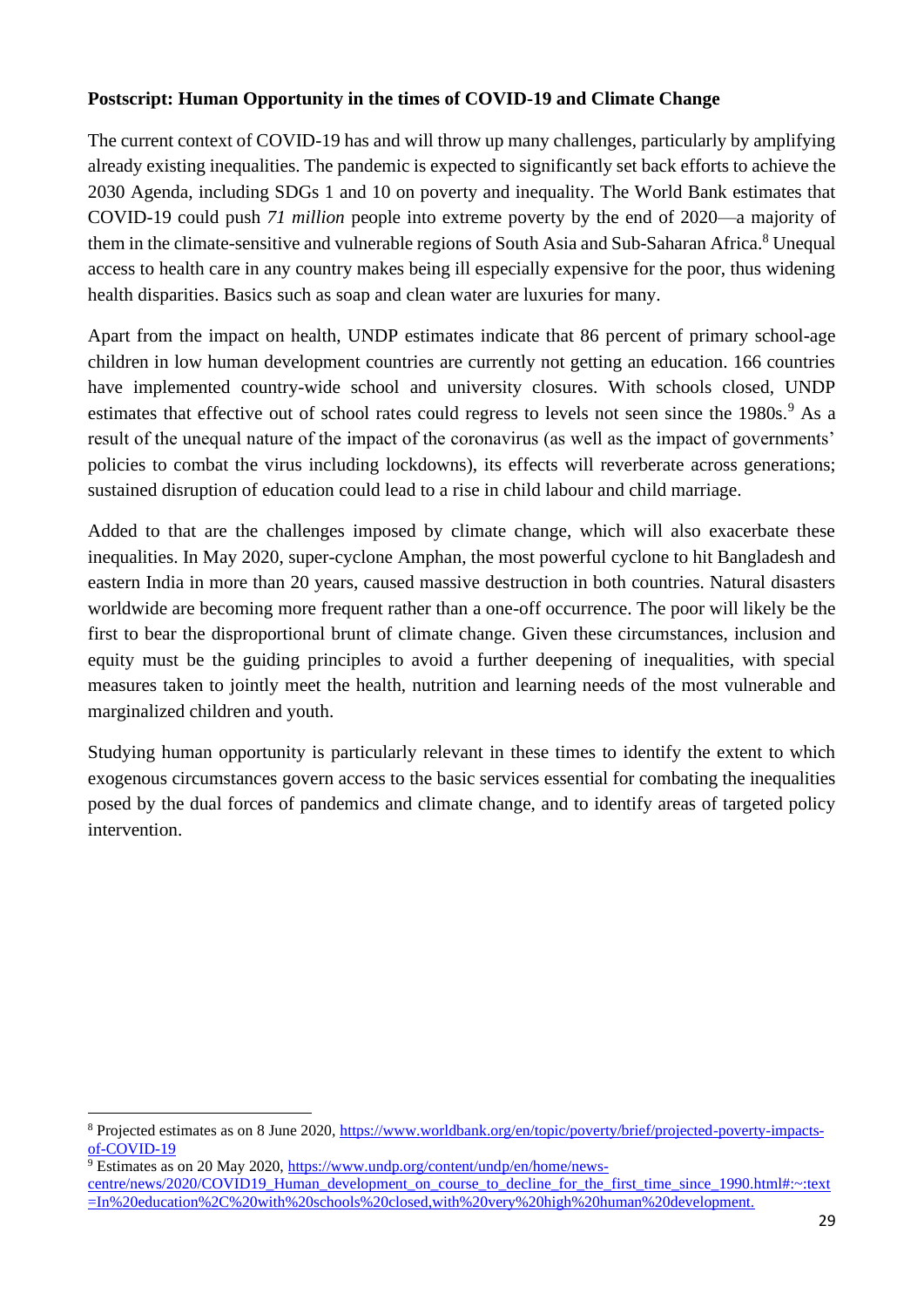#### **References**

Alkire, S., & Foster, J. E. (2011). Counting and multidimensional poverty measurement. *Journal of Public Economics*, 95(7–8), 476–487

Atkinson, A., Piketty, T. & Saez, E. (2011). Top Incomes in the Long Run of History. *Journal of Economic Literature*, 49(1), 3–71

Attanasio, O. & Pistaferri, L. (2016). Consumption Inequality. *Journal of Economic Perspectives*, 30(2), 3–28

Benabou, R. (1996). Inequality and Growth. *NBER Macroeconomics Annual*, 11, 11–74

Blundell, R. & Preston, I. (1998). Consumption Inequality and Income Uncertainty. *The Quarterly Journal of Economics*, 113(2), 603-640

Bourguignon, F. & Morrisson, C. (2002). Inequality Among World Citizens: 1820–1992. *American Economic Review*, 92(4), 727-744

Byron, R. K. & Parvez, S. (2019). Inequality at an all-time high. The Daily Star, May 19, 2019. Available [here.](https://www.thedailystar.net/frontpage/news/inequality-all-time-high-1745569)

Davies, J. (2011). Wealth and Economic Inequality. The Oxford Handbook of Economic Inequality. Oxford, UK: Oxford University Press. DOI: 10.1093/oxfordhb/9780199606061.001.0001

de Barros, R. P., Vega, J. R. M., & Chanduvi, J. S. (2008). Measuring inequality of opportunities for children (Unpublished). Washington, DC: World Bank.

de Barros, R., Ferreira, F. H. G., Vega, J. R. M., & Chanduvi, J. S. (2009). Measuring inequality of opportunities in Latin America and the Caribbean. Washington, DC: The World Bank.

de Barros, R. P., Vega, J. R. M., & Saavedra, J. (2010). Measuring progress toward basic opportunities for all. *Brazilian Review of Econometrics*, 30(2), 335–367.

de Barros, R., Ferreira, F. H. G., Vega, J. R. M., & Chanduvi, J. S. (2012). Do Our Children Have A Chance? A Human Opportunity Report for Latin America and the Caribbean. Washington, DC: The World Bank.

Dworkin, R. (1981a). What is equality? Part 1: Equality of welfare. *Philosophy and Public Affairs*, 10(3), 185–246.

———. (1981b). What is equality? Part 2: Equality of resources. *Philosophy and Public Affairs*, 10(4), 283–345.

Ferreira, F.G.H., & Gignoux, J. (2008). The measurement of inequality of opportunity: Theory and application to Latin America. Policy Research Paper No. 4659. Washington, DC: The World Bank.

International Food Policy Research Institute. (2013). Bangladesh Integrated Household Survey (BIHS) 2011-2012. *Harvard Dataverse*, 2013. Available [here.](https://doi.org/10.7910/DVN/OR6MHT)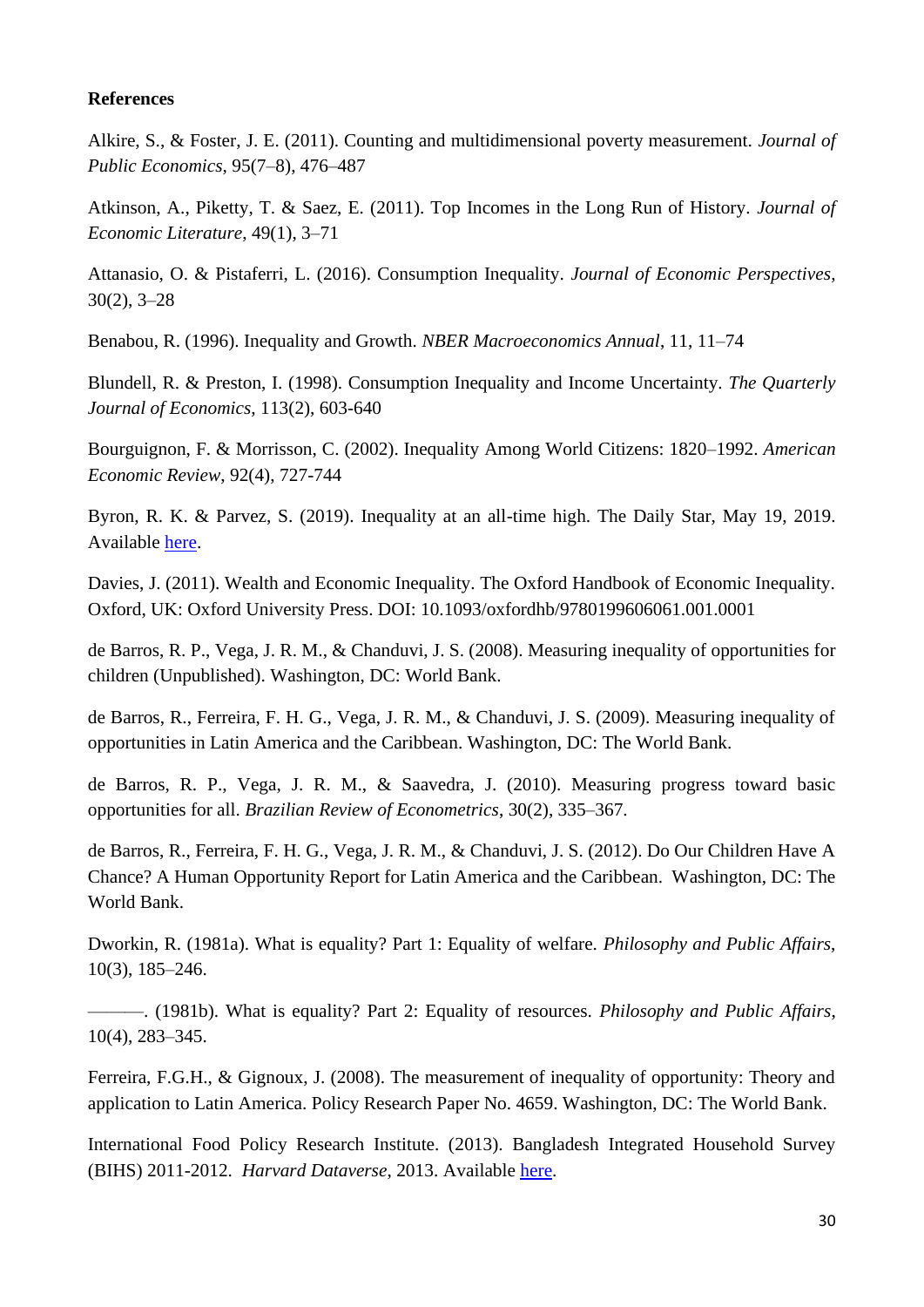———. (2016). Bangladesh Integrated Household Survey (BIHS) 2015. *Harvard Dataverse*, 2016. Available [here.](https://doi.org/10.7910/DVN/BXSYEL)

———. (2016). BIHS Round 2 dataset now available. *International Food Policy Research Institute Bangladesh,* December 15, 2016. Available [here.](https://bangladesh.ifpri.info/2016/12/15/bihs-2nd-round-dataset-now-available/)

———. (2017). BIHS Harmonized Dataset. *Harvard Dataverse*, 2017. Available [here.](https://doi.org/10.7910/DVN/PUK1P7)

Kakwani, N. (1980). Income Inequality and Poverty. Washington, DC: The World Bank. Oxford University Press.

Krueger, D. & Perri, F. (2005). Does Income Inequality Lead to Consumption Inequality? Evidence and Theory. Federal Reserve Bank of Minneapolis Research Department Staff Report 363

Marrero, G., & J. Rodríguez. (2012). Inequality of opportunity in Europe. *Review of Income and Wealth*, 58, 597-621.

———. (2013). Inequality of Opportunity and Growth. *Journal of Development Economics*, 104, 107–122.

Milanovic, B. (2013). Global Income Inequality in Numbers: in History and Now. *Global Policy*, 4(2), 198-208

Mitra, Shabana, & Islam, T.M. Tonmoy (2015). Multidimensional Human Opportunity Index. *Social Indicators Research*, 130, 523–535

Piketty, T. & Saez, E. (2014). Inequality in the long run. *Science*, 344(6186), 838-843

Rawls, J. (1958). Justice as fairness. *Philosophical Review*, 67(2), 164–194.

———. (1971). A theory of justice. Cambridge, MA: Harvard University Press.

Roemer, J. (1993). A pragmatic approach to responsibility for the egalitarian planner. *Philosophy & Public Affairs*, 20, 146-166.

———. (1998). Equality of opportunity. Cambridge, MA: Harvard University Press.

———. (2002). Equality of opportunity: A progress report. *Social Choice and Welfare*, 19(2), 455– 471.

———. (2008). Equality of opportunity. In S. Durlauf & L. Blume (Eds), The new Palgrave dictionary of economics (pp. 5–10). London: Palgrave Macmillan.

Roemer, J., & Trannoy, A. (2016). Equality of opportunity: Theory and measurement. *Journal of Economic Literature*, 54(4), 1288–1332.

Son, H. H. (2013). Inequality of human opportunities in developing Asia. *Asian Development Review*, 30(2), 110–130.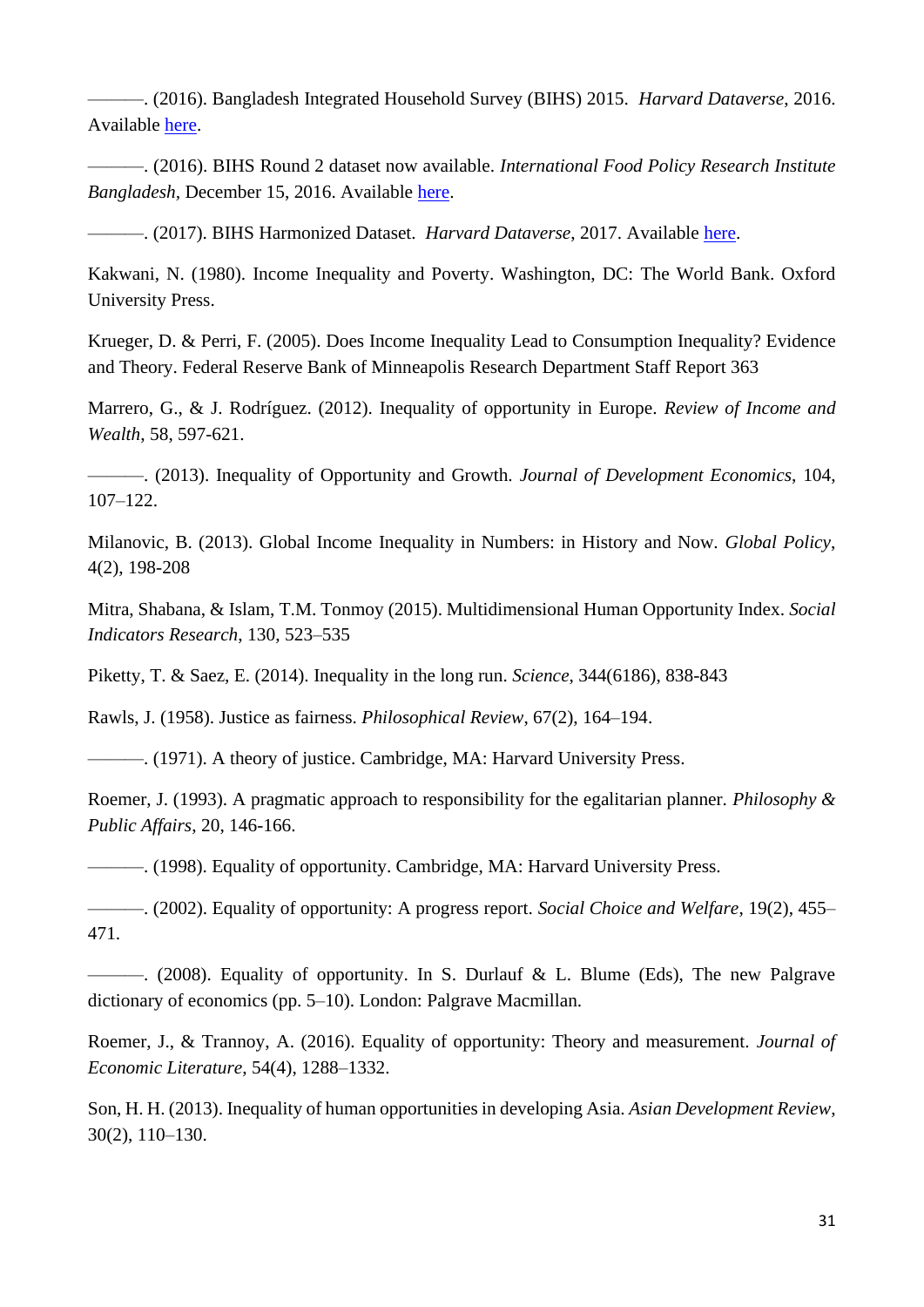The World Bank. (2006). World development report 2006: Equity and development. Washington, DC: Ferreira, F.G.H. & Walton, M.

The World Bank. (2016). Bangladesh Can Overcome Extreme Poverty through More Inclusive Growth. *The World Bank*, Press Release dated October 3, 2016. Available [here.](https://www.worldbank.org/en/news/press-release/2016/10/03/bangladesh-can-overcome-extreme-poverty-through-more-inclusive-growth)

UNICEF. (2003). Factsheet: Birth Registration. *UNICEF*, 2003. Available [here.](https://www.unicef.org/newsline/2003/03fsbirthregistration.htm)

———. (2018). Timely and accessible birth registration. *UNICEF Bangladesh*, 2018. Available [here.](https://www.unicef.org/bangladesh/en/timely-and-accessible-birth-registration)

United Nations. (2016). SDG 10: Reduced Inequalities. *United Nations India*, n.a. Available [here.](https://in.one.un.org/page/sustainable-development-goals/sdg-10/)

United Nations Development Programme. (2016). Goal 10: Reduced Inequalities. *United Nations Development Programme*, n.a. Available [here.](https://www.undp.org/content/undp/en/home/sustainable-development-goals/goal-10-reduced-inequalities.html)

———. (2018). Human Development Indices and Indicators: 2018 Statistical Update Bangladesh. *United Nations Development Programme*, 2018. Available [here.](http://hdr.undp.org/sites/default/files/Country-Profiles/BGD.pdf)

———. (2019). Human Development Report 2019: Beyond income, beyond averages, beyond today. New York: Conceição, P.

United Nations Office of the High Commissioner for Human Rights. (1989). Convention on the Rights of the Child. *United Nations*, n.a.. Available [here.](https://www.ohchr.org/en/professionalinterest/pages/crc.aspx)

Vani, B.P., Madheswaran, S. (2018). Inequalities of Human Opportunities in India: A State-level Analysis. *Indian Journal of Human Development*, 12(2), 248-264

Wolff, E. (1992). Changing Inequality of Wealth. *The American Economic Review*, 82(2), 552-558.

———. (1996). International Comparisons of Wealth Inequality. *Review of Income and Wealth*, 42(4), 433-451.

World Health Organization. (2010). Nutrition Landscape Information System (NLIS) country profile indicators: interpretation guide. Geneva.

World Inequality Lab. (2017). World inequality report 2018. Paris: Alvaredo, F., Chancel, L., Piketty, T., Saez, E. & Zucman, G.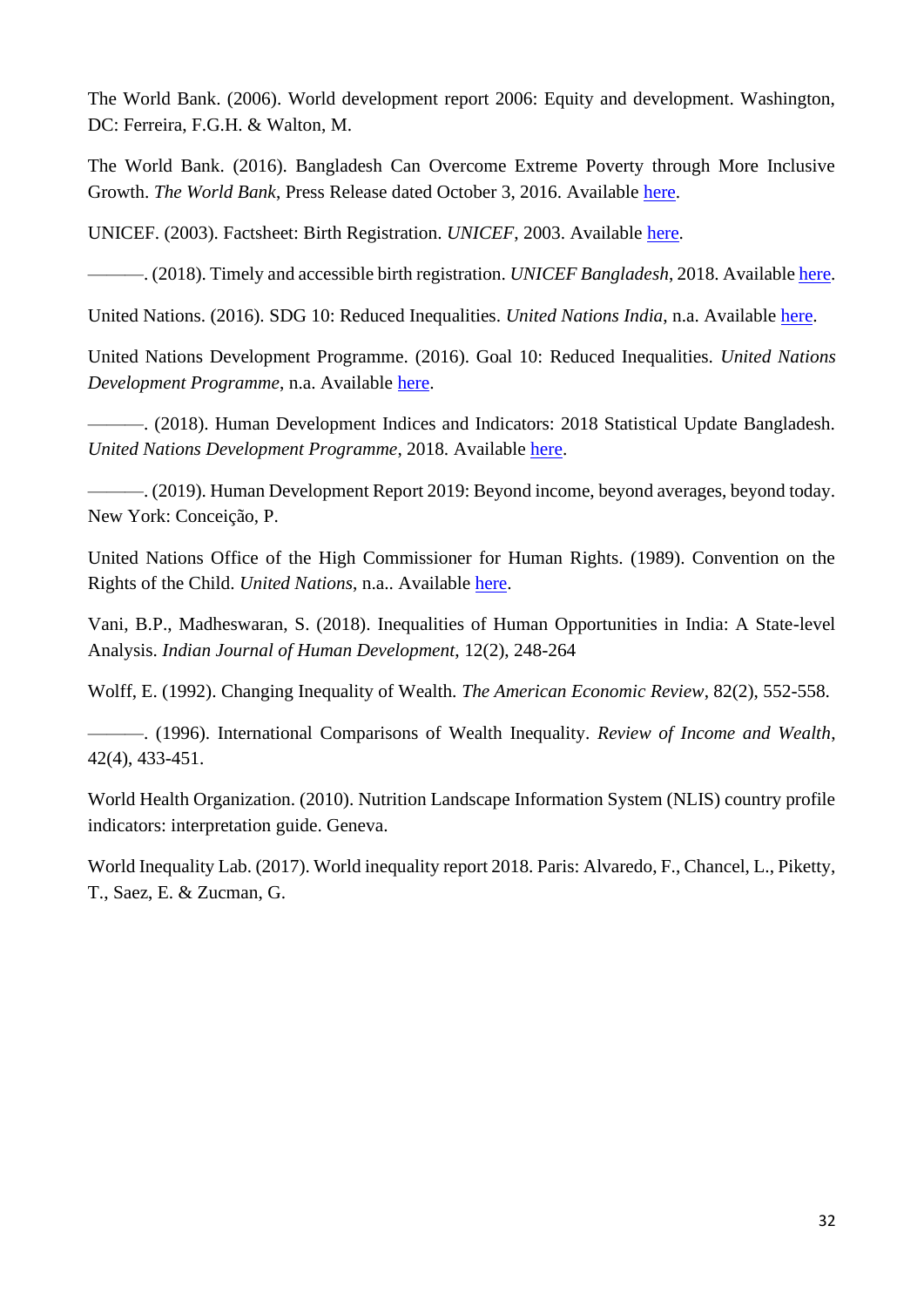A1. Map of Bangladesh showing the sampling upazilas



A2. Table of circumstances considered

| Circumstance                  | Specification |
|-------------------------------|---------------|
| Age                           | Linear        |
| Gender (1=Male)               | Dummy         |
| HH head's years of education  | Quadratic     |
| HH head's religion (1=Muslim) | Dummy         |
| Per capita expenditure        | Logarithmic   |
| No. of members under 16yrs    | Linear        |

### A3. Logistic Regression Results

3.1 Completing Primary and Secondary Education

|                  | (2011)       | (2015)      | (2011)       | (2015)         |
|------------------|--------------|-------------|--------------|----------------|
|                  | completed_6  | completed_6 | completed_10 | $completed_10$ |
| Child's age      | $0.118***$   | $0.407***$  | $0.991***$   | $0.236***$     |
|                  | (3.13)       | (12.25)     | (15.34)      | (5.22)         |
| Child's gender   | $0.142*$     | $-0.0639$   | $0.450***$   | 0.0683         |
|                  | (1.74)       | $(-0.87)$   | (3.81)       | (0.69)         |
| Religion         | $-0.0395$    | $-0.0129$   | $-0.296$     | 0.226          |
|                  | $(-0.28)$    | $(-0.10)$   | $(-1.61)$    | (1.37)         |
| <b>HH</b> Head's | $-0.0872***$ | $-0.0228$   | $-0.117***$  | $-0.0653*$     |
| education        | $(-3.00)$    | $(-0.90)$   | $(-2.80)$    | $(-1.75)$      |
|                  |              |             |              |                |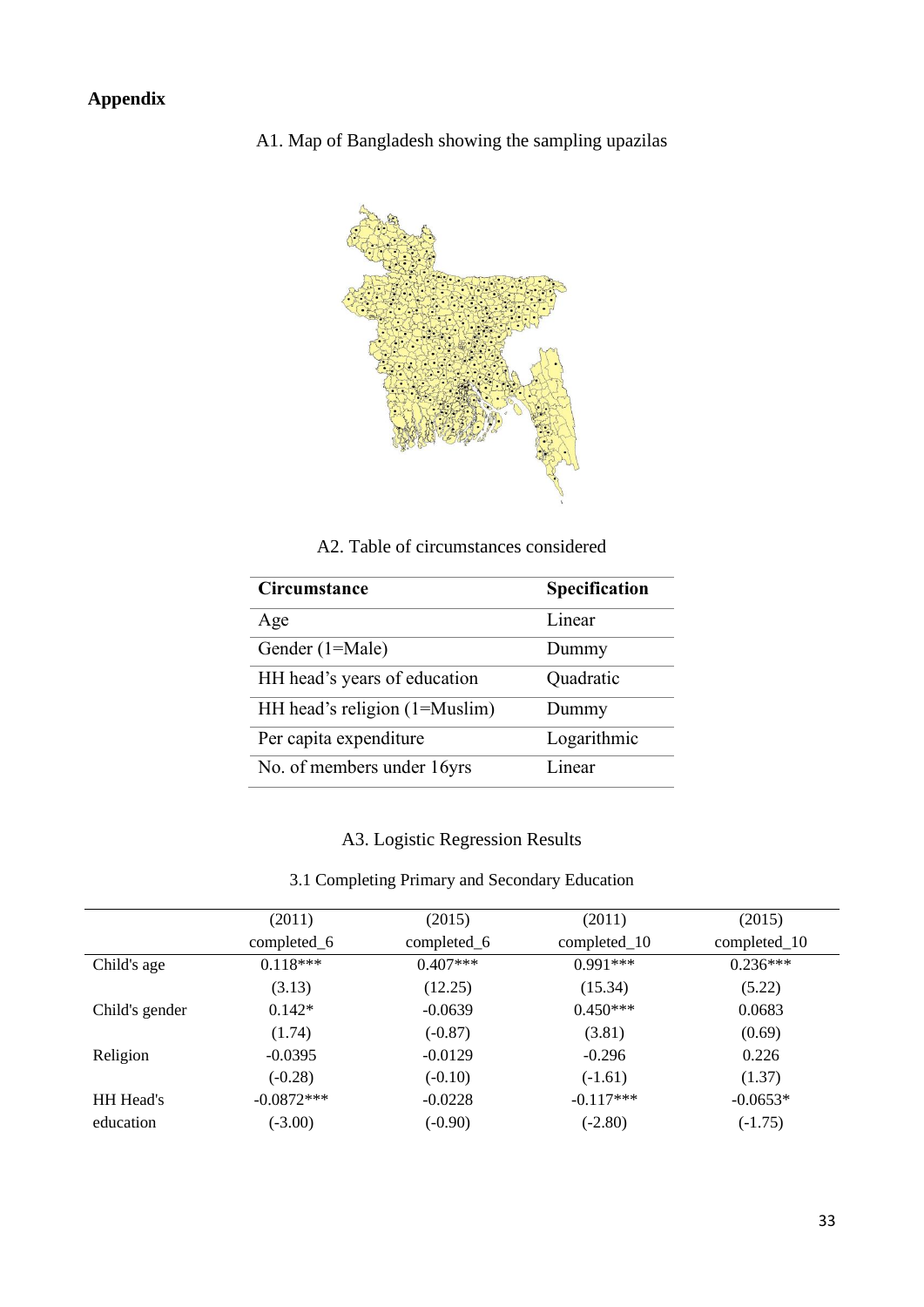| <b>HH</b> Head's<br>education<br>squared   | $0.00774***$<br>(3.04)  | $0.00373*$<br>(1.73)   | $0.00851**$<br>(2.34) | 0.00368<br>(1.09)        |
|--------------------------------------------|-------------------------|------------------------|-----------------------|--------------------------|
| log (per capita<br>monthly<br>expenditure) | $-0.218**$<br>$(-2.04)$ | $-0.112$<br>$(-1.27)$  | $-0.121$<br>$(-0.79)$ | 0.0334<br>(0.28)         |
| No. of Members<br>under 16                 | 0.0375<br>(1.15)        | $-0.0482$<br>$(-1.24)$ | 0.0756<br>(1.54)      | $-0.226***$<br>$(-4.63)$ |
| Constant                                   | 0.143<br>(0.17)         | 0.193<br>(0.27)        | $-1.224$<br>$(-1.02)$ | $-0.699$<br>$(-0.74)$    |
| N                                          | 4309                    | 3955                   | 1875                  | 2218                     |

*t* statistics in parentheses

\* *p* < 0.1, \*\* *p* < 0.05, \*\*\* *p* < 0.01

#### (2015) (2015) (2015) prim\_school secon\_school health\_fac HH Head's gender 0.259\*\*\* 0.134\*\* 0.274\*\*\*  $(3.79)$   $(2.17)$   $(3.21)$ Religion  $0.0986$  -0.109 -0.335<sup>\*\*</sup>  $(1.13)$   $(-1.34)$   $(-2.53)$ HH Head's education -0.0150 -0.0113 0.0359  $(-0.81)$   $(-0.67)$   $(1.49)$ HH Head's education squared 0.000197 0.00559\*\*\* -0.00267  $(0.12)$   $(3.66)$   $(-1.27)$ log (per capita monthly expenditure) -0.247\*\*\* 0.262\*\*\* 0.0919  $(4.63)$   $(1.14)$ No. of Members under 16  $0.384***$   $0.122***$   $-0.235***$  $(12.96)$   $(5.87)$   $(-7.15)$ Constant 1.858\*\*\* -2.555\*\*\* 1.779\*\*\*  $(3.60)$   $(-5.59)$   $(2.67)$ *N* 8725 8725 8725

## 3.2 Access to Schools and Health Facilities

*t* statistics in parentheses

\* *p* < 0.1, \*\* *p* < 0.05, \*\*\* *p* < 0.01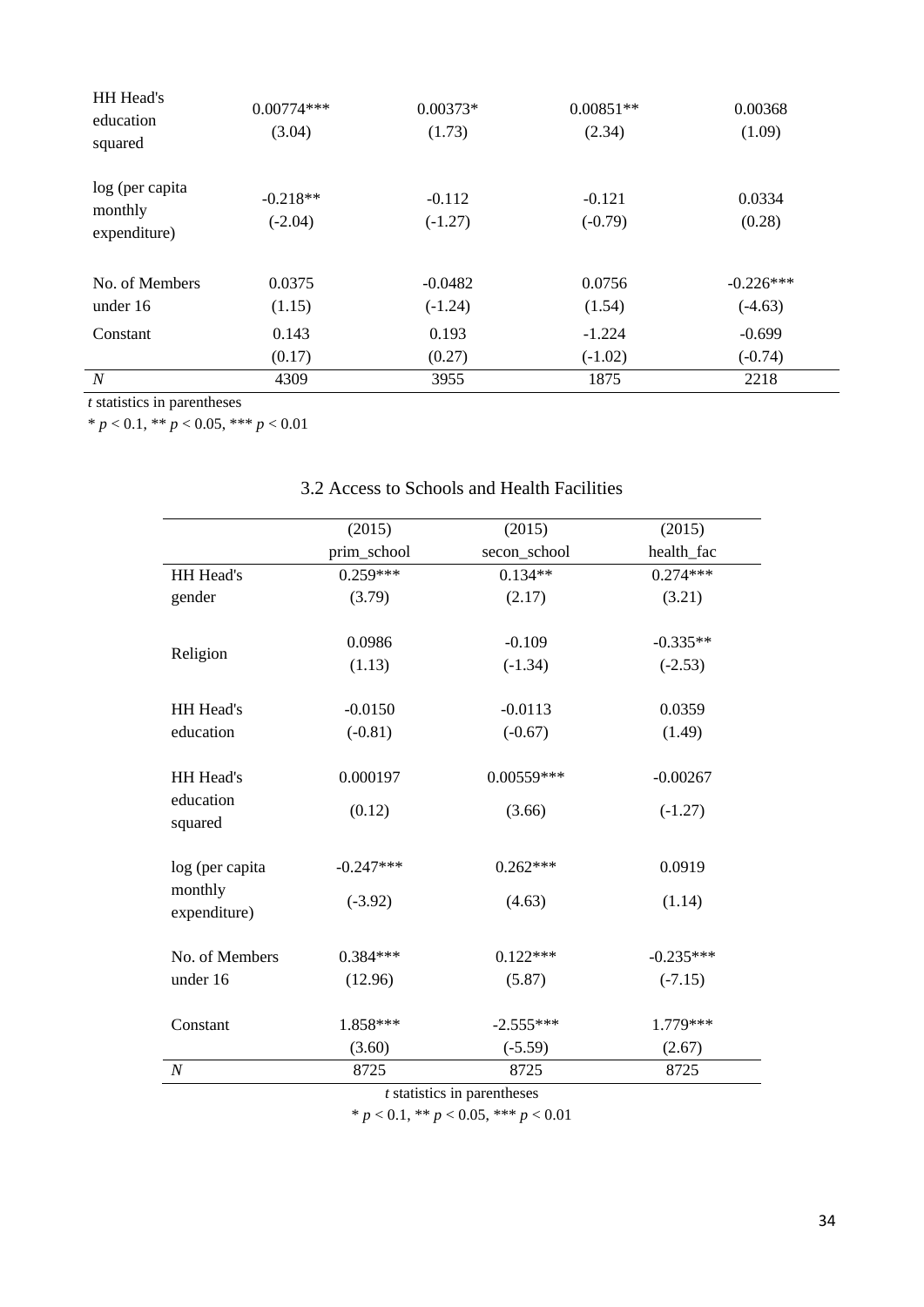|                         | (2011)        | (2015)        | (2011)            | (2015)            | (2011)          | (2015)          |
|-------------------------|---------------|---------------|-------------------|-------------------|-----------------|-----------------|
|                         | quality_house | quality_house | house_electricity | house_electricity | asset_telephone | asset_telephone |
| HH Head's               | 0.0000350     | 0.0229        | $-0.0449$         | $-0.0368$         | $0.326***$      | $0.577***$      |
| gender                  | (0.00)        | (0.16)        | $(-0.50)$         | $(-0.39)$         | (3.23)          | (4.31)          |
| Religion                | 0.212         | $0.512***$    | $0.492***$        | $0.654***$        | $0.285**$       | $0.296*$        |
|                         | (1.59)        | (3.47)        | (4.12)            | (5.62)            | (2.19)          | (1.71)          |
| HH Head's               | 0.0556        | 0.0296        | $0.0951***$       | $0.0846***$       | $0.169***$      | $0.125***$      |
| education               | (1.61)        | (0.75)        | (3.89)            | (3.42)            | (4.93)          | (2.90)          |
| HH Head's               | 0.00236       | 0.00469       | $-0.000512$       | $-0.00165$        | $-0.00196$      | $-0.00176$      |
| education squared       | (0.65)        | (1.24)        | $(-0.23)$         | $(-0.74)$         | $(-0.53)$       | $(-0.41)$       |
| log (per capita         | $1.028***$    | $0.661***$    | $1.182***$        | 1.239***          | $1.508***$      | $1.214***$      |
| monthly<br>expenditure) | (8.93)        | (4.80)        | (12.72)           | (13.49)           | (13.45)         | (8.03)          |
| No. of Members          | $-0.0309$     | 0.0531        | $-0.0206$         | $-0.0827**$       | $-0.00814$      | $-0.0211$       |
| under 16                | $(-0.81)$     | (1.04)        | $(-0.60)$         | $(-2.18)$         | $(-0.22)$       | $(-0.41)$       |
|                         |               |               |                   |                   |                 |                 |
| Constant                | $-6.828***$   | $-3.840***$   | $-9.782***$       | $-9.914***$       | $-11.16***$     | $-8.168***$     |
|                         | $(-7.63)$     | $(-3.46)$     | $(-13.21)$        | $(-13.34)$        | $(-12.76)$      | $(-6.92)$       |
| $\boldsymbol{N}$        | 4474          | 4363          | 4474              | 4363              | 4474            | 4363            |

|  | 3.3 Housing conditions - part 1 |  |
|--|---------------------------------|--|
|  |                                 |  |

*t* statistics in parentheses

\* *p* < 0.1, \*\* *p* < 0.05, \*\*\* *p* < 0.01

# 3.4 Housing conditions - part 2

|                  | (2011)     | (2015)     | (2011)       | (2015)     |
|------------------|------------|------------|--------------|------------|
|                  | water      | water      | toilet       | toilet     |
| HH Head's        | $0.369***$ | $0.450***$ | $-0.103$     | $-0.0761$  |
| gender           | (3.16)     | (4.83)     | $(-1.00)$    | $(-0.53)$  |
|                  |            |            |              |            |
|                  | 0.214      | $-0.132$   | $-0.0333$    | $0.582***$ |
| Religion         | (1.45)     | $(-1.03)$  | $(-0.25)$    | (3.82)     |
|                  |            |            |              |            |
| <b>HH</b> Head's | $-0.0114$  | 0.0226     | $0.154***$   | $0.101**$  |
| education        | $(-0.33)$  | (0.84)     | (5.17)       | (2.43)     |
|                  |            |            |              |            |
| HH Head's        | 0.00475    | 0.00266    | $-0.00575**$ | 0.00239    |
| education        | (1.43)     | (1.06)     | $(-1.98)$    | (0.55)     |
| squared          |            |            |              |            |
|                  |            |            |              |            |